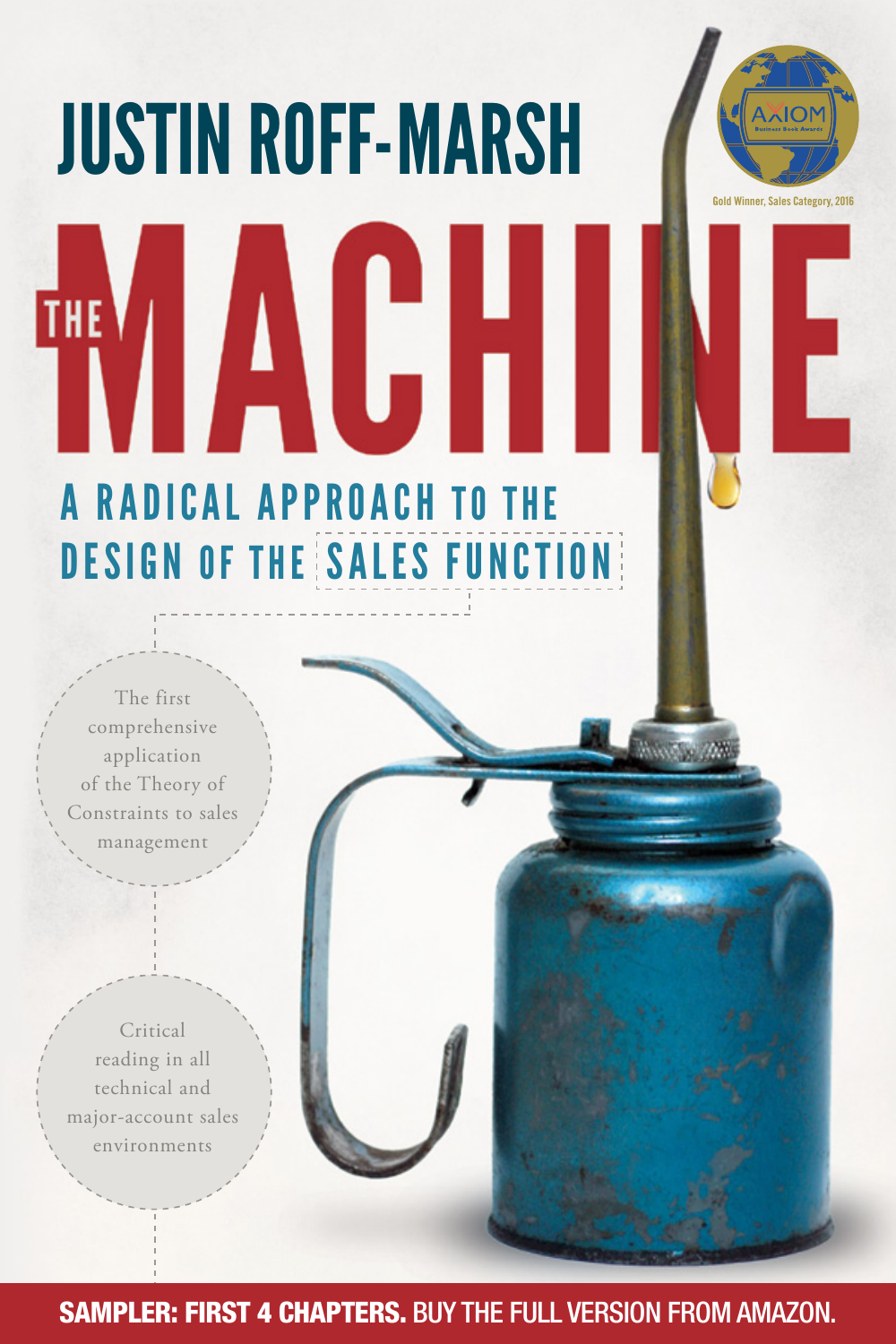## Advance praise

"We doubled our top-line revenue in the year following our implementation of *The Machine* and are applying these same concepts to an international company we just acquired and seeing the same sort of gains in effectiveness. Justin's book is providing us with an even deeper understanding of the principles that changed our company and continue to drive our sales." —Aubrey Meador, President of ARCA

"There's no reason for the sales department to be the least predictable and most chaotic part of a company. *The Machine* brings order by removing non-sales work from salespeople and replacing it with centralized scheduling, standardized workflows, specialized resources and formalized management. *The Machine* offers a proven system for growing sales in an organized, consistent way."

—Andrew Warner, Founder of Mixergy

"The pioneering work of Justin Roff-Marsh in the design and execution of effective sales 'machines' is, in my view, world leading. Organizations who ignore it in the connected, globally competitive twenty-first century do so at their peril."

> —John Lyons, independent company director and coauthor of *Marketing without Money*

"In his provocative book, *The Machine*, Justin Roff-Marsh has thoughtfully and forcefully challenged the status quo as it pertains to the design of the sales function. Some readers will be angry, some dismissive, and a select few will be enlightened by this alternative approach. We fall in the latter camp and have found Justin's approach to be a true asset for growing sales in today's complex selling environment!"

—Mike Schleyhahn, President of Swagelok San Diego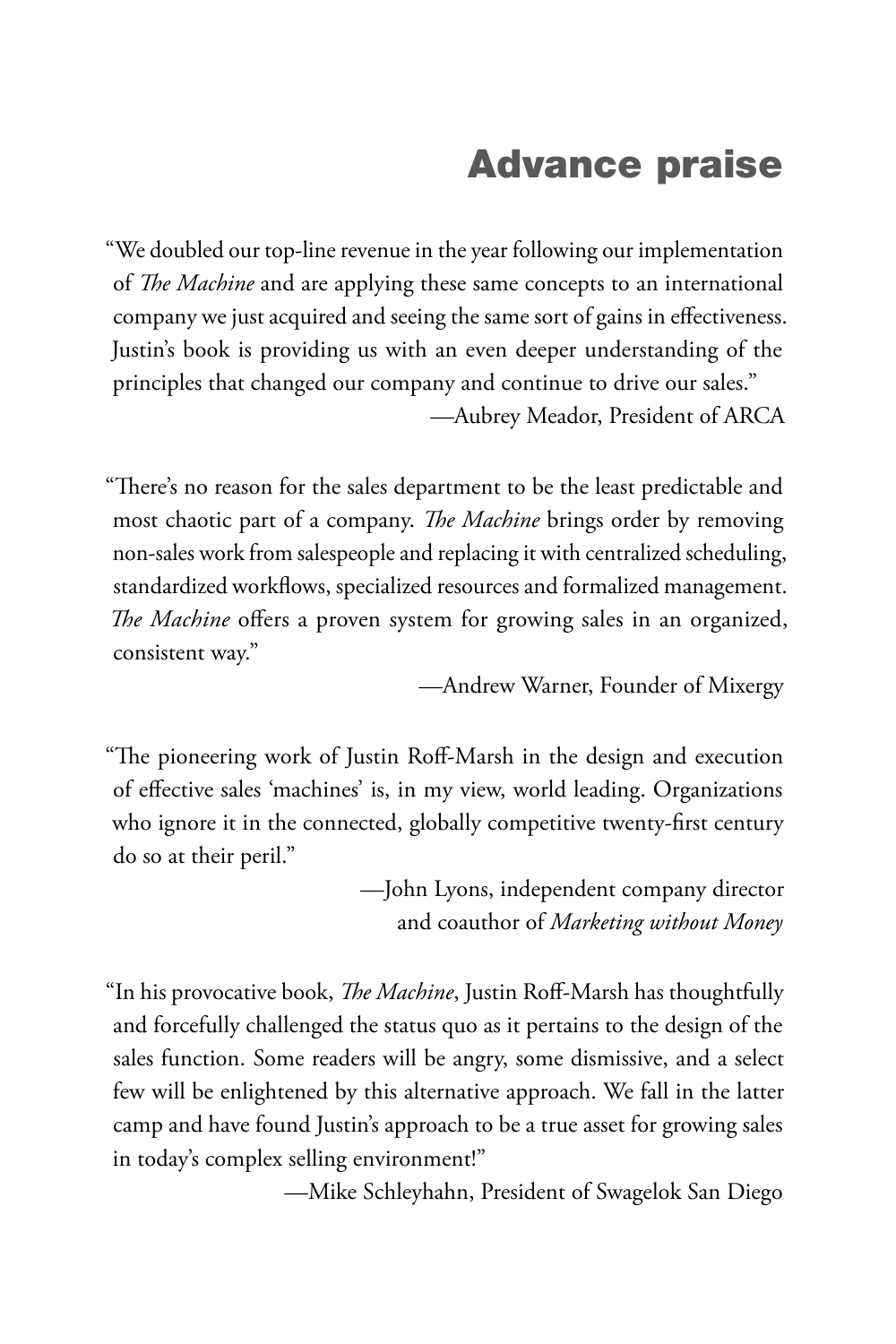"*The Machine* will challenge everything you know about the sales process! It makes a lot of sense, passes all the logical tests, and in the end, might just keep you awake at night. We worked hard to implement a number of these concepts in our organization and I can attest that the ideas are valid and the payoffs are real."

—Jeff Stuart, President of Hydra-Power Systems Inc.

"Justin's approach to addressing the tired structure of traditional sales environments is nothing short of revolutionary. *The Machine* shows management how to drive growth with a tightly synchronized machine, as an alternative to herding individual salespeople. There's no question that this book will be a great investment for any executive that runs a sales team."

—Paul O'Dwyer, author and business growth coach

"Justin's book is a delight. Justin translates the idea that the whole is greater than the sum of its parts to sales, demonstrating that there is a substantially better way to sell compared to simply summing the sales of each salesperson in a team." —Humberto R. Baptista, CEO of Vectis-Solutions and lecturer at TOC Schools

"As an operations guy, I'm driven by process, efficiency, and repeatability. The notion that the sales function is an art immune from the rigors of process has never sat well with me. *The Machine* shatters that myth. *The Machine*  is a must read for any business leader wanting to achieve predictable results from their sales function."

—Marc Allman, COO of AMS Controls

"Justin Roff-Marsh gets to the root causes of underperforming sales quickly and succinctly. It is clear he knows sales inside and out and has thought deeply about the profession's problems. The book is both global in its implications for sales and practical in its applications for selling."

—Charles Coury, President of 9Wood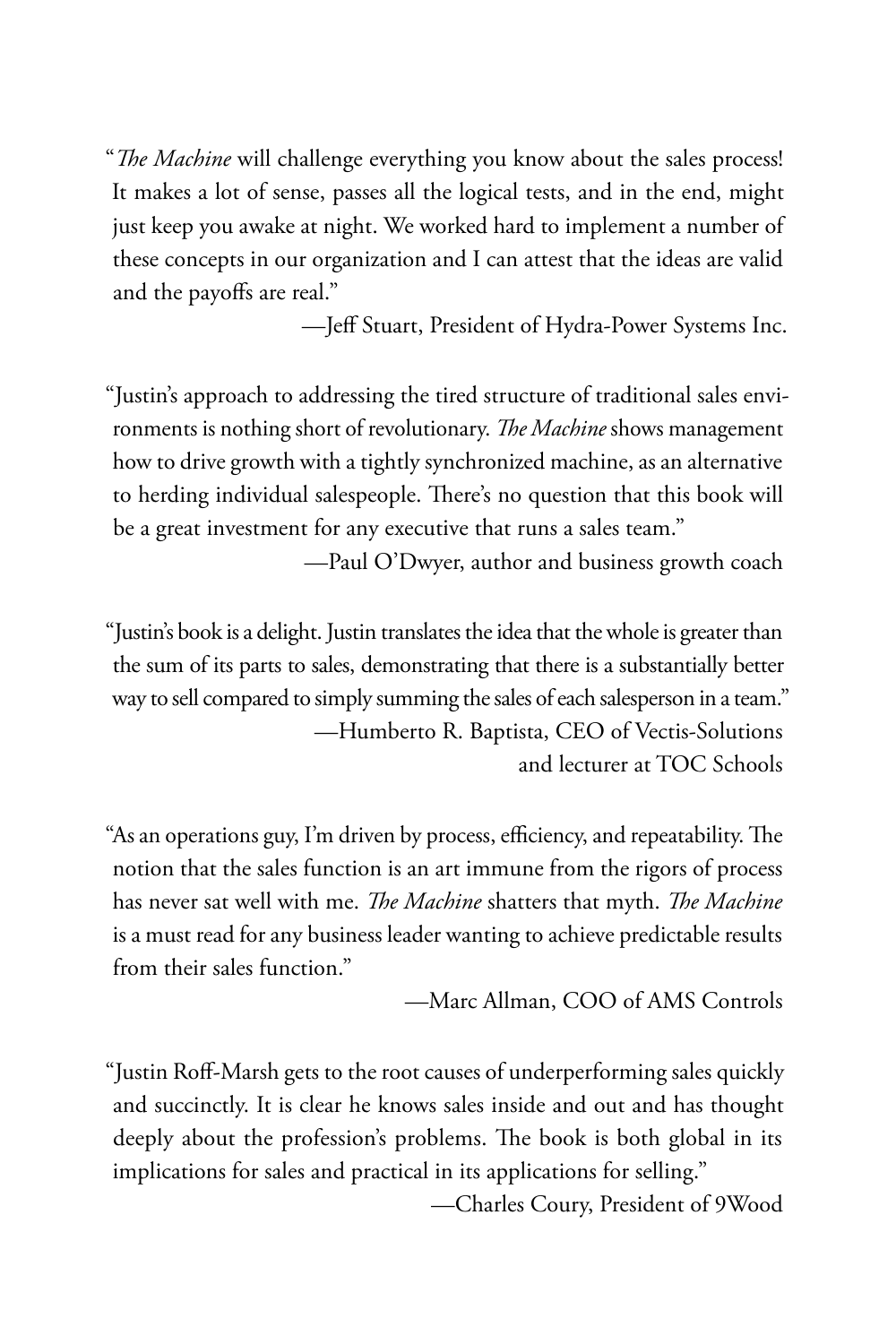"We have worked with Justin and his team for the past seven months and I am continually impressed with the team's professionalism and knowledge. I am certain by the end of this year we will have a full working model of the sales machine in place, and it will be producing the same results as we have seen already in our customer service department. I am convinced we are moving in the right direction to improve sales within our company." —Jim O'Connell, President of Hotsy Pacific

"We look at business books every hour, every day. *The Machine* was a welcome standout. Soundview votes by a large committee on which books we are going to select as the 30 Best Business Books of the Year. *The Machine* got a unanimous "Yes" vote. That rarely happens."

> —Rebecca Clement, Publisher of Soundview Executive Book Summaries

"Justin stands on the shoulders of a giant and uses the tools of Dr Goldratt's TOC to focus on the effective management of what will be the principal constraint of all businesses sooner or later in the 21<sup>st</sup> Century. Justin inspires the necessary cultural change within companies—not only entering into a convincing discussion of what to change and why, but also what to change to and how. The energy and stamina required to make such a change should not be underestimated but, provided you have the courage, *The Machine* provides the direction."

—Andrew Jackson, Chief Executive at Triumph Furniture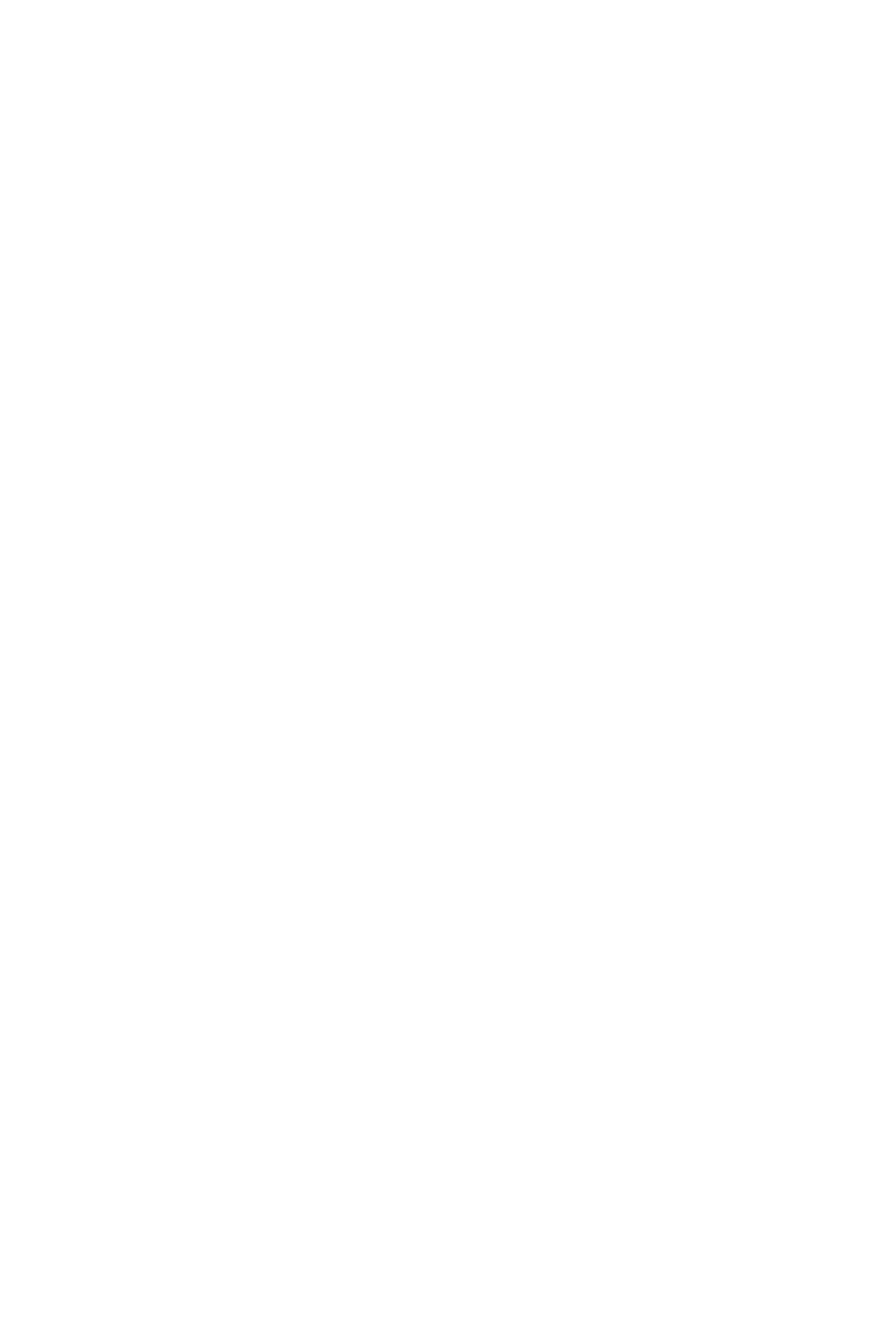

JUSTIN ROFF-MARSH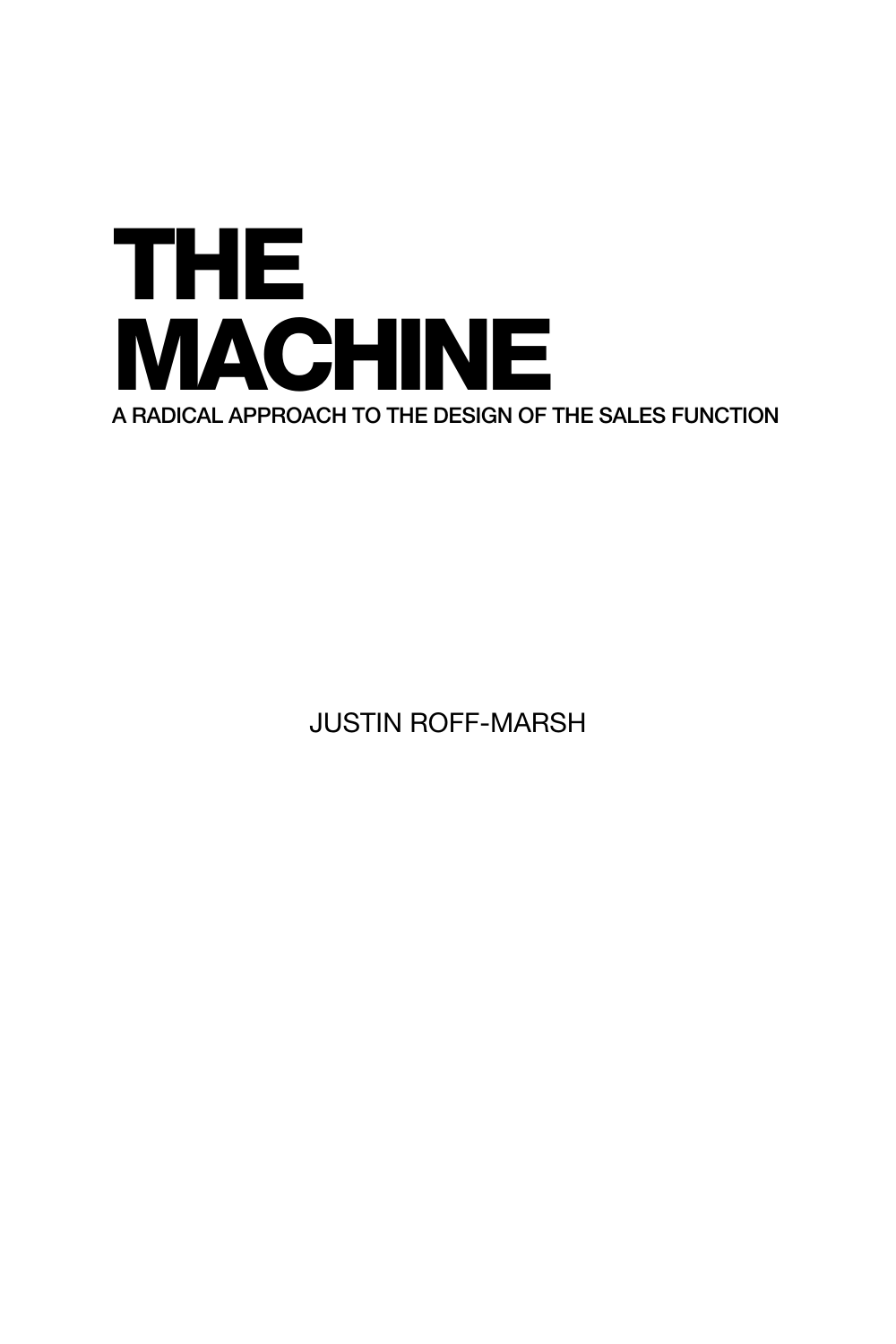Published by Greenleaf Book Group Press Austin, Texas www.gbgpress.com The Machine: A Radical Approach to the Design of the Sales Function

Copyright ©2015 Justin Roff-Marsh

All rights reserved.

No part of this book may be reproduced, stored in a retrieval system, or transmitted by any means, electronic, mechanical, photocopying, recording, or otherwise, without written permission from the copyright holder.

Distributed by Greenleaf Book Group

For ordering information or special discounts for bulk purchases, please contact Greenleaf Book Group at PO Box 91869, Austin, TX 78709, 512.891.6100. Cover design by Greenleaf Book Group and Kimberly Lance Typesetting by Ballistix and Ramesh Kumar Pitchai Author's photograph by SmartShoot.com and Eric Stracke

Publisher's Cataloging Publication Data is available.

Part of the Tree Neutral® program, which offsets the number of trees consumed in the production and printing of this book by taking proactive steps, such as planting trees in direct proportion to the number of trees used: www.treeneutral.com

ISBN: 978-1-62634-224-8

15 16 17 18 19 20 10 9 8 7 6 5 4 3 2 First Edition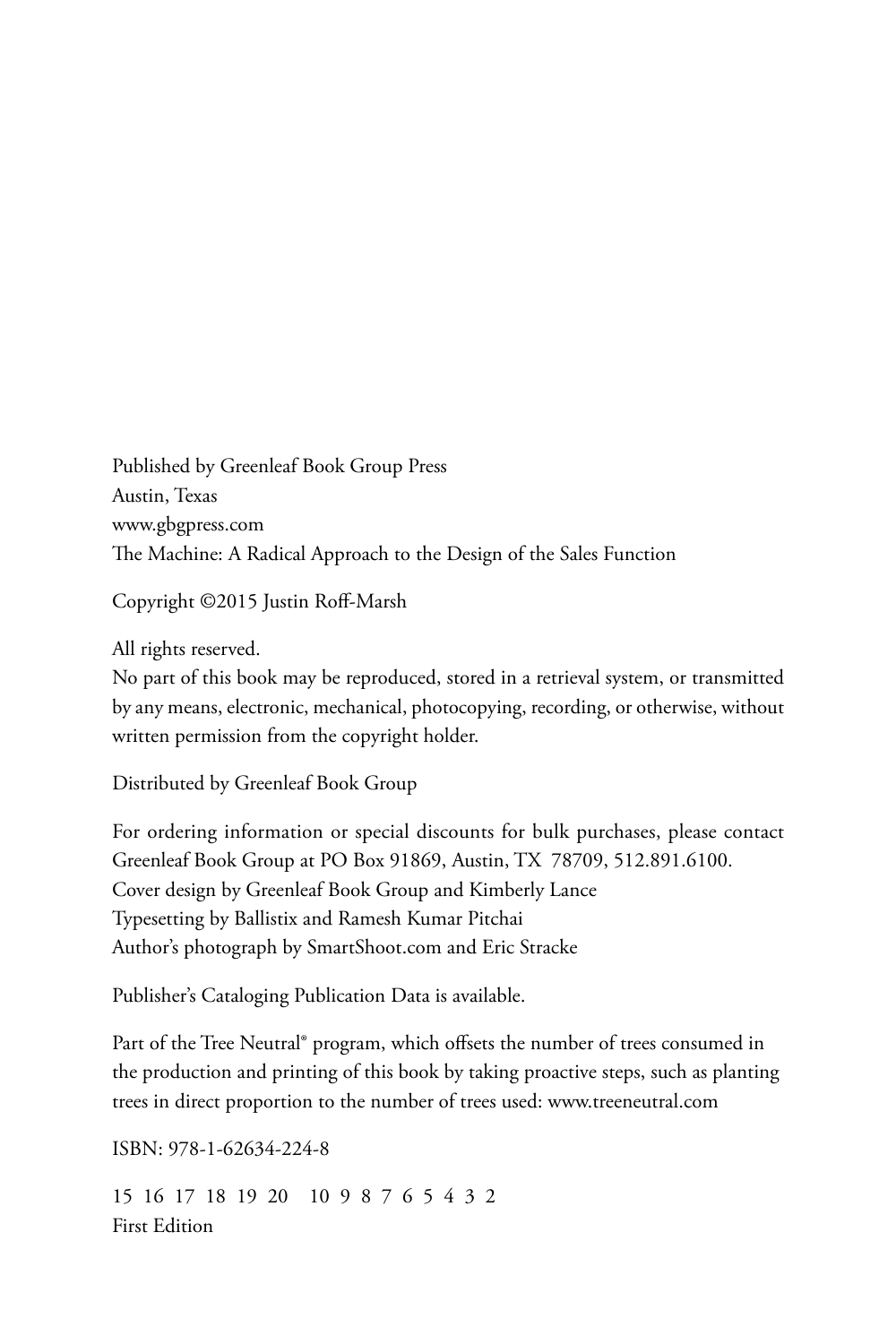Dedicated to Warren and Sylvia Roff-Marsh who instilled in me a love of reading

and

Bo Hye Roff-Marsh who is always the first to read each page I write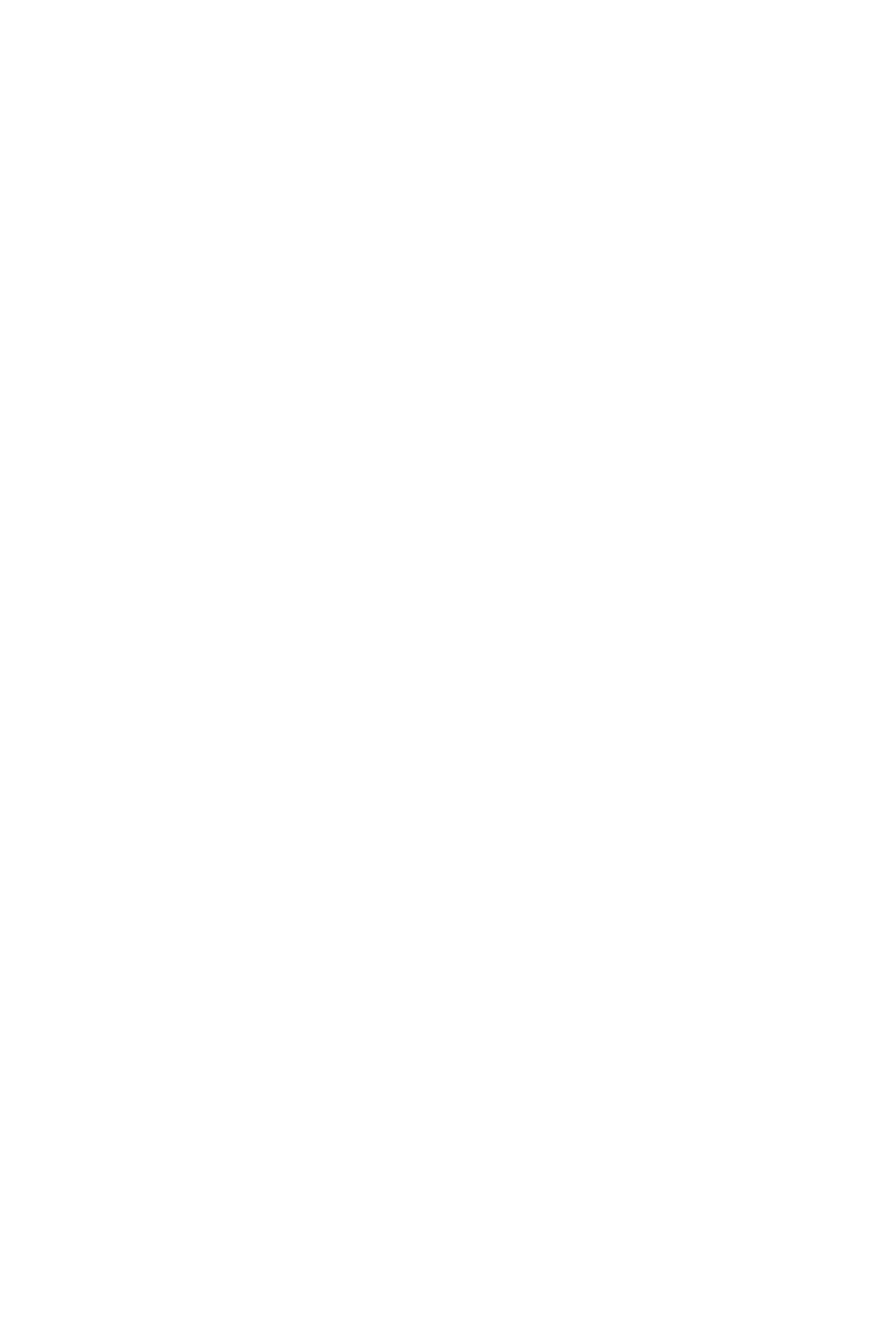## **Contents**

|                                                                                                      | <sup>1</sup>   |
|------------------------------------------------------------------------------------------------------|----------------|
|                                                                                                      | $\overline{7}$ |
|                                                                                                      | 9              |
|                                                                                                      | 15             |
|                                                                                                      | 35             |
|                                                                                                      | 55             |
|                                                                                                      | 69             |
| Chapter 6: One Big Idea, Many Possible Applications  85                                              |                |
| <b>Chapter 7:</b> The End of Commissions, Bonuses,<br>and Other Artificial Management Stimulants 107 |                |
|                                                                                                      |                |
|                                                                                                      |                |
| Chapter 9: How to Convert Opportunities into Sales 145                                               |                |
| Chapter 10: How to Generate Sales Opportunities 159                                                  |                |
| Chapter 11: Technology: Why CRM Sucks!  183                                                          |                |
|                                                                                                      |                |
|                                                                                                      |                |
|                                                                                                      |                |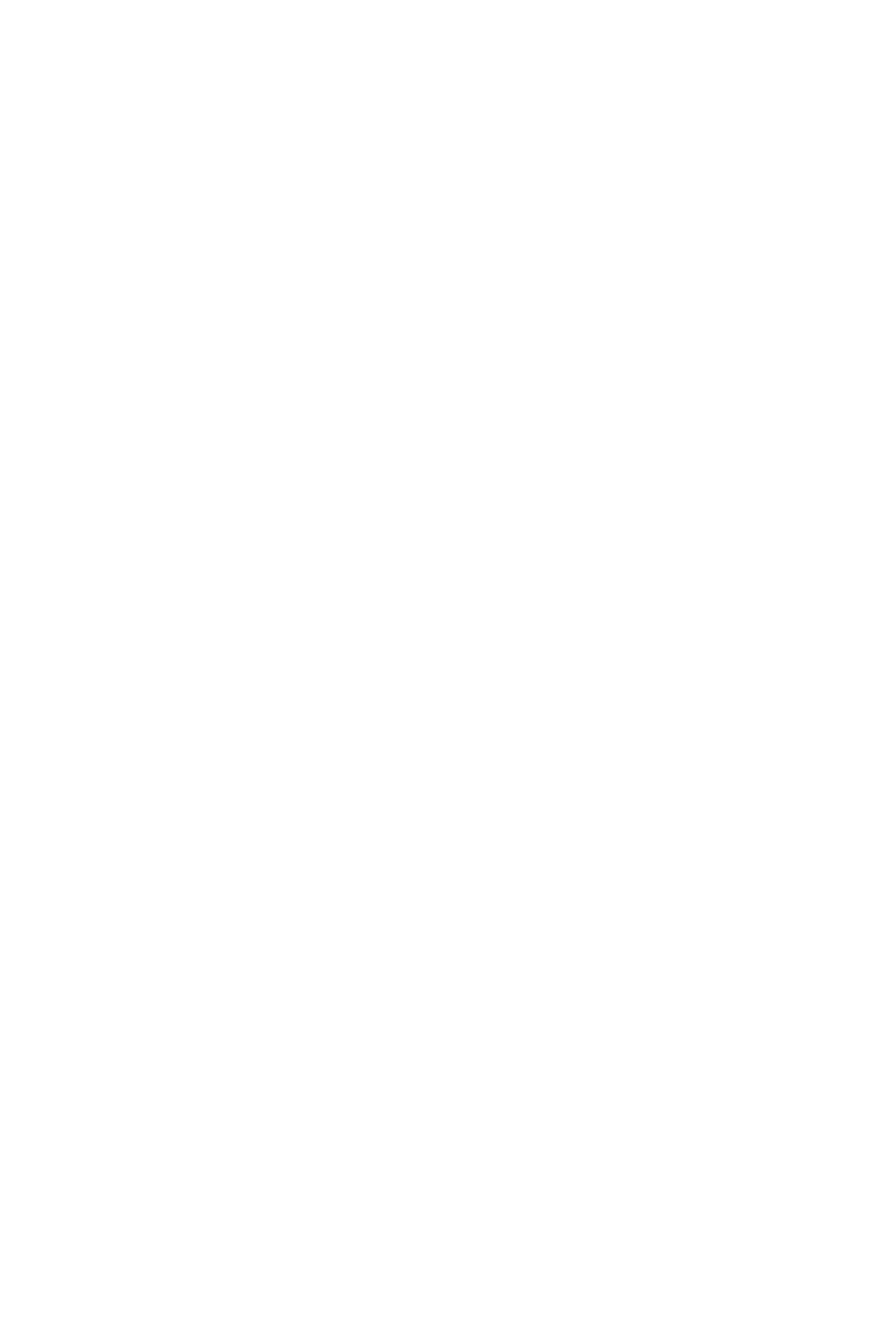## Acknowledgments

I must first thank Ballistix's clients who have had faith in me over the last 20 years (more than has been warranted, on occasion) and who have welcomed my ongoing experiments on their businesses. These clients are among the silent revolutionaries whose stories are told on the following pages.

I thank the team at Ballistix too for diligently taking my ideas and making them work in practice—and for finding creative workarounds when reality failed to yield to my will!

And a big thank you to the late Eliyahu Goldratt and to the entire TOC community who have been early supporters and frequent contributors to sales process engineering.

Note: The names of our silent revolutionaries' organizations have been changed. This enables me to share information about their experiences that would otherwise be confidential.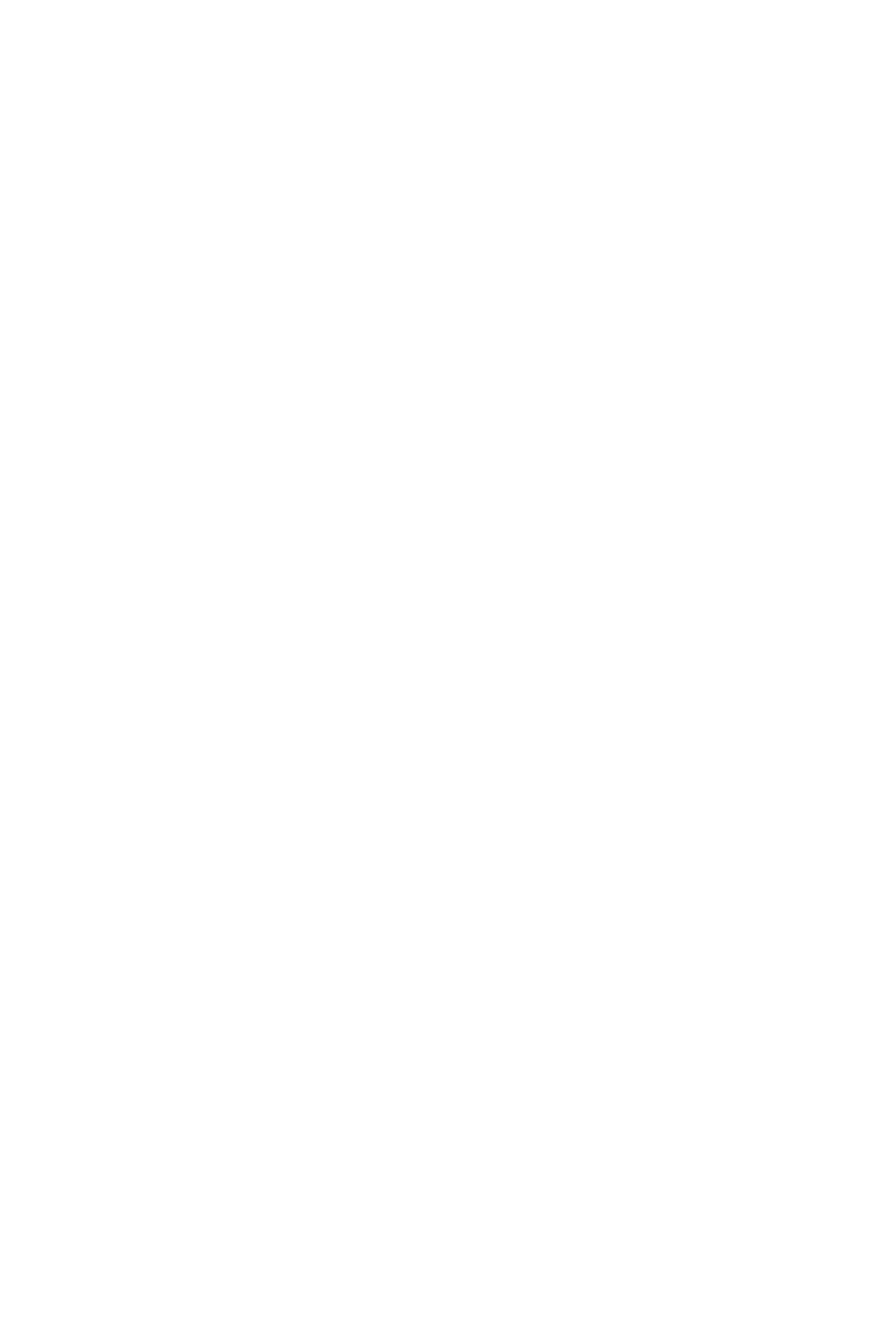## Introduction

The *Titanic* is sinking: All is not well in sales.

The sales environment in a typical organization—in most every organization, in fact—is seriously dysfunctional. But rather than focusing on the obvious dysfunction, management is busy with incremental improvement initiatives: sales training, sales force automation (technology of various types), or bolt-on lead-generation activities (e.g., outsourced telemarketing, social media activities). Because none of these initiatives address the root cause of the dysfunction, they amount to nothing more than arranging chairs on the deck of the sinking *Titanic*.

And make no mistake—the *Titanic* is sinking!

It's not that sales is getting worse: The issue is that the rest of the organization is getting so much better while sales clings to the same structure, the same management approach, and the same practices that have been in place for the last fifty years.

#### Silent Revolutionaries

In a small number of companies, across three continents, a silent revolution is in progress. These companies (you'll meet some of them in due course) have challenged the most fundamental assumption about how the sales function should be designed. Consequently, they have built sales environments that barely resemble those in their competitors' organizations.

And they've seen *massive* performance improvements! They've seen improvements in the internal operation of sales:

• Field salespeople are spending 100 percent of their time in the field, performing four business-development meetings a day, five days a week.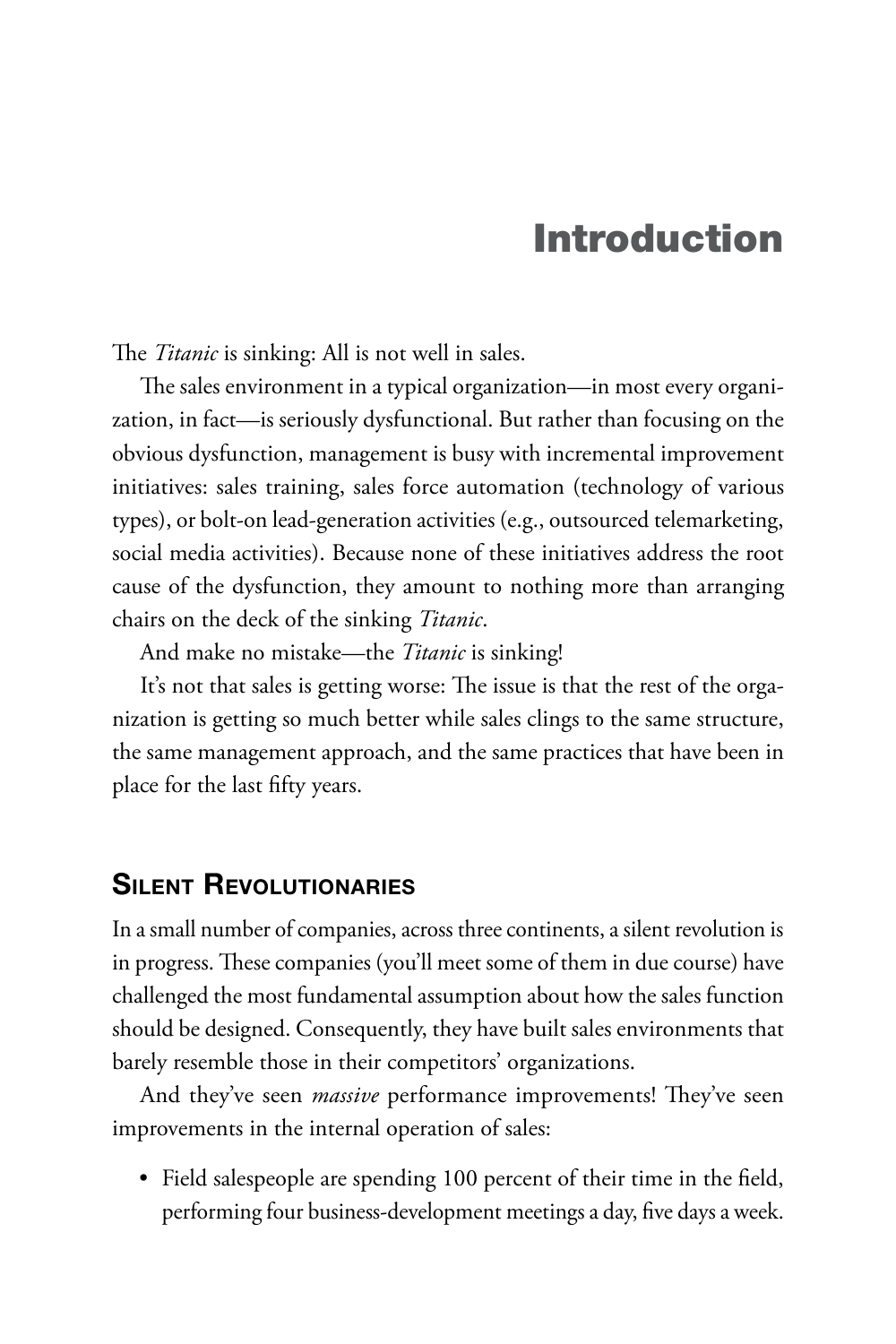- Skilled inside sales teams are generating high volumes of sales activity at shockingly low costs.
- Customer commitments are consistently met, administrative work is always done on time, and sales orders appear more frequently and more predictably.

And they've also seen improvements in the relationship between sales and the rest of the organization:

- Hand-off problems between sales and production have been eliminated.
- Marketing works closely with sales to ensure that salespeople are maintained at full utilization—and marketing has recruited the assistance of engineering (and senior management) to ensure that offers are truly compelling.

As I mentioned above, these changes are the consequence of challenging a single assumption about the design of the sales function: the assumption that *sales should be the sole responsibility of autonomous agents*.

#### Are Things Really That Bad?

Before I reveal the new assumption embraced by these revolutionaries, it's worth exploring the claim that sales is dysfunctional. Are things really that bad?

Consider the goal of the sales function (its reason for existence). It's tempting to resolve that the goal of sales is *to sell*. But, in most organizations, this just doesn't cut it. To pull its weight, the sales function has to *consistently sell all of the organization's production capacity*. This capacity may consist of a traditional plant and equipment, or it may consist of teams of knowledge workers.

Measured against this more meaningful goal, sales consistently fails in most organizations. In recent history, the modern organization's capacity to produce has accelerated past its capacity to sell, and idle machines and production personnel are costing shareholders dearly, month after month and year after year.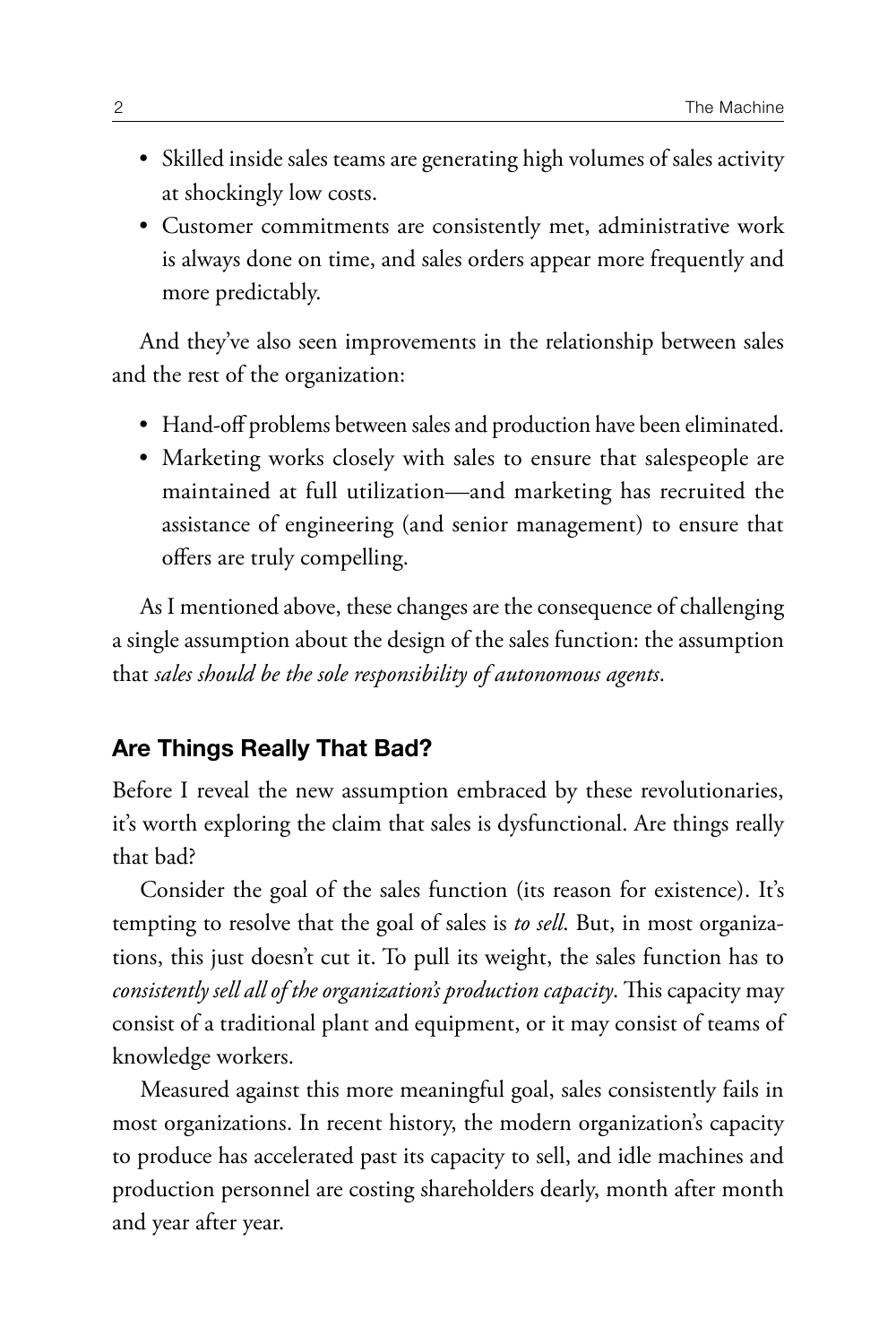Why, then, is sales underperforming? One reason is that salespeople aren't selling. A typical field salesperson performs just two business-development meetings a week. You read it right. Less than 10 percent of a typical salesperson's capacity is allocated to selling. And that figure is pretty standard across industries and across continents. $<sup>1</sup>$ </sup>

The majority of a salesperson's day is dedicated to customer service and administrative activities, to solution design and proposal generation, and to prospecting and fulfillment-related tasks.

Let's turn our attention to management. Why has management not fixed this problem? In many organizations, they have tried. Attempts to reallocate salespeople's work have resulted in problems with service quality (the right hand doesn't know what the left is doing). The other alternative is simply to recruit more salespeople, and many firms have tried that too—with interesting results.

Typically, when you add salespeople to an established team, costs go up immediately (easy to predict, right?). But sales don't. In fact, in most cases, sales *never* increase to the level required to justify those additional costs.

The reason is that salespeople *do not* generate the majority of their sales opportunities. Most sales opportunities spring into existence in spite of (not because of) salespeople's prospecting activities. In most organizations, *existing customers* are by far the greatest source of sales opportunities. When management adds salespeople to an existing team, the same pool of sales opportunities is simply distributed across a larger team of salespeople.

But management's problems don't stop here. Salespeople are incredibly difficult to manage—particularly successful ones! You can't *direct* your salespeople as you can production or finance personnel; you can only *coax* them. And *successful* salespeople are both a blessing and a curse. Sure, they generate orders—but at a price. They run roughshod over production and finance personnel, they ignore management directives, and they make frequent references to "their" customers, implying that they can leave and take the organization's goodwill elsewhere—which, to some extent, they probably can.

In summary, then, when we examine sales, we see a critical organizational function that consistently underperforms, that cannot be scaled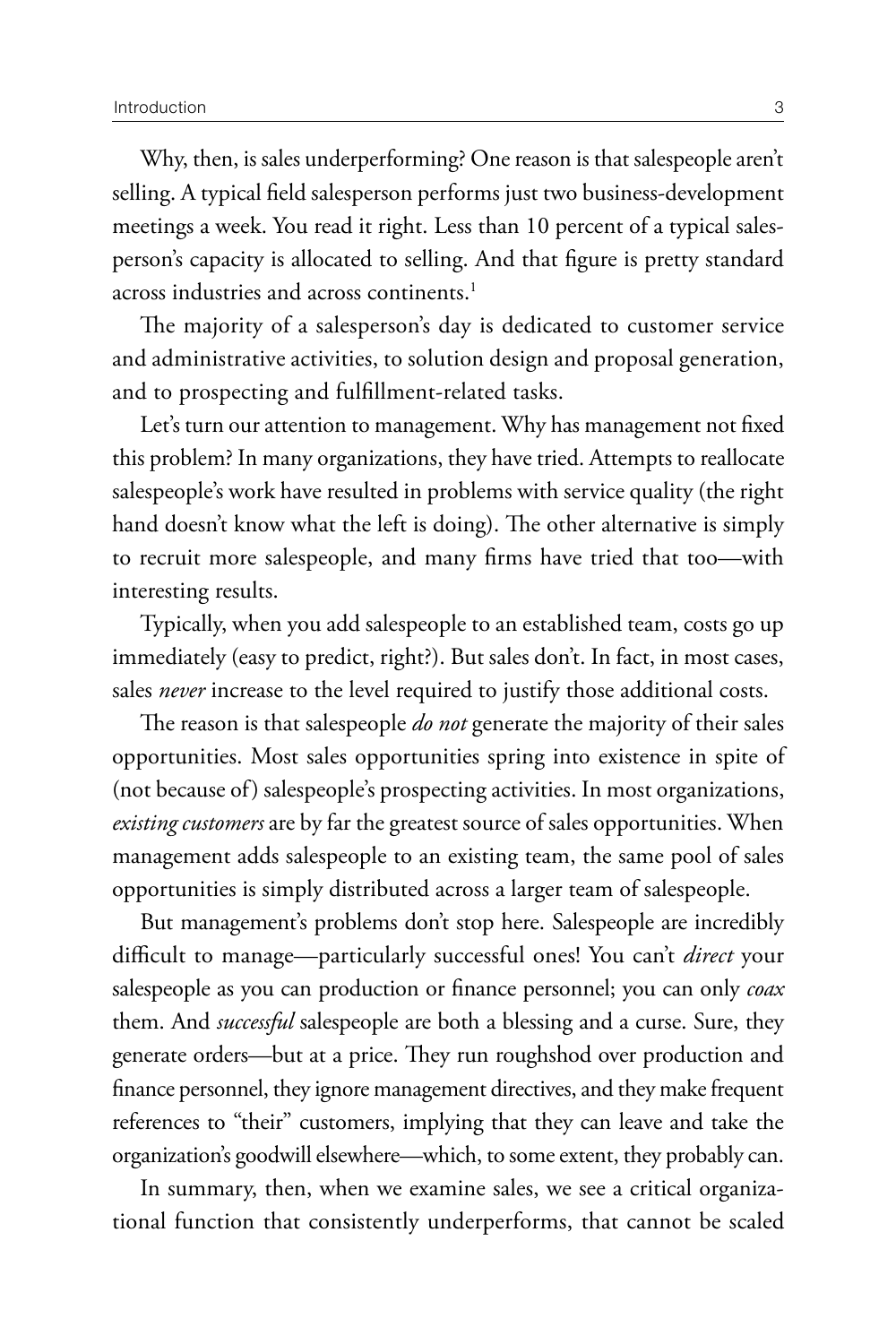(economically), that is in regular conflict with other functions, and whose key assets are, in fact, a contingent liability.

The claim that sales is dysfunctional is no exaggeration!

#### A New Assumption

It's not hard to validate the claim that sales is typically the sole responsibility of autonomous agents. When we employ salespeople, we advise them that they will be held accountable for outcomes, not activities. We pay them commissions (in part or in full) rather than fixed salaries. And we encourage them, in most cases, to manage their territories, their accounts, and their sales opportunities as if they were, well, their own.

It's true that, increasingly, management is attempting to rein in salespeople's autonomy. We ask salespeople to report their activities in the organization's customer relationship management application (CRM).2 We pay them a mix of salary and commissions. And we at least pay lip service to the notion that these are *company* accounts.

But we forget that, where true opposites are concerned, no compromise is possible. Salespeople can march either to their own drumbeat or to the beat of a central drummer. When faced with the demand to do both, they will always pick the *least bad* option.

When you consider that the entire organization—not just sales—is engineered around the assumption of salesperson autonomy, it's easy to see that salespeople will always choose autonomy. If you doubt this casual assertion, answer these three simple questions:

- 1. If an important sales opportunity is lost, who is ultimately responsible?
- 2. If an important customer is dissatisfied, who is ultimately responsible?
- 3. If an account falls into arrears on its payments, who is ultimately responsible?

The connection between dysfunction and salespeople's autonomy is also easy to spot. Salespeople spend so little time selling because they have so many responsibilities competing for their limited time, because each salesperson is a self-contained sales function.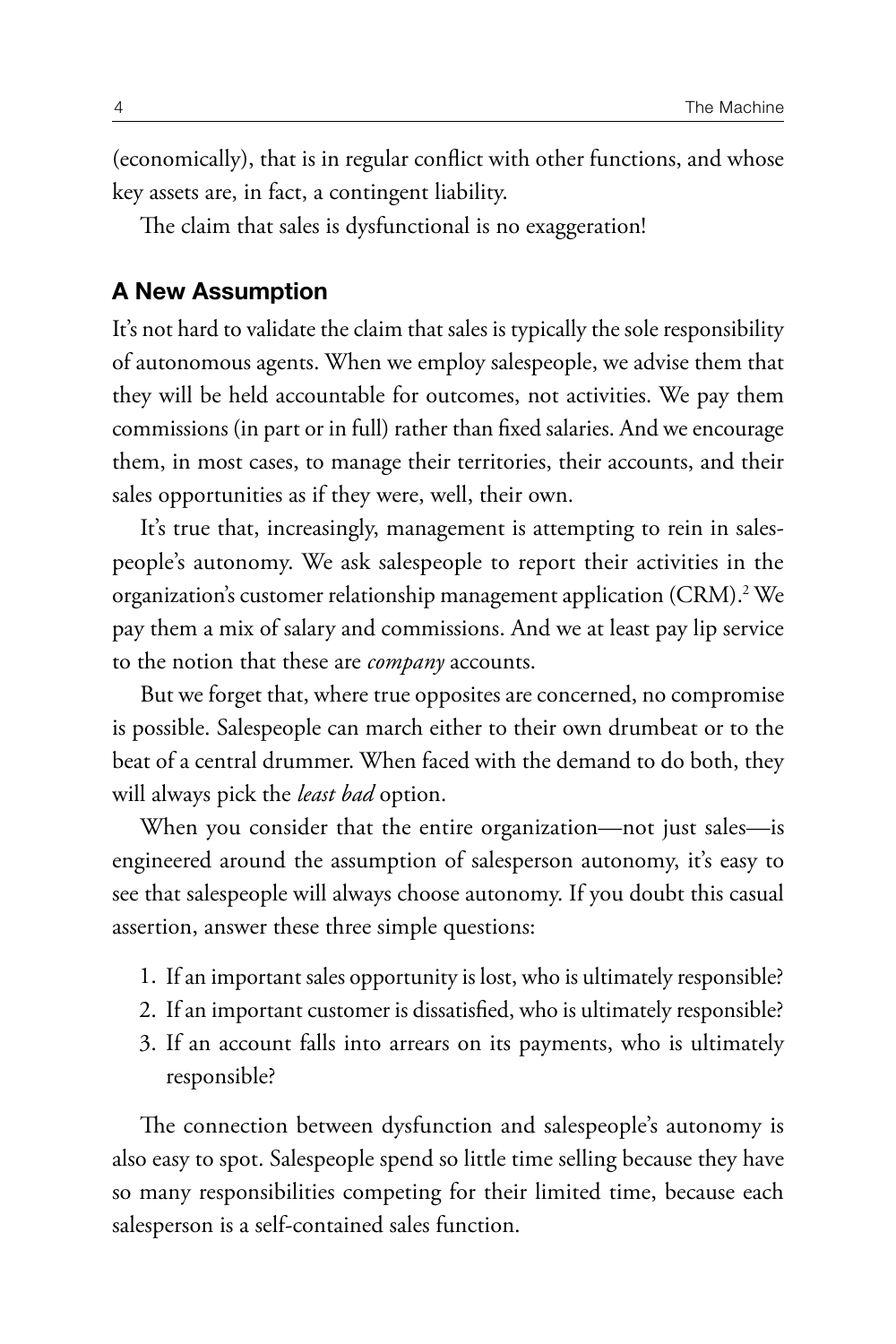Salespeople conflict with other functions because, in their world-view, they see only *their* opportunities and *their* accounts. However, other functions (production, engineering, finance) also have limited capacity and are in receipt of competing demands from *multiple* salespeople.

Salespeople conflict with management because there is simply *no place for management* in a typical sales function. If salespeople own their activities and are held accountable only for outcomes (as is so often advertised), there is literally nothing for management to do. *Managing outcomes*, after all, continues to be an oxymoron, no matter how many times you say it!<sup>3</sup>

If the assumption that *sales is the sole responsibility of autonomous agents* is the root cause of this dysfunction, it's clearly time for a new assumption. But what should that be?

The good news is that, if we approach this question with a clear head, the answer is oh so obvious.

We discussed that, relative to other organizational functions, sales is sinking fast. What, then, is causing the rapid ascent of these other functions? In particular, what has caused both the productivity and the quality of manufacturing to increase by many orders of magnitude over the last 100 years?

The answer is the division of labor. The division of labor enabled manufacturing to transition from a cottage industry to the modern manufacturing plant. And the division of labor has had the same catalytic effect on project environments (think construction, aerospace, finance, and even marketing). The modern sales environment resembles manufacturing as it used to look more than a century ago.

But that's about to change! The silent revolutionaries have scrutinized sales for evidence that this function is somehow unsuitable for the division of labor. Their search has been fruitless. The new assumption, around which their sales environments have been engineered and on which this book is based, is as simple as it is powerful.

#### *Sales is the responsibility of a centrally coordinated team.*

This book shows how this innocent-looking assumption leads logically to a radical new approach to the design and management of the sales function. It will show you how to apply this approach to your organization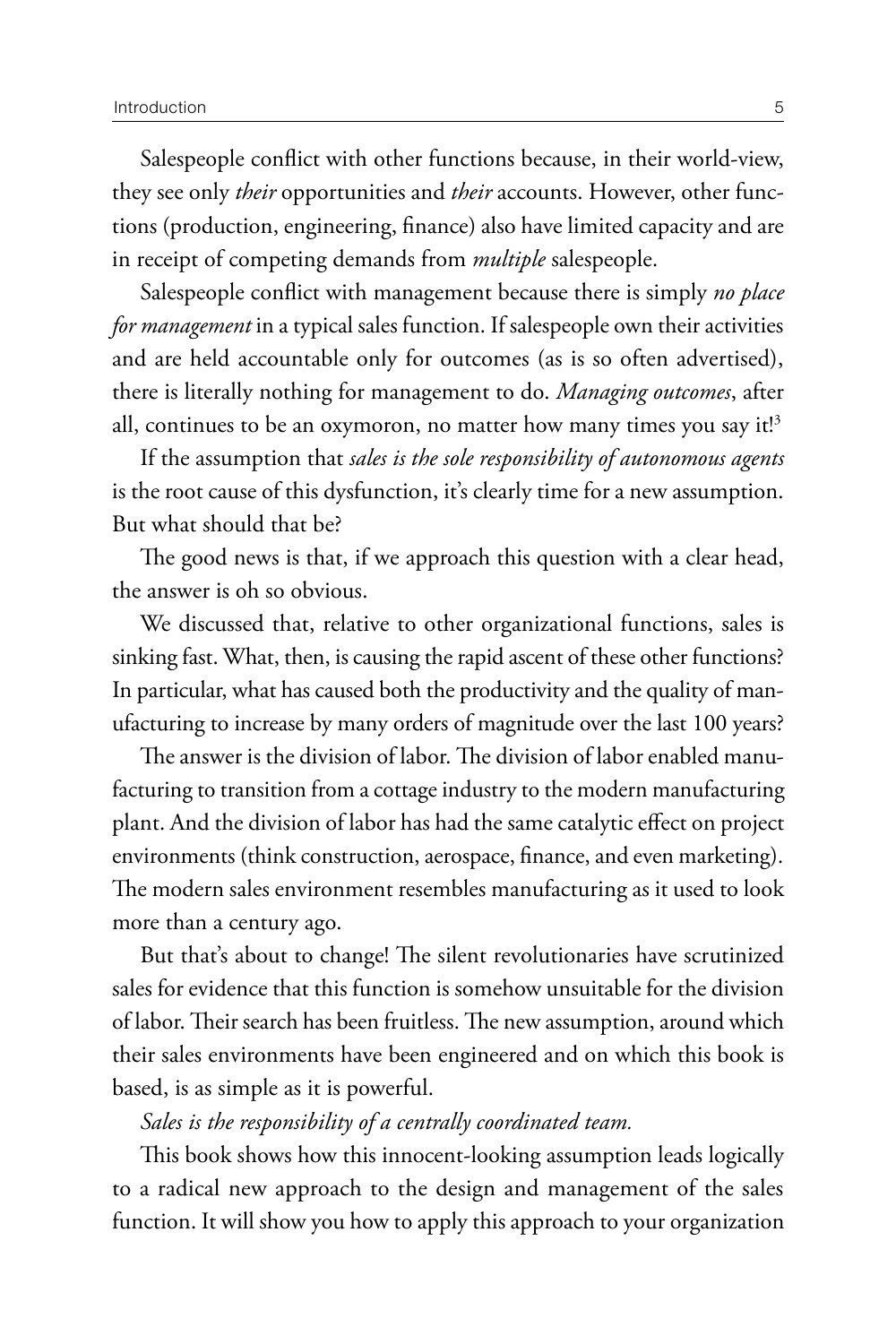(irrespective of the size of your firm or the complexity of what you sell), and it will introduce you to a diverse range of organizations that have trodden this path already (our silent revolutionaries).

#### The Machine

This book likens the result of this new approach—quite unapologetically—to a machine.

This metaphor is apt because, under this new approach, sales becomes the consequence of a number of interrelated processes—rather than the output of a person. Salespeople become a component in a much larger machine (albeit an important component!). And management assumes total responsibility for the design and day-to-day performance of the sales function (managers own sales targets, and they cannot delegate them away).

In this book, I'll explain why sales must be viewed as a machine, rather than as a person. I'll detail how to create a smoothly functioning sales machine—and how to integrate it with the rest of your organization. And I'll counsel you on the (often perilous) transition from your status quo to *The Machine*.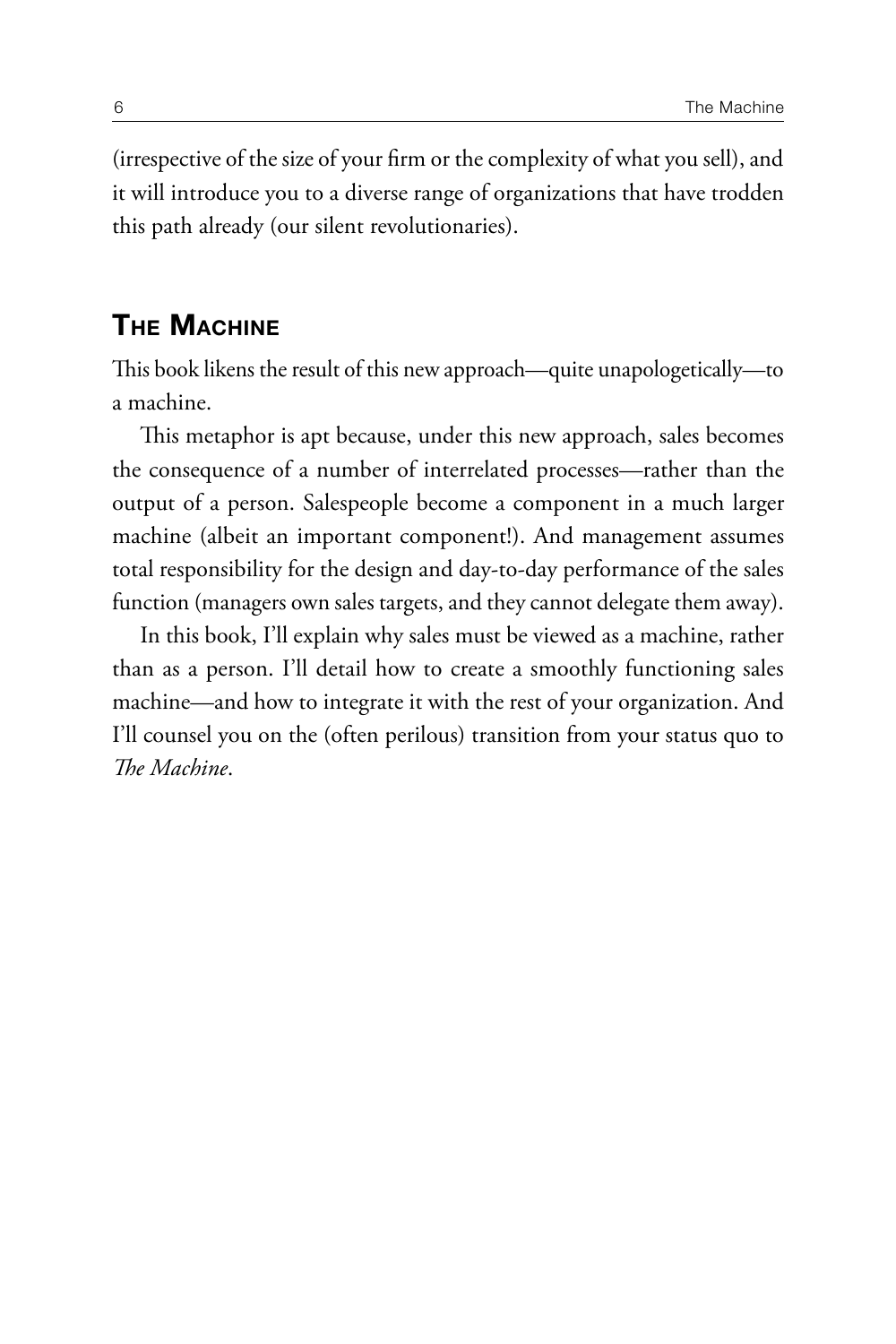# Part 1

## THE CASE FOR CHANGE AND A NEW MODEL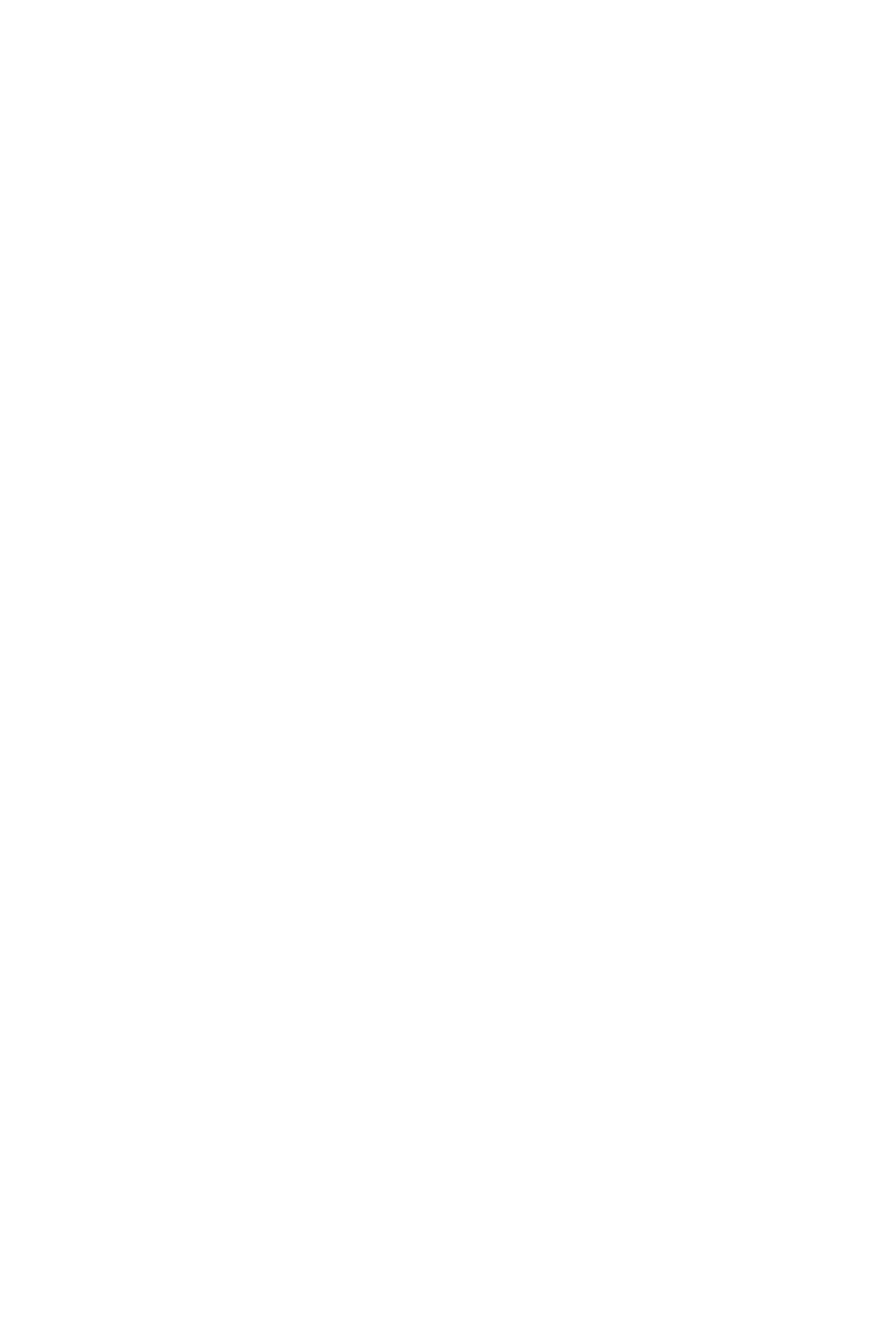## Chapter 1 AFTER THE REVOLUTION

Jennifer retrieves her smart phone from her purse and brings it to life with one authoritative swipe.

Moments later, she's talking to David—her assistant back at head office. "Good meeting," she answers, "you can go ahead and schedule the requirement-discovery meeting. Yep, you can keep talking to Debra. And the opportunity's actually a retrofit . . . let's say 150 grand."

"I'm all over it," David reassures Jennifer as he updates fields in the customer relationship management application (CRM). "So, you'd better hot-tail it over to Tyson Engineering. Phillip left here half an hour ago, so he should be ready for the presentation when you get there."

❄ ❄ ❄ ❄

Jennifer, David, and Phillip all work for James Sanders Group (JSG), a manufacturer of point-of-sale displays and internal fit-outs. JSG is one of our silent revolutionaries.

JSG is an engineering-centric company. They became successful by solving tough problems and building innovative custom installations.

JSG recently suffered a slow leakage in sales. The problem was not that they were suffering at the hands of a large competitor—that's a battle they were well equipped to fight. What was happening was that numerous small competitors (some of them recent market entrants, others offshore manufacturers) were chipping away at their base: winning numerous small jobs, often at crazy margins.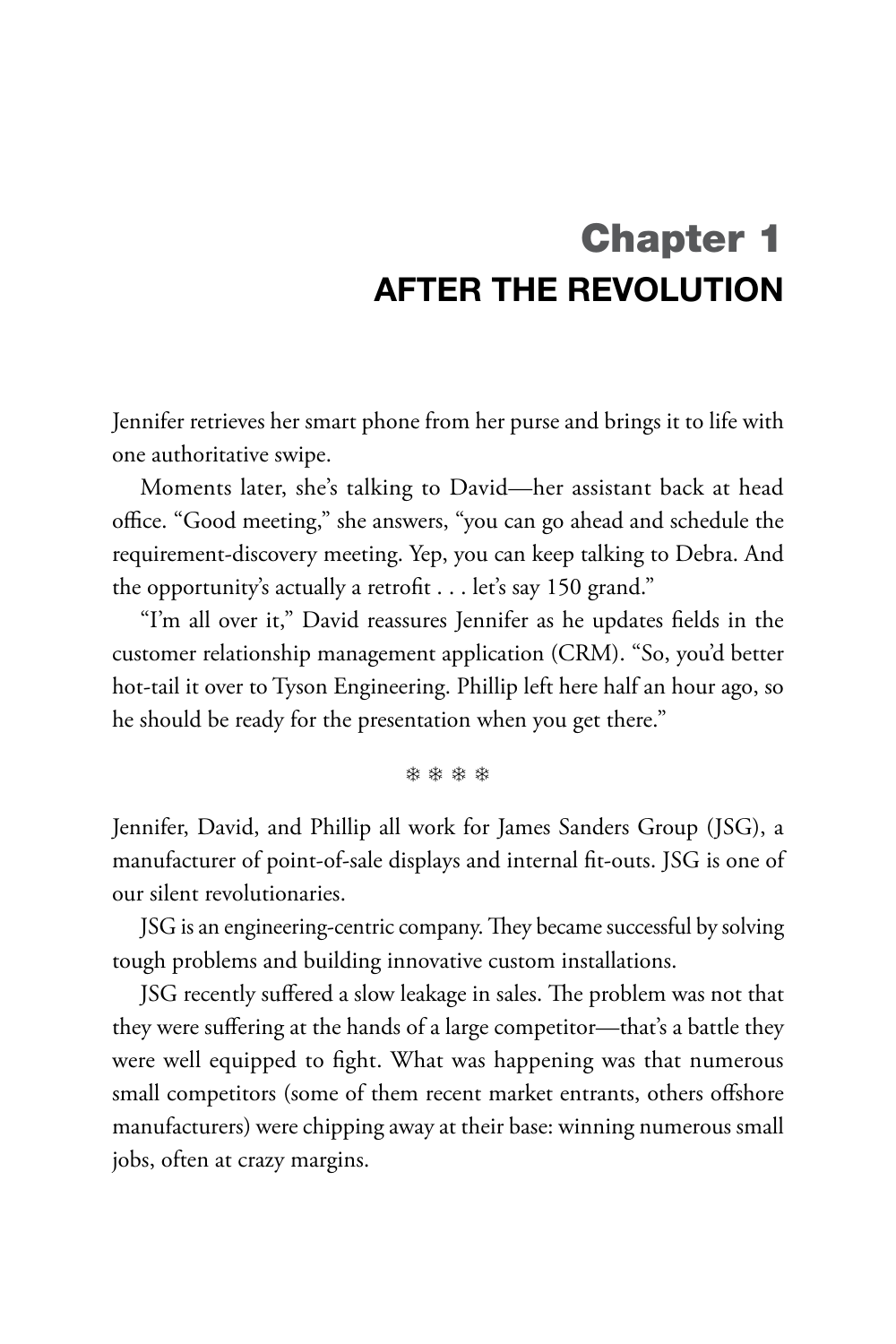JSG had recognized that this was not a trend they could reverse solely with superior production performance. They knew they needed sales activity—boots on the ground.

That was easier said than done, however. Each time JSG added a salesperson, the new recruit would win a job or two and then become entangled in account management. Before long, account management would become so all-consuming that sales activity would grind to a halt. While this was happening, JSG's competitors were simply sidestepping those complex jobs and focusing on winning the easy contracts.

Initially, JSG looked to *account managers* (as they had taken to calling them) for a solution to the problem. Ultimately, it became clear that this was a process problem, not a people problem.

The snippet of conversation above speaks volumes about the consequences of JSG's revolution. Jennifer is JSG's business-development manager (BDM). And that's the first unusual thing. Although JSG services all of Australia (an area roughly the size of the continental United States), JSG has just one field salesperson. They need only one salesperson because Jennifer is ten times more productive than any of JSG's competitors' salespeople. While a competitor's salesperson averages two sales meetings a week, Jennifer consistently performs twenty.

Another reason JSG has only one field salesperson is the company discovered that a surprising percentage of sales opportunities (particularly repeat purchases) could be handled by a small (but highly efficient) inside sales team. This team finds and pursues simple opportunities, and, from time to time, it stumbles across opportunities that are significant enough to be escalated to David and Jennifer.

David is the key to Jennifer's efficiency. David and Jennifer talk at least four times a day. Like an air traffic controller, David is Jennifer's eyes and ears. He carefully monitors the status of all sales opportunities—freeing Jennifer to focus only on the sales meetings that appear—as if by magic—in Jennifer's smart phone.

David's official title is *business-development coordinator* (BDC). His responsibility is to manage JSG's portfolio of high-value sales opportunities.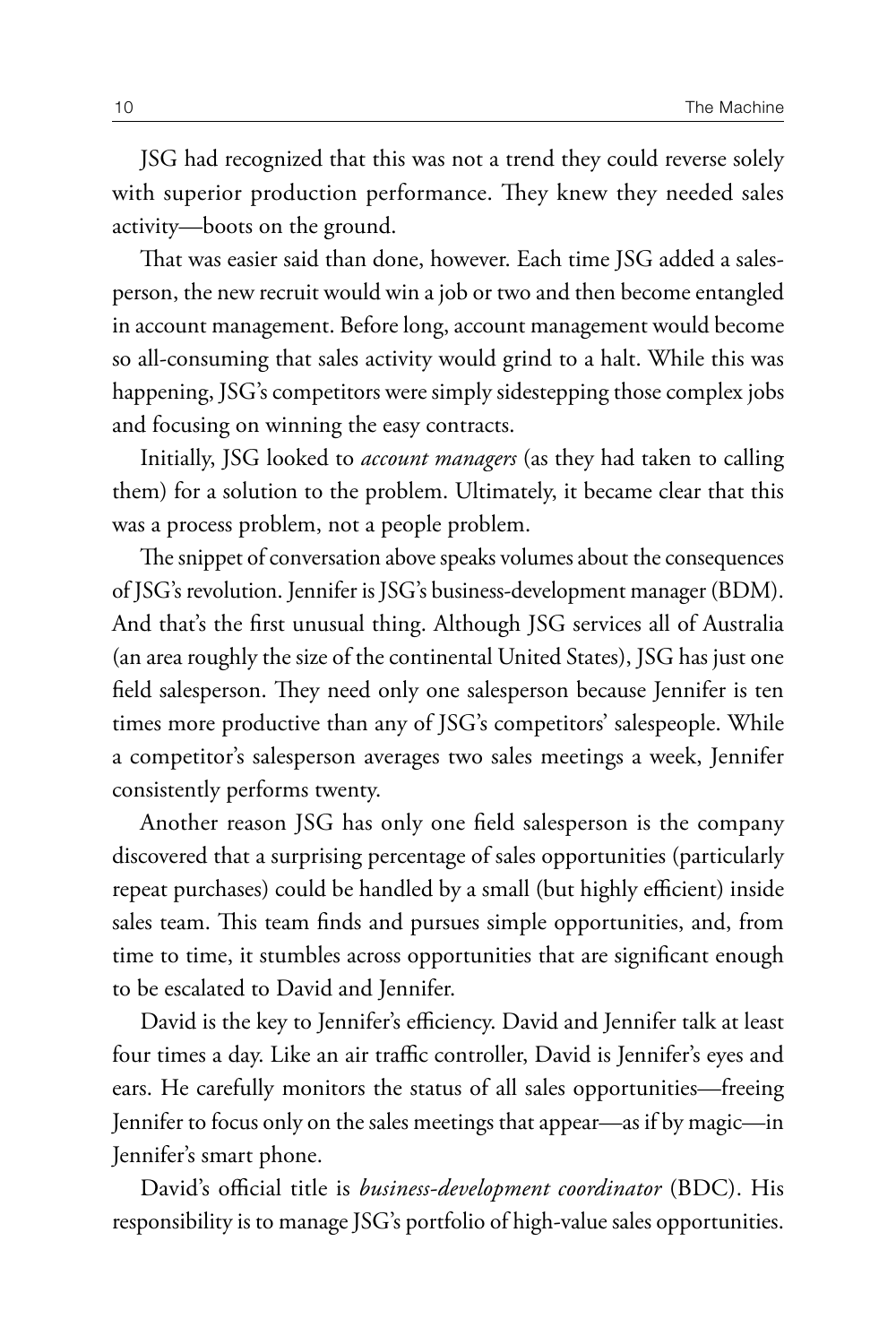He manages each opportunity like a project. He works tirelessly, trying to schedule the next activity in sequence for each. In most (but certainly not all) cases, the next activity is a meeting with Jennifer. And, of course, Jennifer's objective at each meeting will be to *sell* the next activity—generating still more work for David.

David frees Jennifer of the requirement to do anything other than face-toface business-development meetings. In addition to appointment scheduling, David performs all of the clerical tasks associated with the management of sales opportunities: data entry, reporting, literature fulfillment, expense tracking, and calendar management.

David routes nonadministrative tasks to other specialist resources within JSG. Customer support issues and requests for quotes are routed to customer service representatives. And requirement discovery and solution design become the responsibility of project leaders.

As each task is handed off, David logs the date in the CRM and leaves himself a prompt to follow up prior to the task's expected completion date. In many cases, these tasks are prerequisites for meetings he has already scheduled for Jennifer. It's critical, therefore, that he keep all the parts of this machine working in unison.

Phillip also makes a significant contribution to Jennifer's tremendous efficiency as a project leader*.* His job is to manage the interface with engineering and production. Prior to each sale, Phillip works closely with Jennifer. She introduces him to clients early in each engagement to discover their requirements and to conceptualize and design solutions.

Solution design is always a collaborative process. Clients have their say, of course: They want Rolls Royce solutions on Toyota budgets. Phillip represents both engineering and production: He must ensure that whatever is specified can be delivered on time and within budget. And it's Jennifer who uses a mixture of hustle and artful diplomacy to close the gap between the two parties.

After the sale, Phillip is responsible for managing the relationship between production and the client. He's on hand to negotiate change requests and to fine-tune the production plan on those occasions when it becomes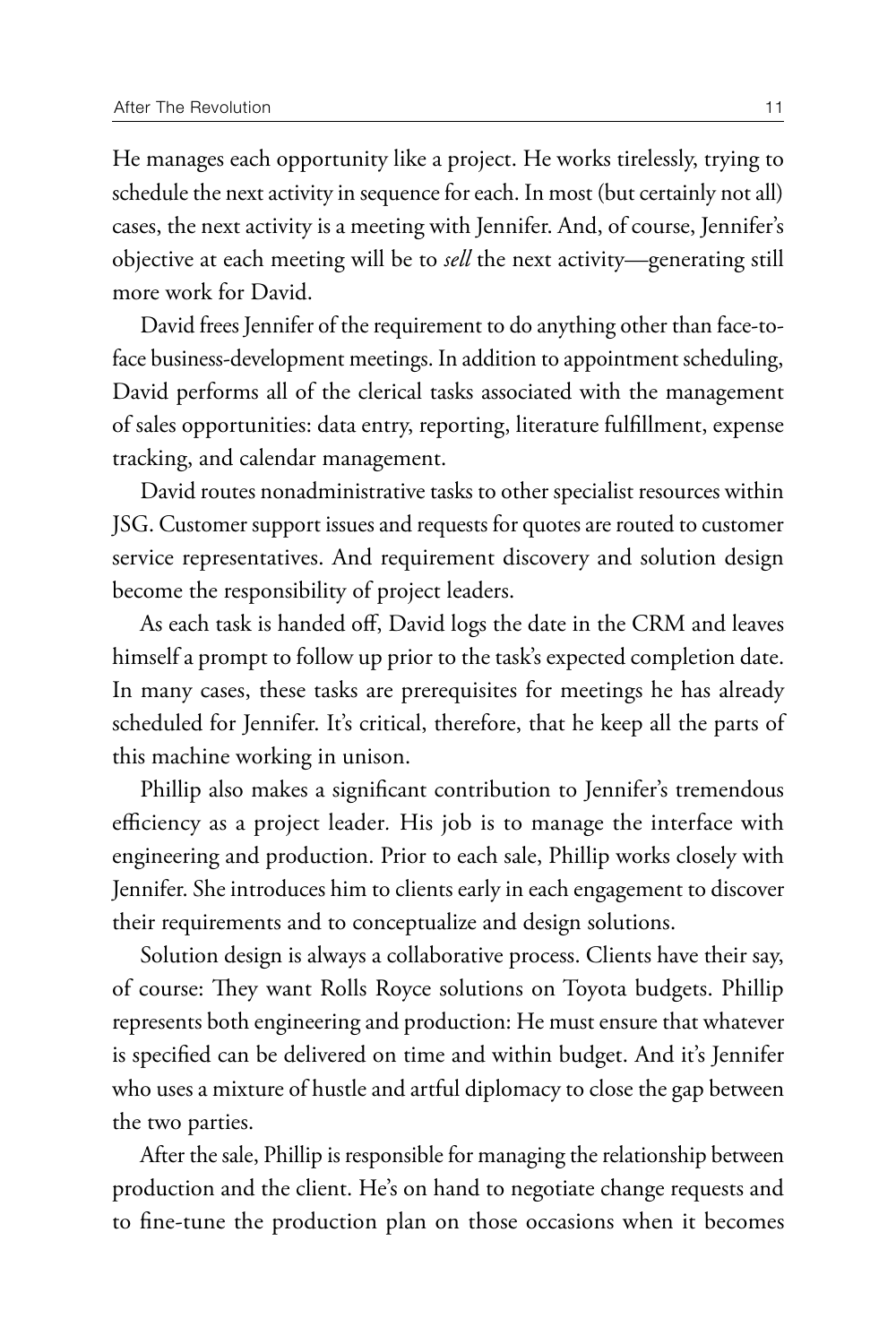obvious there's a gap developing between the client's expectations and the direction of the project.

There's no question that Jennifer is busy. Twenty business-development appointments a week is a lot of work. And then there's the travel—a lot of travel!

But the interesting thing is that Jennifer loves working in this environment. There's no stress. She doesn't feel like a juggler with a hundred balls in the air. The clients are happy too. They understand where her responsibilities begin and end, and they always know exactly who to talk to if something appears to be going wrong.

All Jennifer has to do is show up at meetings and talk to people—and she's really good at that. The selling looks after itself.

#### Management by Numbers

Matthew is one of James Sanders' two sons. He's in charge of operations and sales. Sales wasn't previously under his purview, but it is now. In spite of the fact that the JSG sales function has more moving parts now, it's actually become simpler to manage.

Matthew chairs a weekly sales meeting. The meeting consists of a review of a simple dashboard. The team's primary concern is the size of four critical queues of work. There's a queue of forward-booked meetings in Jennifer's calendar, and there's a queue of sales opportunities upstream from David and from each of the two inside salespeople.

Matthew knows that the profitability of the firm requires a steady flow of work to the plant. He also understands that the primary driver of this flow is the volume of selling conversations performed by his sales team. Any hiccups in sales activity will result in idle machines and workers in a month or so.

Matthew keeps an eye on other indicators too. He scans run charts, looking for unhealthy trends, and scrutinizes cycle times for critical activities to ensure that protective capacities are being maintained.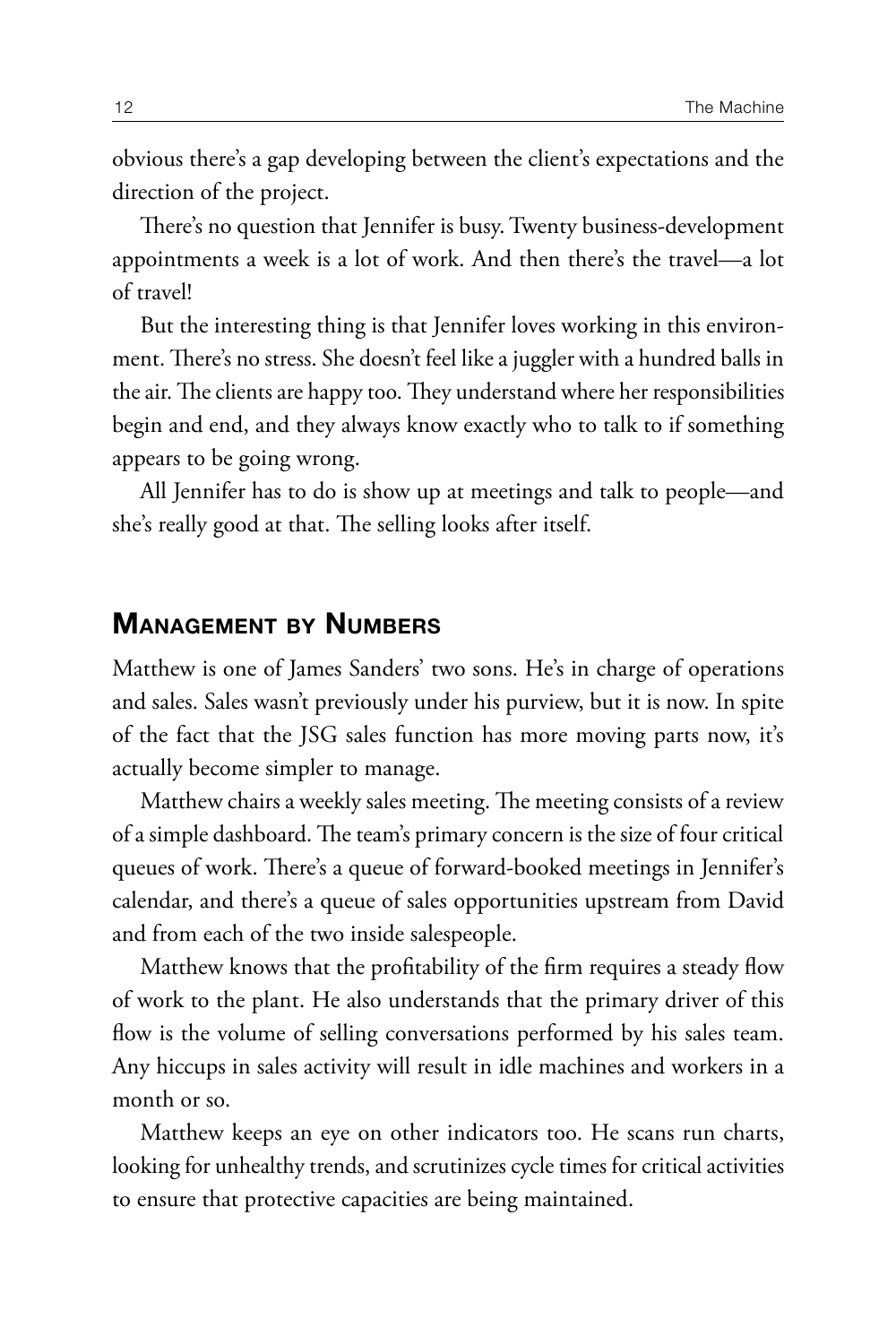Matthew's biggest sales challenge is maintaining the support capacity required to keep up with the sales team's unrelenting flow of orders.

Prior to the revolution, Jennifer was one of five account managers. Today, two of those account managers have been converted into project leaders (and one came inside to kick-start the inside sales team). To free project leadership capacity, Matthew has been building a team of customer service representatives, but this team is under the pump too. Every month, it seems like there are a couple of new faces in there.

#### Arresting the Decline

JSG is clearly a different organization today. Sales used to be the responsibility of five overburdened account managers. Now, in place of those account managers, there's a team of specialists. A campaign coordinator ensures that two inside salespeople can have thirty (mostly outbound) selling conversations a day. A percentage of those sales opportunities are escalated to David, who coordinates Jennifer and the team of project leaders. And behind the scenes, a customer service team looks after the processing of orders, the generation of quotations, and the resolution of customer issues.

Today, JSG's sales function is a clearly a machine!

But the impact has not been just on sales. The revolution in sales has benefited most of JSG's other functions too. Sales and engineering work closely together now—to the obvious benefit of both. A full order book has simplified the lives of the production team—they are consistently busy, and they like it that way! And even finance has benefited—the team-based approach to sales eliminated the requirement for sales commissions and, consequently, the requirement for finance to mediate constant disputes over compensation.

As you would expect, these changes have had a profound impact on JSG's profitability. At the beginning of the journey, small increases in operating expense were easily compensated for by additional sales activity. But over time, the gap between revenues and expenses has widened at an increasing rate, thanks to economies of scale in both sales and production.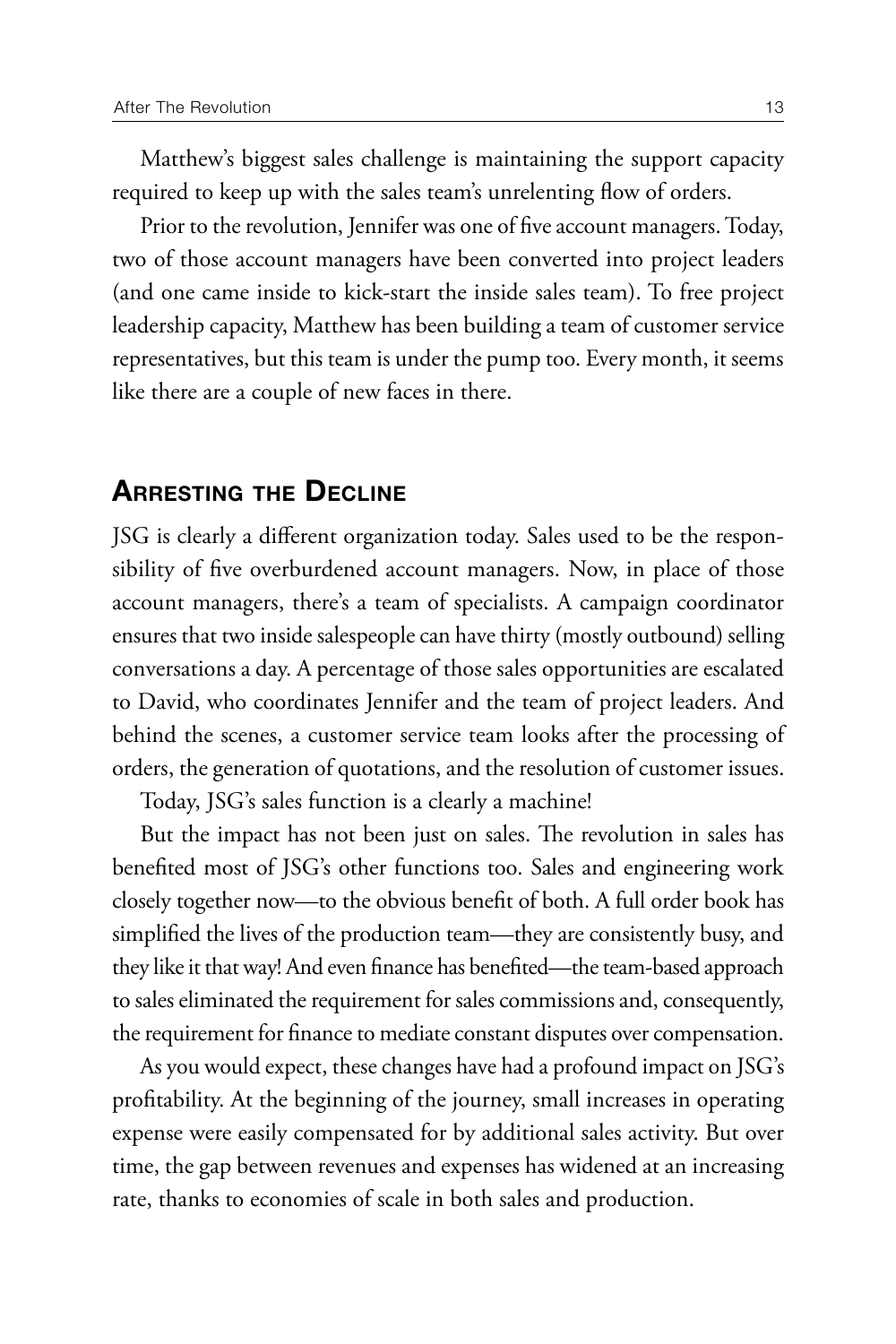#### Theory into Practice

This chapter has shown you the implications of *sales process engineering* (SPE) for one business environment (an engineer-to-order manufacturer).

Chapters 2 and 3 will show you why SPE is so important in today's business environment, introduce you to SPE's four fundamental principles, and then explain how these simple principles lead logically to the end result exemplified by JSG's story.

Chapter 4 will introduce you to the inside-out model: the model most commonly employed by our silent revolutionaries.

One message that will play over and over throughout this book is that you cannot improve the performance of sales by focusing solely on the sales function. This theme will be tackled head-on in chapter 5.

In chapter 6, you'll learn how to apply SPE's principles to create profound improvements in the performance of a range of business environments (including indirect sales and small businesses).

In part 1's final chapter, chapter 7, we'll explore the case for the elimination of salespeople's commissions.

And then, part 2 is dedicated to the practical application of SPE in your organization. It's time to go to work!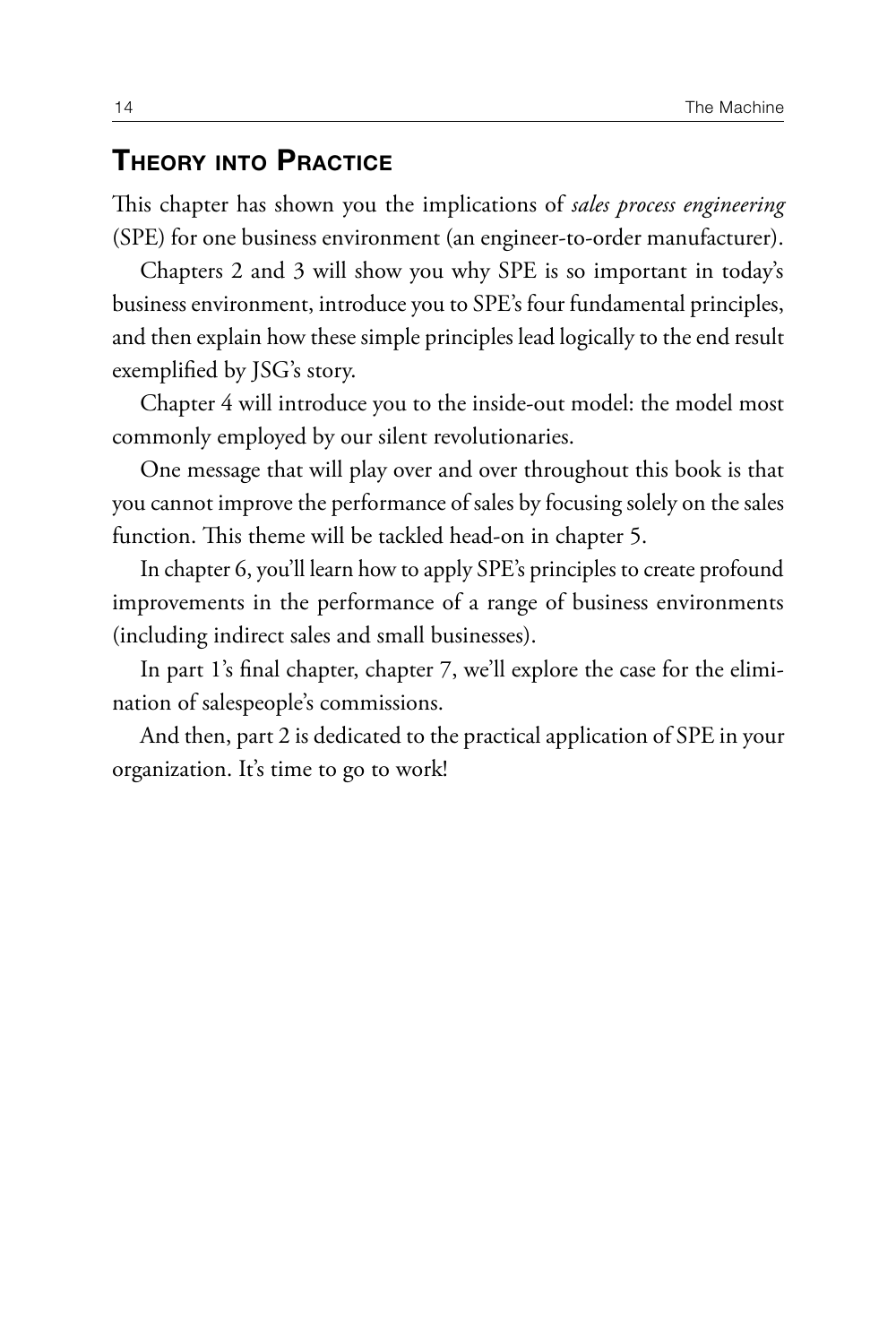## Chapter 2 FOUR KEY PRINCIPLES

Our first order of business is to address two questions that have the potential to derail this discussion. The issue is not that these questions expose weaknesses in sales process engineering (SPE). The issue is that these questions stand in the way of even being able to start our discussion.

Considering the radical nature of the change we're contemplating, it's only natural to ask these questions: If the traditional sales model is so dysfunctional, and if there's a better method available, why haven't more companies adopted it already? And if the traditional model has withstood the test of time, how can it be that this model is fundamentally flawed?

#### Why Do We Persist?

There are two (interrelated) reasons we persist with the traditional approach to the design of the sales function. First, the traditional model conforms to all our assumptions about how sales should be made. Second, it is impossible to inch one's way to the inside-out model; that requires a revolution.

#### Deeply Held Assumptions

If we are to evaluate the traditional model with reference to enduring and deeply held assumptions about how to generate sales, the traditional approach to the design of the sales function measures up well.

Ask yourself whether you agree with the following statements:

1. Sales of expensive products and services are highly dependent on personal relationships.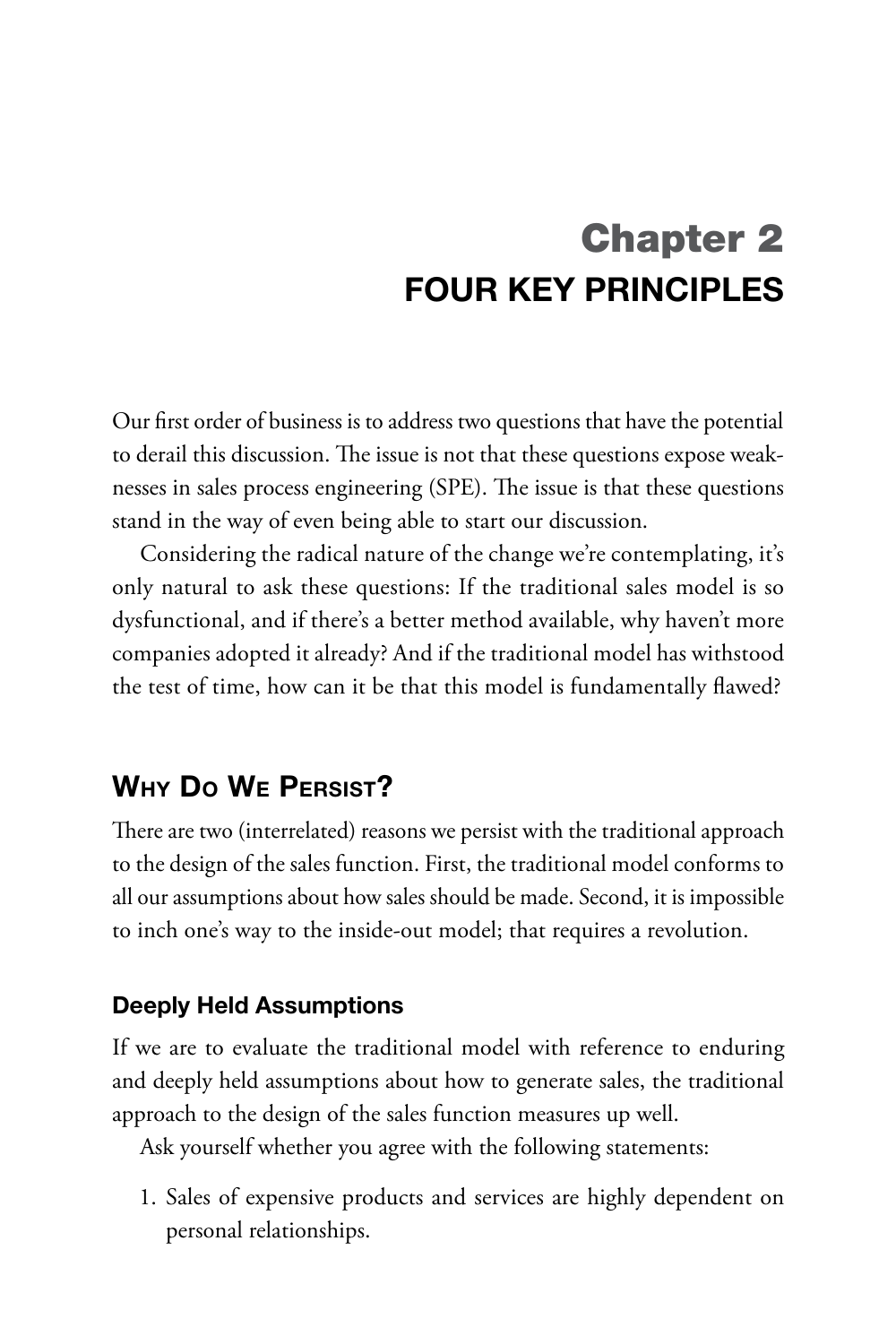- 2. A successful sales function is highly dependent on *star performers*.
- 3. Salespeople should be encouraged to operate autonomously—to view their territory almost as if it's their own business.
- 4. Sales is essentially an *outside* activity.
- 5. Customers require—and benefit from—a *single point of contact* with their suppliers.
- 6. Sales improvement is all about improving conversion (plugging the leaky funnel).

Each of these statements sounds innocent enough, right? But, for most salespeople—and their managers—these statements are more than true. They are axioms; they are fundamental, self-evident, and unquestionable truths. Attempts to challenge them will be met with injured feelings—or even hostility.

Consequently, any approach to sales improvement that is in alignment with these axioms will *feel* right, but an approach that conflicts with one or more will almost certainly be dismissed out of hand. As you'll discover in due course, SPE conflicts with every one of these statements—and with numerous other commonly held beliefs about sales too.

Sadly, the serious consideration of SPE tends to require at least one of the following conditions: The performance of the sales function must be so bad as to shake management's faith in the traditional model to its very core, or senior executives with no prior exposure to sales (perhaps an engineering or production specialist) must turn their attention to the sales function and refuse to adopt the existing orthodoxy. Almost without exception, our silent revolutionaries began their investigation of SPE only when *both* of these conditions were in place!

#### Incremental Change Won't Cut It

The other hurdle to the adoption of SPE is the magnitude of change required for the successful transition. Consider just a few of the changes that have to occur: A significant percentage of the activities associated with the acquisition and maintenance of accounts must be moved inside. Salespeople must willingly give up ownership of calendars, accounts, and even sales opportunities. Field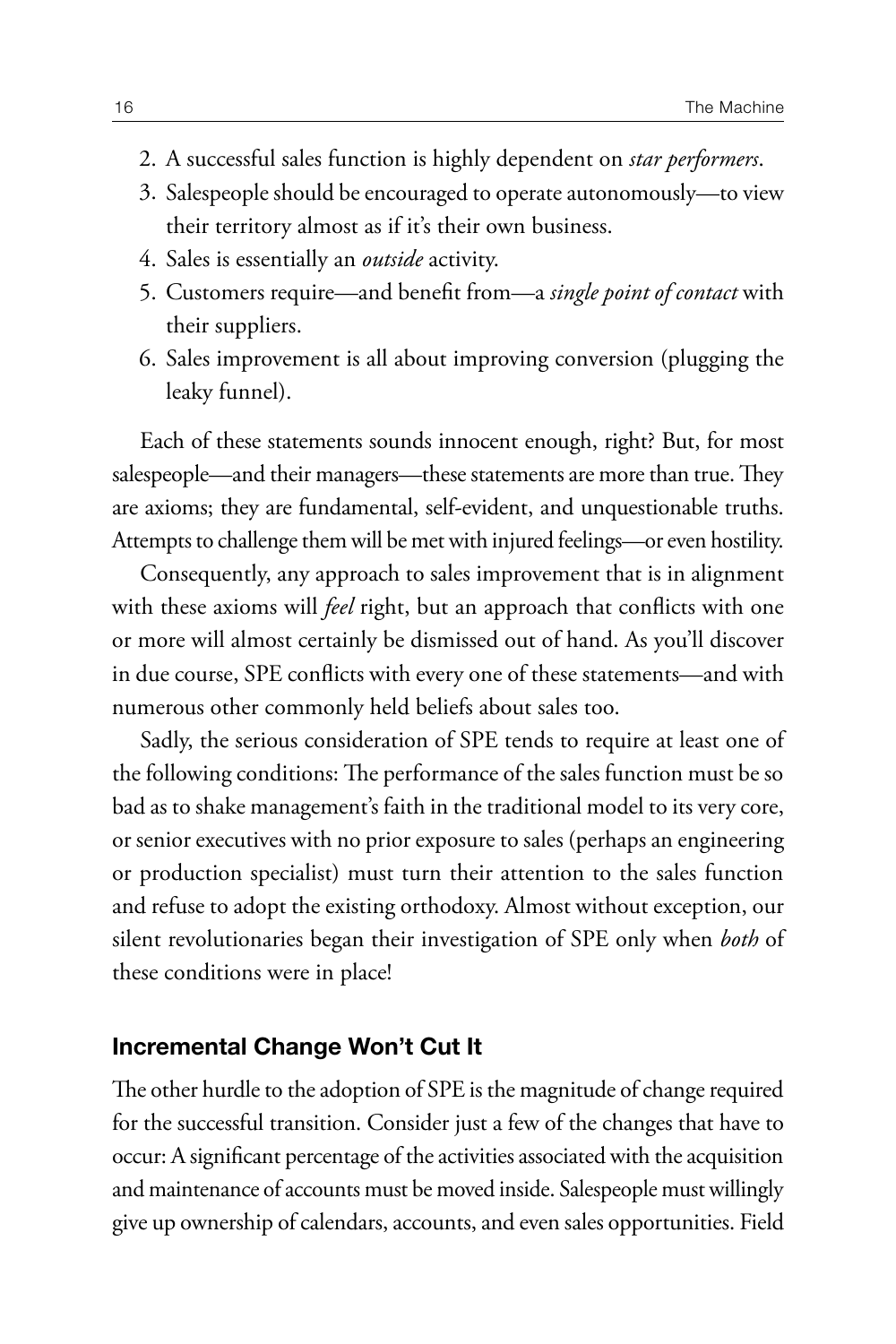salespeople must be prepared to spend all of their time in the field (in practice, this means a five- to tenfold increase in territory size and, consequently, a lot more travel). Management must be prepared to add new team members and—possibly—to see some existing team members exit the organization. Management must be prepared to assume (and, ultimately, reassign) responsibility for the origination of sales opportunities.

And then there's the impact on the rest of the organization. In pretty much every case, customer service needs to be reengineered to cope with the additional load. Organizational functions must be tightly integrated with one another. New product development must work closely with marketing, and engineering must march in lockstep with both sales and production. If production scheduling has devolved into brinkmanship to accommodate the demands of competing salespeople, scheduling must be fixed, and the master schedule must become sacrosanct.

When you consider the counterintuitive nature of SPE and the significance of the transition from the traditional model, it's no wonder that the traditional model persists.

But it can persist for only so long!

#### How D<sub>ID</sub> WE GET HERE?

The traditional sales model hasn't always been dysfunctional. For much of the history of industry, this model has been the optimal one. (In fact, there are situations today in which the traditional model is still quite appropriate.) What has happened is that industry itself has undergone two sea changes, and sales has remained much the same.

#### Sea Change 1: From Production-Focused to Sales-Focused

In the 1989 film *Field of Dreams*, Kevin Costner's character plows under his corn and builds a baseball field in response to the promise that "if you build it, he will come." Fortunately, Shoeless Joe Jackson and friends arrive just in time to rescue the hapless farmer from bankruptcy.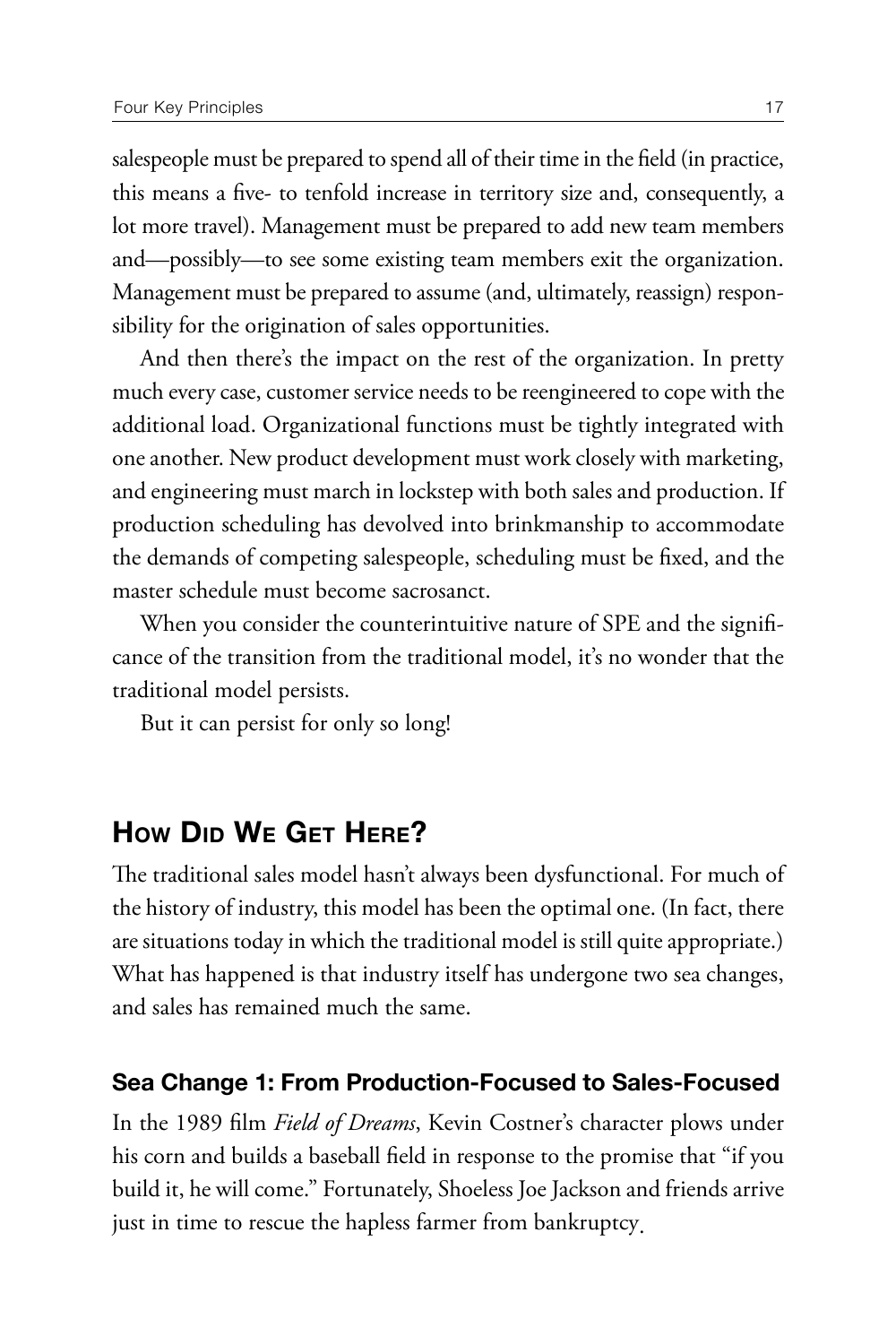Today, the phase *build it, and they will come* is often used to reference the unrealistic expectation that production is sufficient to create a market. However, for most of the history of industry, production has, in fact, been sufficient.

Until recently, the salesperson's job was to take a highly differentiated product and demonstrate it to potential customers. Sure, there was a requirement for some salesmanship, but for the most part, the sale was *really* made in new product development and production.

Today, because the market is so much more competitive, it's unusual for a product to be highly differentiated. It's common for customers to choose product A over product B and reasonably expect to pay a similar price for a product that performs almost identically. It's true that we still have true groundbreaking products, but these tend to be the exception rather than the rule.

Because *production* has been the primary success driver for most of our recent history, this is where our capital and our brainpower have been invested. And the return on this investment has been staggering. Over the last hundred years, we've seen massive increases in productivity (measured against any reasonable standard) and improvements of a similar magnitude in quality as well.

We've seen at least three major revolutions in production. Frederick Winslow Taylor introduced scientific management at the start of the last century. Henry Ford's approach to mass production drove costs down to unprecedented levels. And, in the 1950s, W. Edwards Deming jump-started the quality movement, contributing to the rise of Japan, and subsequently revolutionizing operating procedures in production facilities the world over.

Of course, the rate of change we've seen in production cannot be sustained forever. Increasingly, managers are recognizing that their advances in production have exposed sales (including distribution $^4$ ) as the weak link.

Today, sales is the new frontier. We're already seeing the focus of senior management shift to sales—and with focus comes capital and brainpower. My prediction is that the next fifty years will bring revolutions in sales similar in scope and consequence to those we've seen in production.

Let this book be the first shot across the bow of the good ship *Orthodoxy*!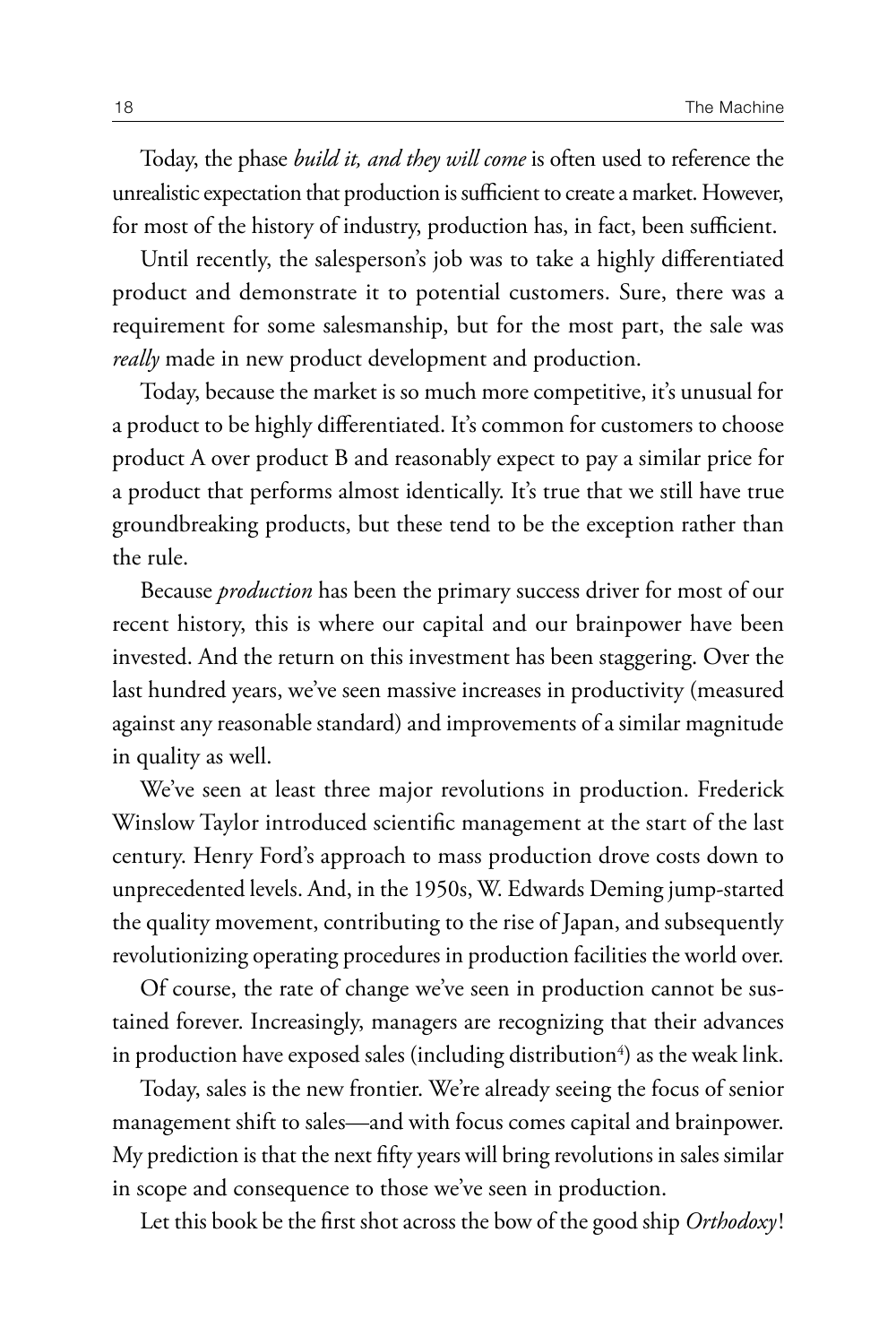#### Sea Change 2: From Make to Stock to Engineer to Order

As was mentioned previously, the fundamental assumption that sits at the base of the traditional sales model is that *sales is the sole responsibility of an autonomous agent.* If we consider how a typical organization has been structured for most of the history of industry, this assumption is a perfectly reasonable one.



Figure 1. Make to stock.

Figure 1 shows a traditional value chain*.* The production facility produces to maintain a stockpile of inventory, and the salesperson sells from this inventory.

In this environment, it makes perfect sense for the salesperson to operate autonomously. The firm as a whole benefits when its salespeople sell as much as possible. Because inventory is already sitting in a stockpile, orders can be fulfilled as soon as they are received. And because of this stockpile, minimal interaction is required between sales and production.



Figure 2. Make to order.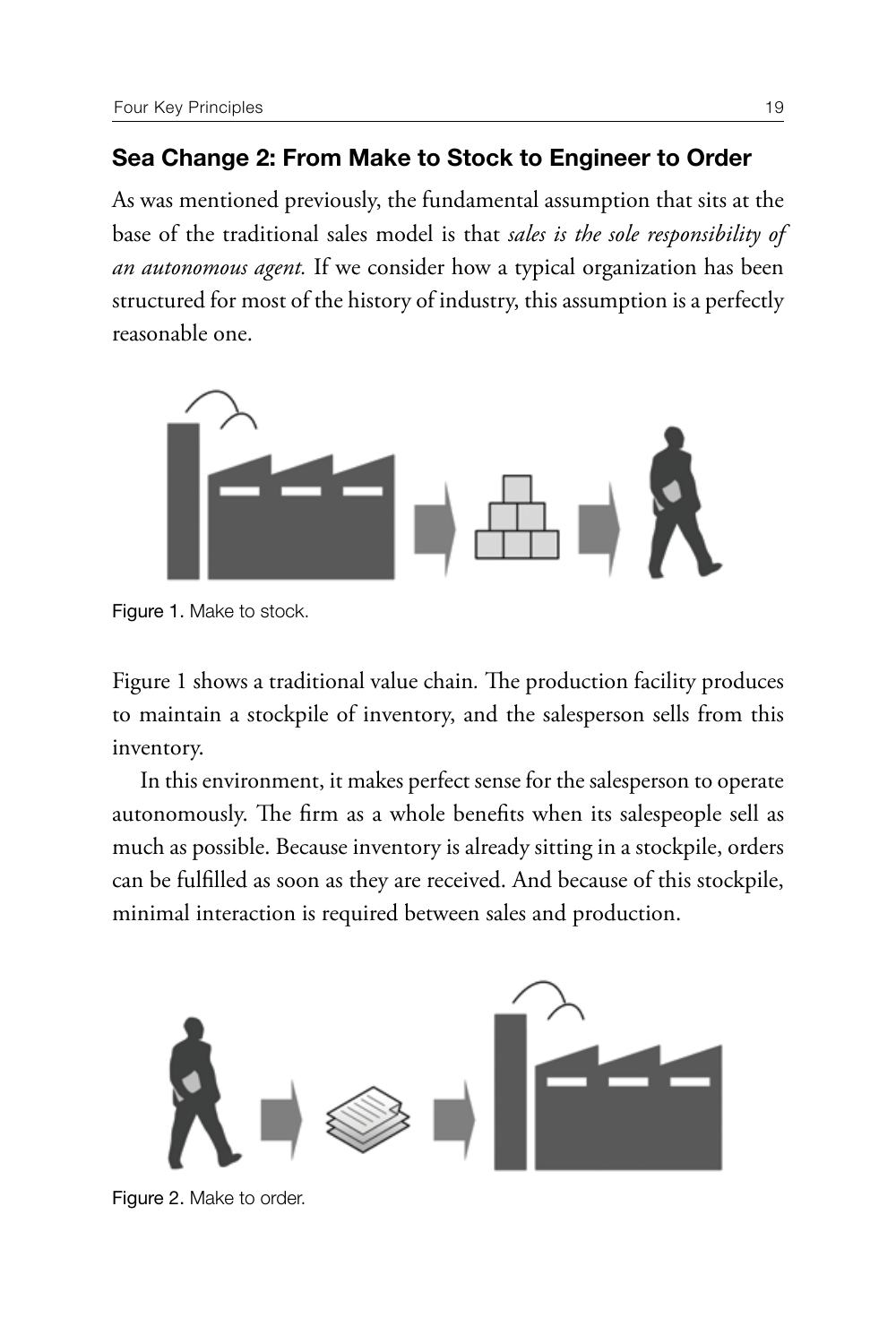Increasingly, this is not how value-chains are configured. We have seen a recent and dramatic shift from *make-to-stock* to *make-to-order* environments, as in figure 2. The latter reduces holdings costs and provides customers with greater choice. In a make-to-order environment, it no longer makes sense for the salesperson to simply sell as much as possible; the salesperson needs to sell only what production has the capacity to produce. Rather than operating autonomously, the salesperson must *subordinate* to production.

This is complicated by a further twist in the value chain. Today, an increasing number of products (as well as almost all services) are actually designed (engineered) as they are being sold. In an *engineer-to-order* environment, tight integration between sales, engineering, and production is critical. The degree of integration determines both the likelihood of the sale being won and the quality of the product delivered.

In such an environment, sales cannot possibly be the sole responsibility of an autonomous agent. In fact, for this reason, the traditional model damages both sales performance and product quality—and, therefore, customer satisfaction.

In summary, the traditional model always has and perhaps always will make sense in make-to-stock environments—where it is possible for the sales function to operate at arm's length from production. Such environments include most consumer goods (typically sold in retail environments), consumer and small-business financial services (insurance and investment products), and packaged software.

However, in make-to-order and particularly in engineer-to-order environments, the requirement for tight integration between sales, engineering, and production renders the traditional model dangerously inappropriate. These environments include business services (consulting, legal, and finance), design-and-construct building, and enterprise software.

Now that we understand why sales environments look the way they do today—and why change is not necessarily an appealing proposition—let's return to the task at hand: redesigning the sales function.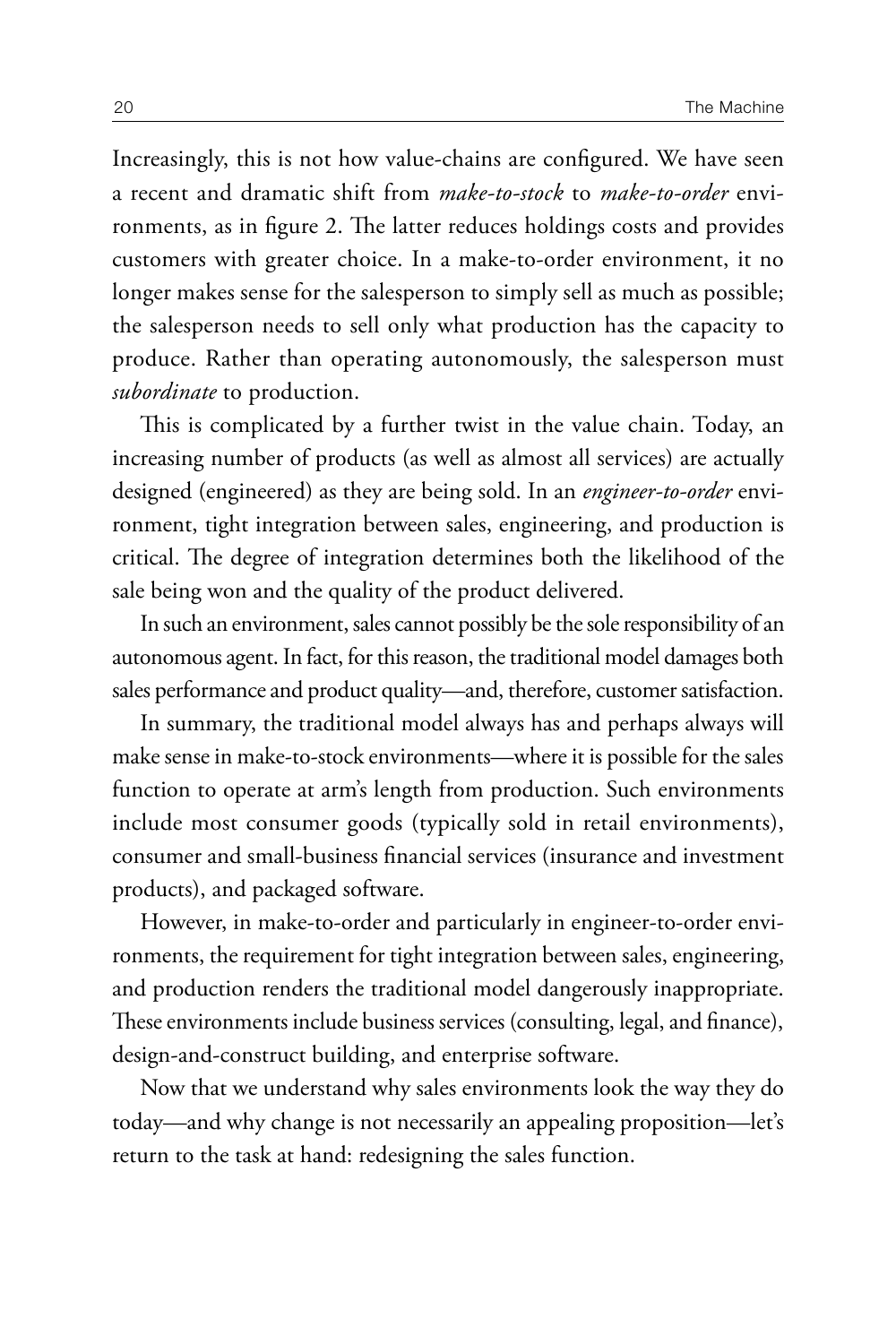#### Direction of the Solution

Let's consider how we might go about causing a dramatic increase in the productivity of the sales function. What might be the *direction* of the solution?

We should immediately discount traditional sales-improvement initiatives (e.g., sales training or adjustments to the comp plan). History suggests that at best such initiatives produce only incremental results.

For inspiration, we might look to manufacturing. This makes sense because we know that this is one part of the organization that *has* seen a dramatic increase in productivity in recent times.

Do we know the cause of this dramatic change? As it happens, we do.

In 1776, in his magnum opus, *An Inquiry into the Nature and Causes of the Wealth of Nations*, Adam Smith predicted that the division of labor would drive a massive increase in productivity. He told the story of a pin-manufacturing operation in which ten workers had divided the production procedure into eighteen distinct steps and then distributed these steps among themselves.

Individually, each worker could produce twenty pins a day. Collectively, they were producing 48,000!

The benefits of the division of labor are not enjoyed only in manufacturing environments. If we take a stroll around a typical organization, we discover the division of labor in all types of production environments, in engineering, and even in finance. In fact, the only part of the organization that has not embraced the division of labor is sales!

Assuming there is no reason to immediately disqualify the division of labor, let's assume that this is the direction of our solution.

#### Playing Devil's Advocate

But, not so fast! If we were to commission an experienced salesperson to defend the traditional model—to be the devil's advocate, as it were—can we imagine their objections to the concept of division of labor?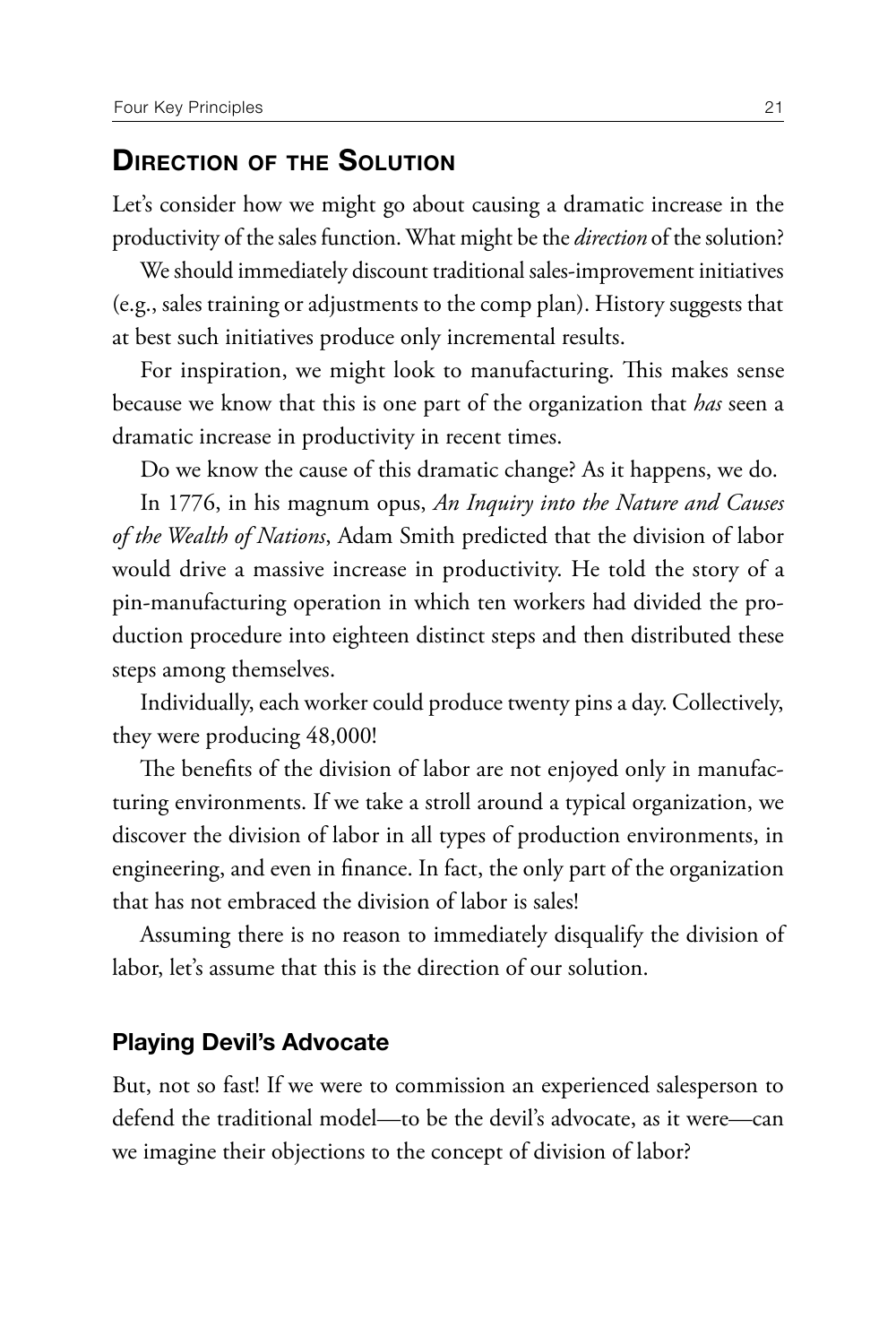These are likely to be their two primary objections:

- 1. Complexity. Sales is complex in most environments nowadays. You have multiple influencers and decision makers. You have numerous conversations with multiple parties spanning weeks or months. This complexity does not lend itself to division of labor.
- 2. Personal relationships. People buy from people. No one likes to transact with a machine. The division of labor will destroy the critical personal relationship between the salesperson and the customer.

Before I directly address these objections, it's interesting to observe that these are similar in nature to the objections you might hear from a craftsperson (an artisan) who is being encouraged to transition to a modern manufacturing environment. This person is likely to suggest that if they do not *personally* craft their product, any increases in efficiency will surely be offset by a reduction in quality.

Of course, history suggests that the artisan's concerns are unwarranted! It just so happens that the changes we must make to a production process to improve efficiency are the very same changes that are required to maximize quality. (In case you're wondering, we improve efficiency, in part, by reducing variability within a production process. And as variability reduces, so does the defect rate.)

#### *Complexity*

Our devil's advocate is correct. A modern sales environment is certainly likely to be complex—for all the reasons stated. But is complexity a reason to avoid the division of labor?

If it is, we should see a decline in the division of labor as we examine production environments of increasing complexity. Let's consider two extremes in a production context: the assembly of a hang-glider and the assembly of a jet aircraft. The notion of a single person assembling even the simplest of jet aircraft is laughable. The fact is, in truly complex environments, the division of labor is not just possible; it's essential.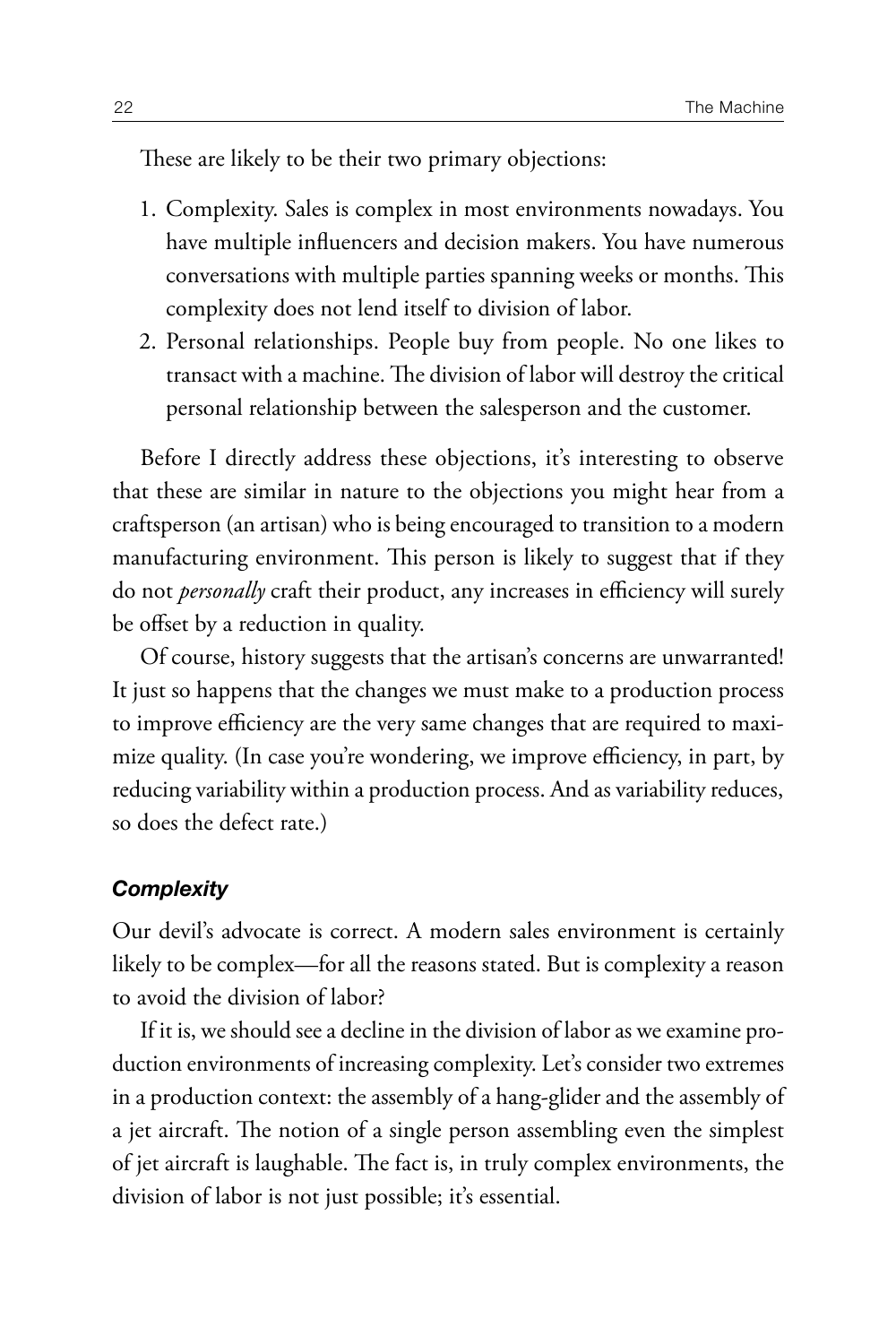Our devil's advocate has hinted at a potential problem in the application of the division of labor—one we'll grapple with in due course—but he has not dealt our proposed solution a lethal blow.

#### *Personal Relationships*

It's true that people enjoy (for the most part) interacting with other people.<sup>5</sup> It's also true that many salespeople have good relationships with their customers. However, it's dangerous to assume (as salespeople frequently infer) that these relationships *cause* sales.

To see why, we should inquire into the origin of a salesperson's relationships. Specifically, which comes first—the sale or the relationship? The reality is, for the most part, that the salesperson's relationships are the *consequence* of sales, not their first cause!

Now, our devil's advocate is unlikely to take this line of reasoning lying down. His immediate objection will surely be that the distinction between first and proximate cause is purely academic—and that if relationships and sales are related, it matters little how they came to be that way.

It's here that we must make a critical distinction—a distinction between the initial transaction in a series of transactions and the rest of those transactions. In most cases, the salesperson's initial transaction signals the acquisition of a new account. All of the subsequent transactions (assuming the same product or service type) are repeat purchases. The first transaction—because it signals the acquisition of an annuity—is many times more valuable than any of the subsequent ones.

Because initial and subsequent transactions are materially different, it doesn't make sense to lump them together and refer to them all as *sales*, as our devil's advocate is doing.

So, for the balance of this book, I will use the word *sale* to refer only to the acquisition of a new account (or the sale of a new product or service line to an existing one). I will refer to repeat transactions as just *transactions*.

We must consider, now, the contribution that the salesperson's relationship makes to the retention of existing accounts. There's no question that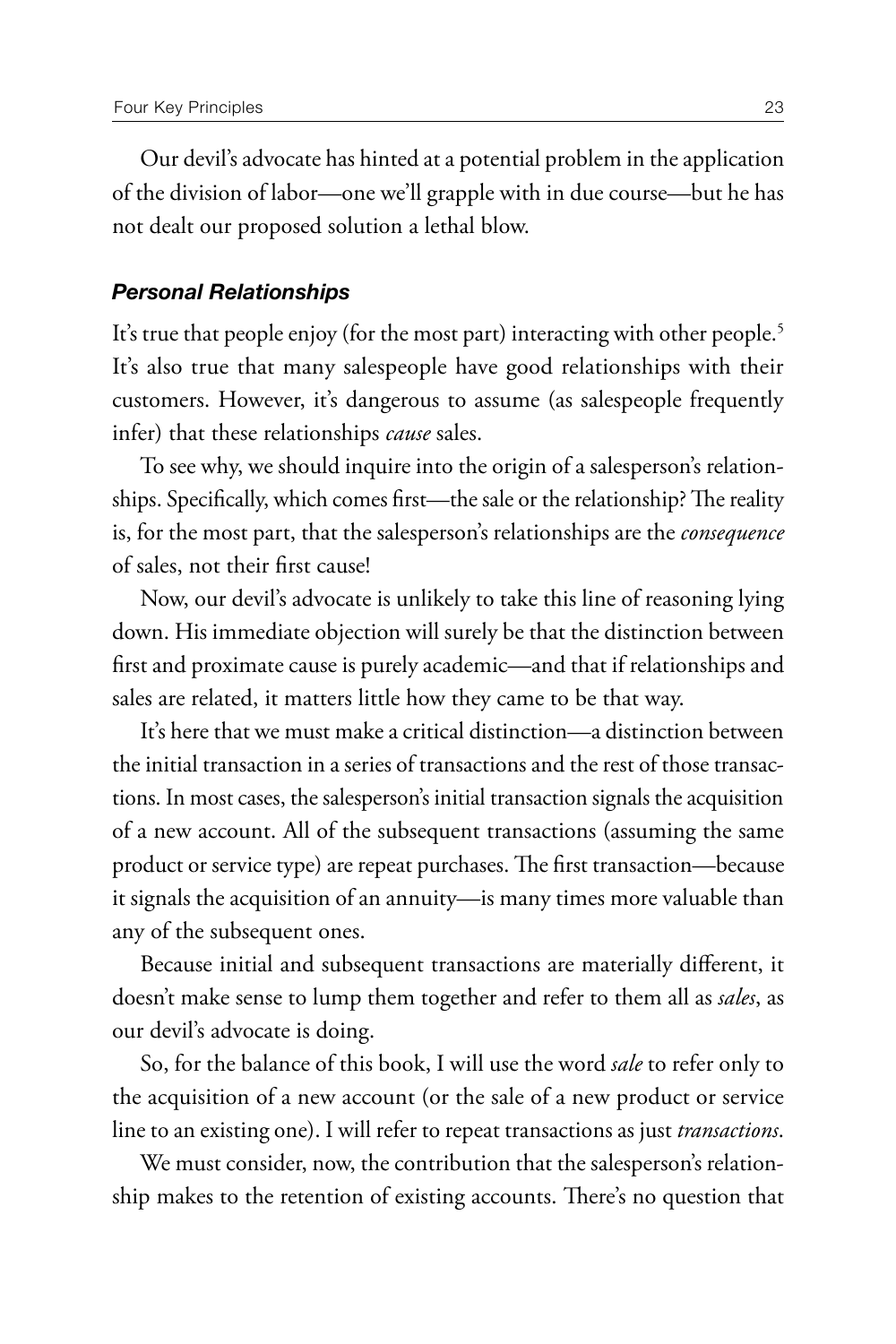this relationship must factor into the *retention* equation, but what are the other considerations?

As we'll discuss in much more detail, every organization must have three core functions to be viable in the long run: new product development, sales, and production. It's revealing to rank these three functions in the order in which we believe they will affect account retention.

Although salespeople all over the world are allocated responsibility for retention, it is extraordinarily rare to find a salesperson who will identify *sales* as the primary influencer of retention. Almost without exception, salespeople recognize that production performance is the primary influence. In other words, the number-one thing an organization must do to retain its customers is deliver on time, in full, without errors.

Salespeople will also willingly volunteer that the number-two thing that an organization must do is ensure that its products are consistently better than—and cheaper than—its competitors', which is, of course, the responsibility of new product development.

The shocking reality is that salespeople contribute little to retention, relative to production and new product development—even though retention is their responsibility.

If you are deficient in the areas of production or new product development, it may be that your salespeople's personal relationships cause accounts to persist with your organization a little longer than they otherwise would. However, to claim that *personal relationships cause sales* amounts to either equivocation or outright denial (or a little of each).6

# PUTTING THE DIVISION OF LABOR TO WORK: FOUR KEY **PRINCIPI FS**

With those objections out of the way, we've bought ourselves a little bit of time to piece together our solution. The division of labor is not the solution, after all—just the direction of the solution. Our devil's advocate intuitively recognized this when he raised the objection about complexity.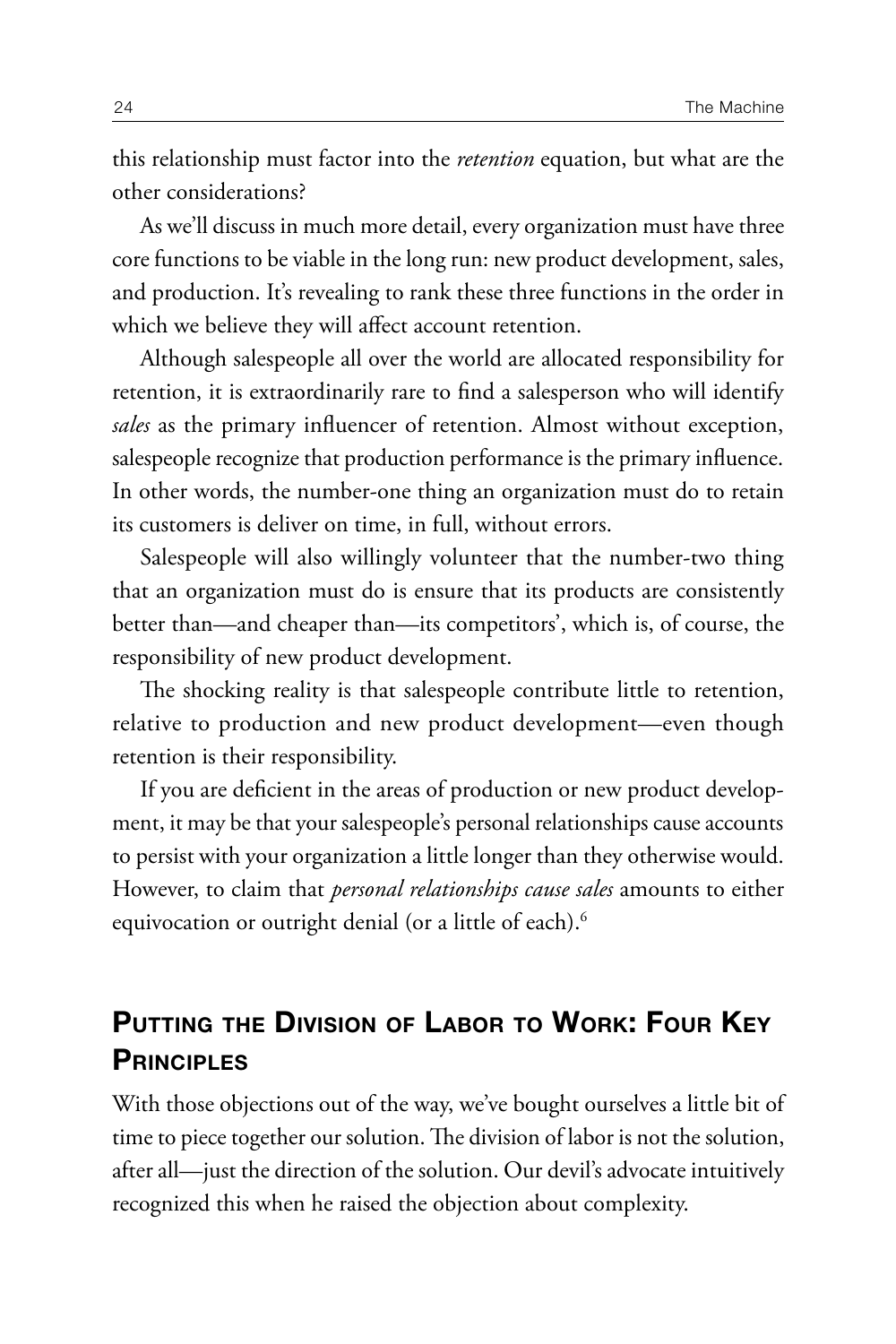The thing is, when we apply the division of labor to any environment, the situation tends to get a lot worse before it gets better. The rewards offered by the successful transition from the craft shop to the division of labor are exciting (as was reported by Adam Smith all those years ago), but the transition itself is difficult and extraordinarily perilous.

The fact that production has been the primary focus of industry for the last hundred years is evidence of the difficulty of the transition. The good news is that if we intend to lead our sales function down the path already taken by production, this is indeed a well-trodden path.

The lessons from manufacturing can be generalized into four fundamental principles:

- 1. Scheduling should be centralized.
- 2. Workflows should be standardized.
- 3. Resources should be specialized.
- 4. Management should be formalized.

We'll dedicate the balance of this chapter to the exploration of these principles—in their natural manufacturing context. And in the next chapter we'll figure out how to repurpose these principles for the sales environment. First, however, we need to be sure we understand the nature of the problem we are attempting to solve. To achieve that, we'll turn our attention to a boat race.

#### The Primary Challenge

In fact, let's consider two boat races—both of them time trials. In each case, the oarsmen will attempt to maximize the speed of their vessels. (In the first race, the oarsmens' times will be averaged to determine the result.)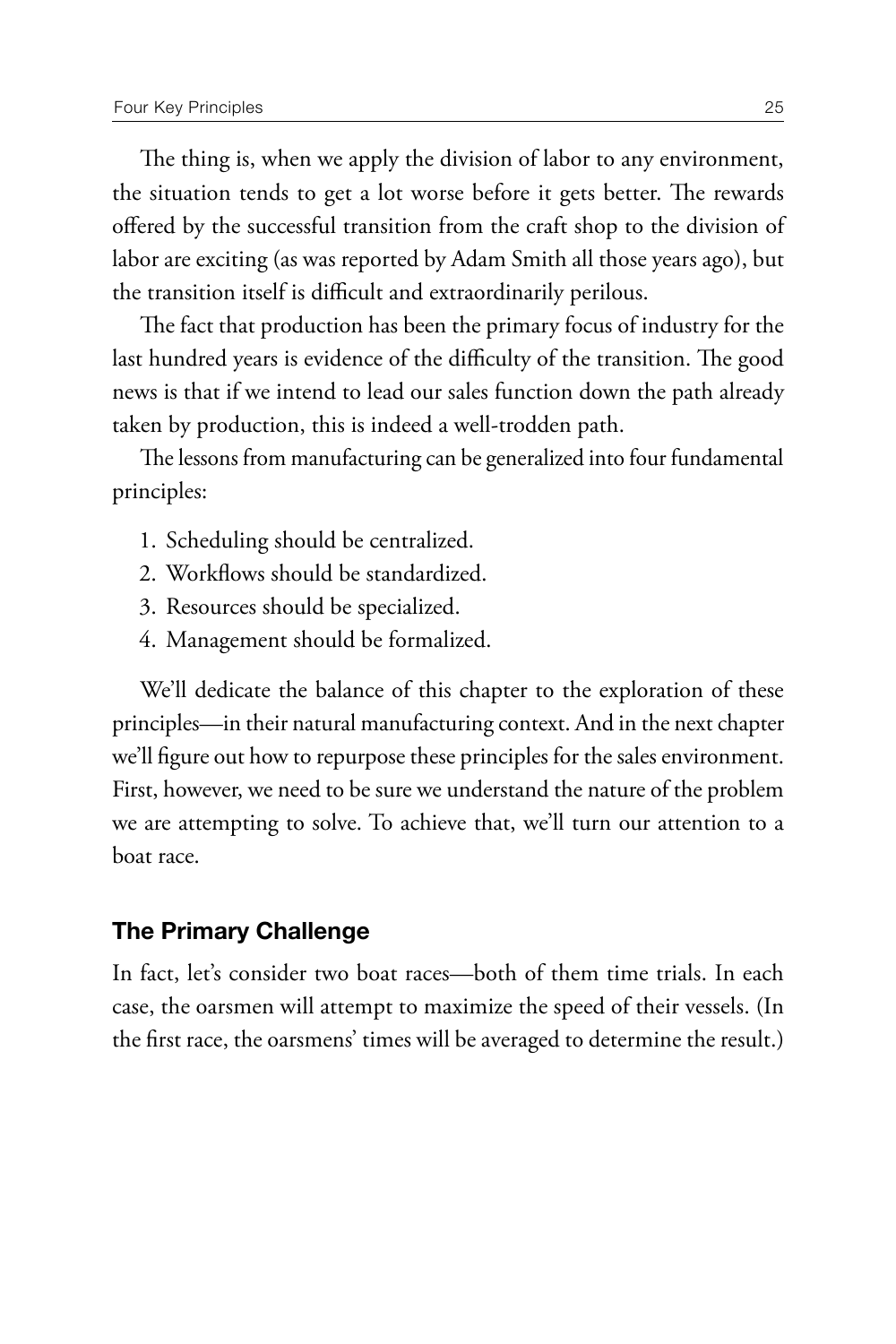

Figure 3. Autonomous agents.

In the first race, each oarsman commandeers his own boat. Each is an autonomous agent. When the starter's gun fires, each oarsman must do his level best to maximize the speed of his vessel. And he does that, not surprisingly, by rowing as fast as is humanly possible. This race is an allegory for the *craft shop* environment in manufacturing and for the traditional sales model.



Figure 4. Division of labor.

In the second race, we make one subtle change. We put all the oarsmen in one boat. The goal is the same: to reach the finish line in the shortest amount of time. But each of the oarsmen must undergo a radical shift in his approach to the goal. If each oarsman rows as fast as possible, the speed of the vessel will definitely not be maximized.

If each oarsman maximizes his individual rate of work, the consequences will be a lot of noise, clashing of oars, and, possibly, a capsized boat. In this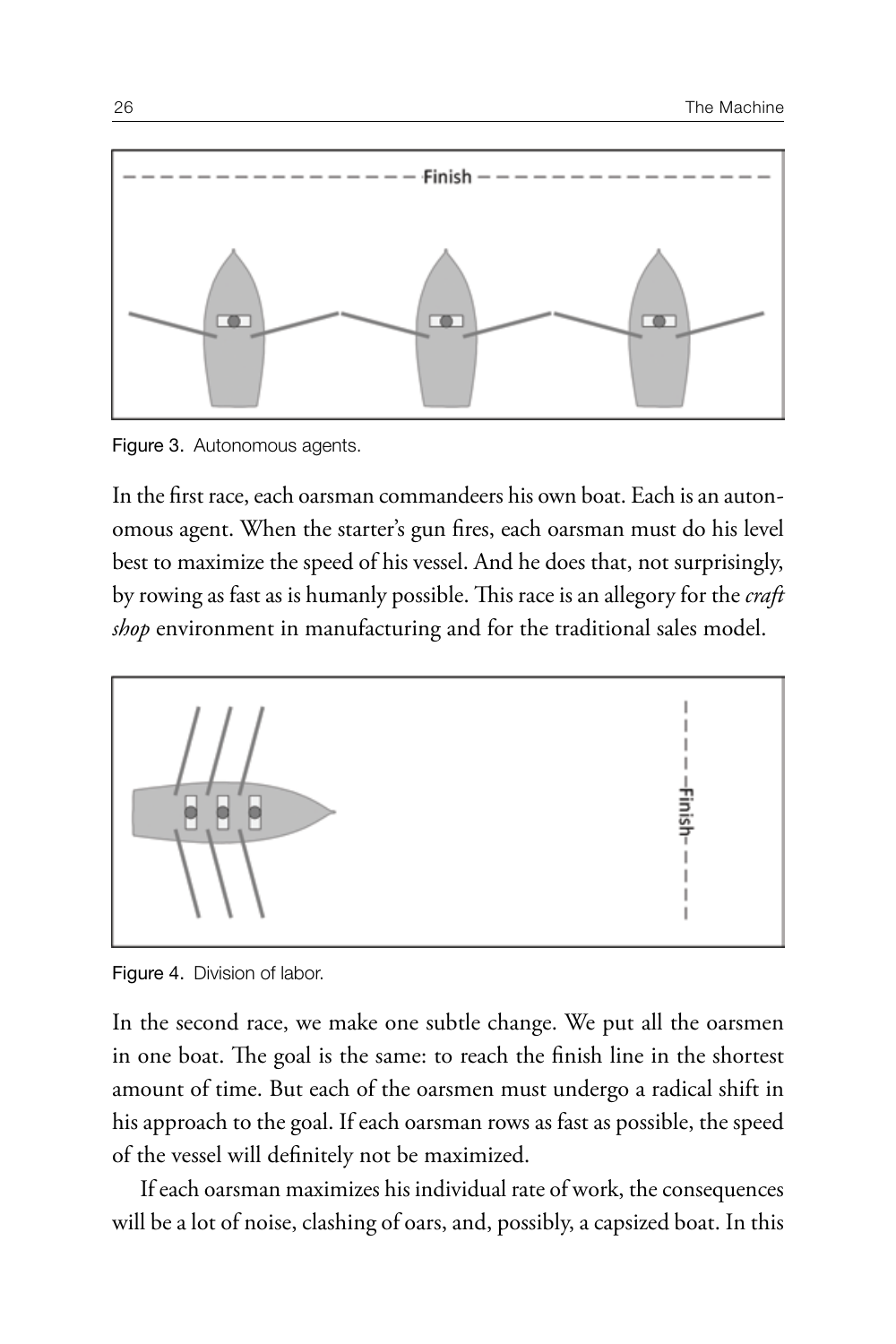second race (an example, of course, of the division of labor), the speed of the vessel is determined primarily by the *synchronization* of the oarsmen—not by their individual rates of work.

Now, the shift of focus from individual effort to synchronization may not seem significant, but it is—particularly when we consider environments more complex than a rowboat. Learning to row in unison with others is tricky, but this skill (in this context) is made easier by the fact that you are operating in close proximity to your colleagues (you stroke in time with the person in front of you), and the fact that you have immediate feedback (you can see and feel the impact of your actions on the performance of the vessel).

This tends not to be the case in a typical work environment (few people, today, work in rowboats).

In a reasonable-sized manufacturing plant, for example, it's unlikely that all of the workers contributing to a process are in visual contact with one another. And, in a knowledge-work environment, such as—say—a sales function, work in progress is invisible, and lead times are long—meaning that there is no immediate feedback.

In such an environment, how do workers synchronize their rates of work? The short answer is that, without special intervention, *they simply don't*.

Here's an interesting thought experiment:

Consider the changes we would need to make to our rowboat model in order for this model to be representative of a standard knowledge-work environment.

How about we replace each of the oarsmen with a rowing machine—a powerful solenoid, operated by remote control? And let's put each of our oarsmen in a cubicle in an office complex, and equip each with a remote control unit. On each remote control unit is a button that actuates the solenoid back in the boat and causes that oarsman's two oars to stroke.

If each oarsman is isolated from the boat—and from his colleagues—and he is committed to winning that race, how will he determine when to press the button?

Sadly, this scenario is not dissimilar to many modern work environments. To complete the picture, all we need to do is add a manager who attempts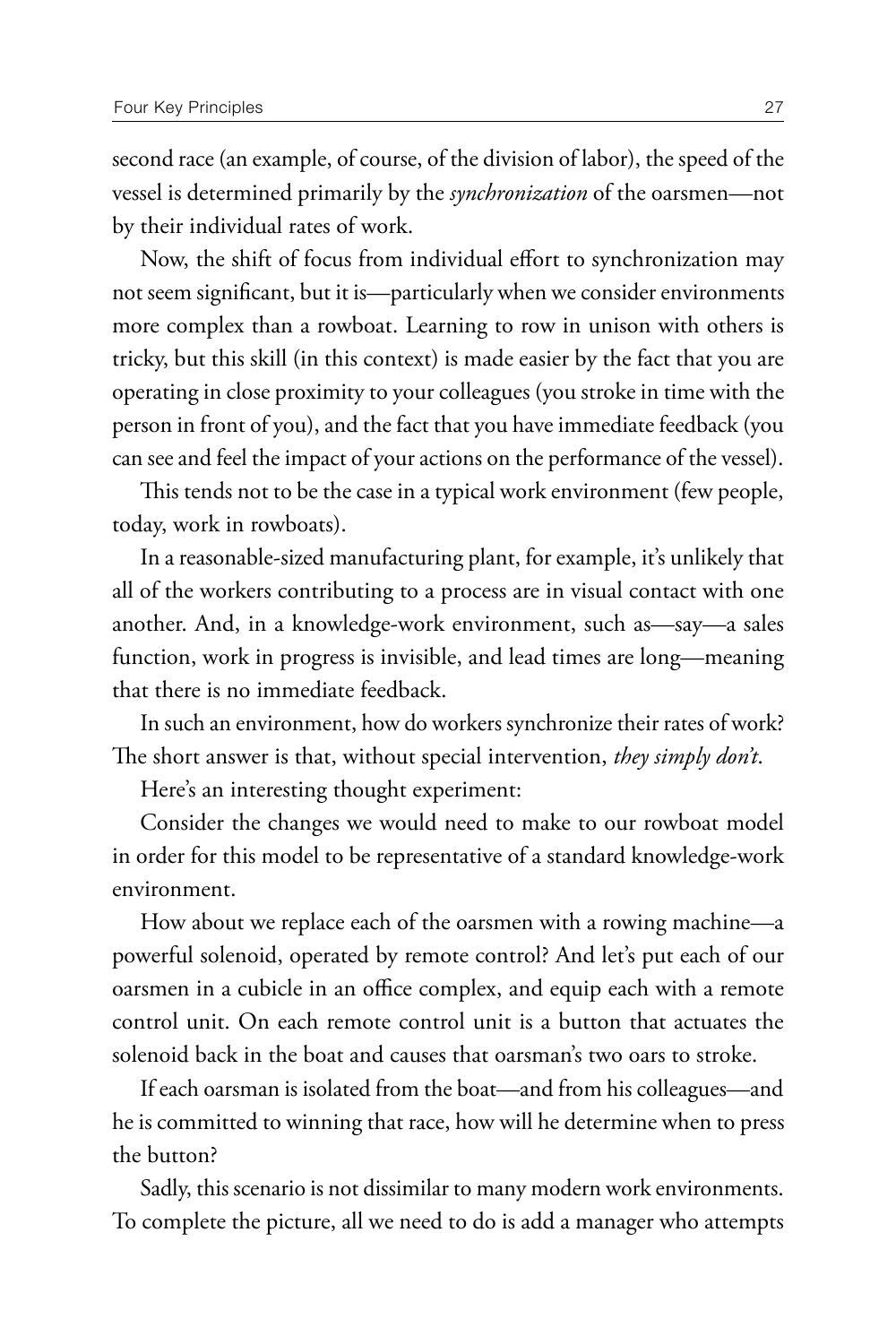to improve the performance of the boat by running from cubicle to cubicle encouraging everyone to row harder—and then who periodically berates team members for their lack of communication.

#### Principle 1: Scheduling Should Be Centralized

To claim that the division of labor causes workers to become disconnected from the performance of their overall system is stating the obvious. After all, as we'll soon discuss, a narrowing of the worker's focus is both a benefit of and a necessary condition for the division of labor.

It's inevitable, then, that the division of labor will result in synchronization problems.7 The solution is to centralize scheduling.

Any work you perform can be broken into two components. The first of these are the critical activities that cause matter (or information) to change the form, sequence, and timing of each of these activities.

The second component is what I'll be referring to as *scheduling*. Of course, scheduling is pretty easy when it's just you doing the work. You can learn the basics in a half-day time-management workshop. However, as you add more workers to the work environment, scheduling rapidly becomes more complex.

The key to avoiding synchronization problems when we apply the division of labor is to first split the responsibility for these two components of work. If we fail to do this, the local efficiency improvements that result from workers focusing on a single task will quickly be eaten up by the general chaos that spreads through the environment—like those clashing oars in the rowboat.

There are many environments in which the centralization of scheduling is a well-established practice: the manufacturing plant (in which scheduling is the responsibility of the master scheduler); the project environment (in which the project manager owns the schedule); the orchestra (in a string quartet, the first violin sets the tempo, while in the case of a full orchestra, a dedicated conductor is required); and the airport (consider the chaos if, in the absence of an air-traffic controller, pilots had to decide among themselves when to take off and land!). In each of these cases, scheduling is a specialty.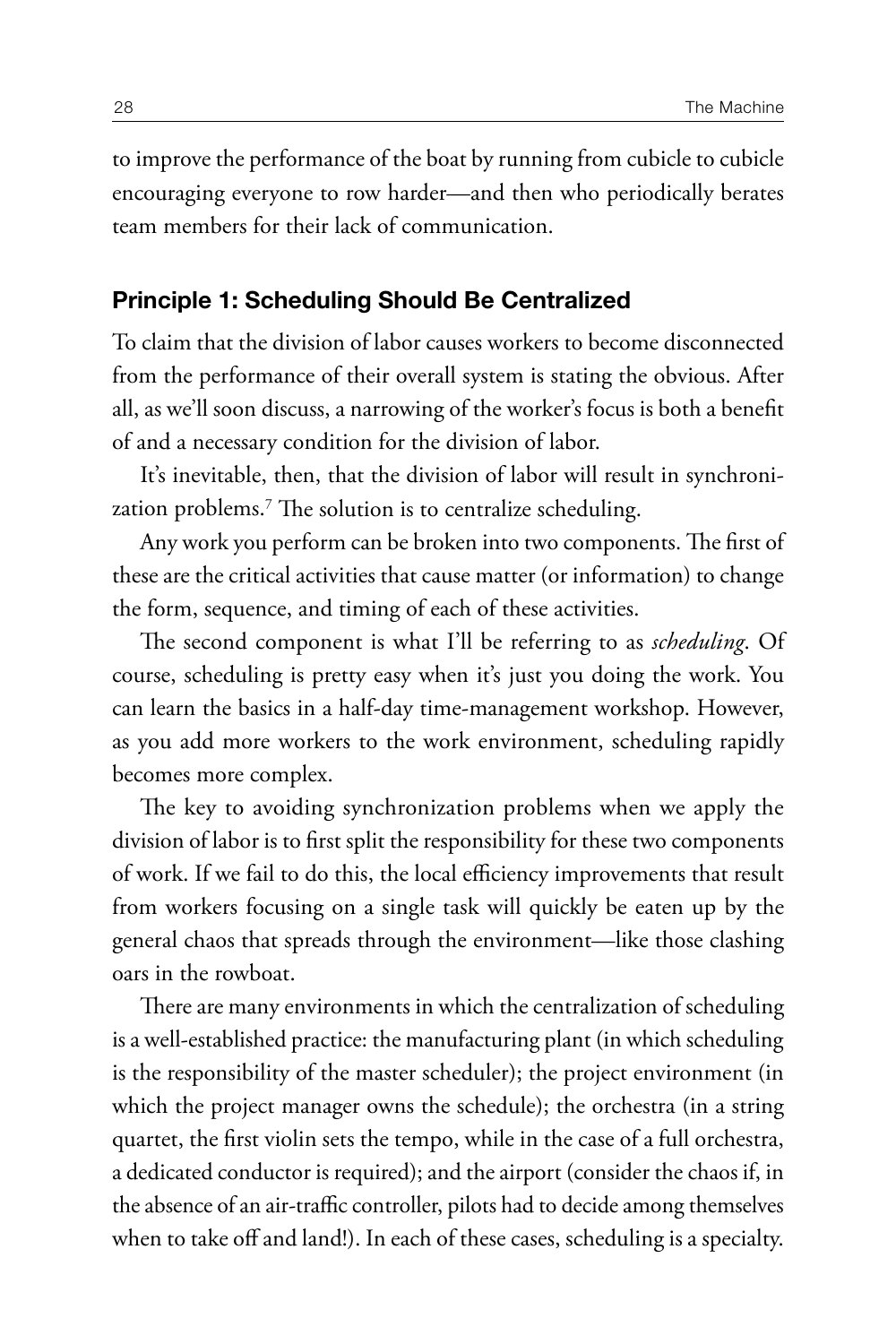(The project manager doesn't wear a tool belt, and an air-traffic controller can be quite capable even if they have never flown a plane.)

Now, it's true that even the most complex sales environments are less complex than a busy airport, but it's also true that almost every sales environment is significantly more complex than a rowboat. Therefore, if we are entertaining the idea of applying division of labor to sales, we must first acknowledge that the very first activity for which the salesperson relinquishes responsibility will be scheduling.

#### *Postscript*

Until now, we have accepted that, in a simple environment—like a rowboat the division of labor doesn't require the centralization of scheduling. However, it's interesting to consider what we might do if we were really serious about winning the boat race we discussed earlier. If you look at most competitive rowing teams, you'll discover—you guessed it—centralized scheduling!



Figure 5. Centralized scheduling.

In a scull, for example, the coxswain sits in the stern of the boat, facing the oarsmen, and sets the tempo to which the oarsmen row. If we consider the racing scull for a moment, we can draw two interesting observations that relate to scheduling in all environments.

First, the coxswain is a dead weight (he does not row), and his inclusion increases the weight of the vessel by a significant amount. It's reasonable to assume, then, that the performance improvement resulting from the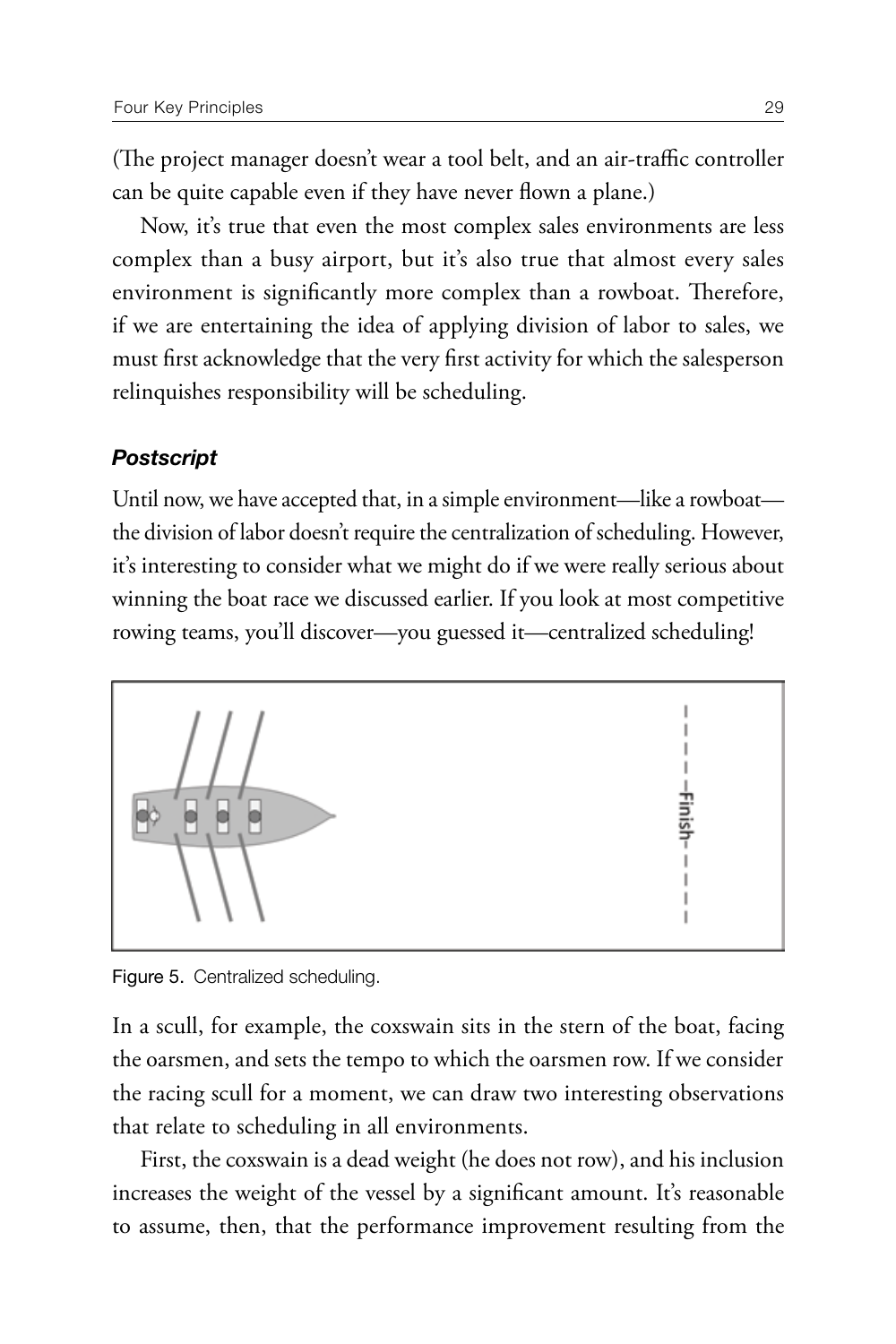inclusion of the coxswain more than compensates for this weight increase. And this is in a simple environment in which the centralization of scheduling is not even critical.

Second, the coxswain maximizes the speed of the boat by causing all of the oarsmen to row at the same speed as the *slowest* oarsman. Therefore, to maximize the speed of the boat, all but one of the oarsmen must row *slower* than their maximum capability.

#### Principle 2: Workflows Should Be Standardized

The need to standardize all workflows is regarded as self-evident by many managers. Note the attention paid to *standard operating procedures* in the modern workplace. But it's worth acknowledging that standardization is only a necessity in an environment in which the division of labor has been applied.

Interestingly, you can see evidence of this if you look at customer relationship management (CRM) implementations in sales environments. Almost every mid- to large-sized organization has invested tens (or, more commonly, hundreds) of thousands of dollars in this technology in recent years in anticipation of increased sales performance. Few, however, can point to any performance improvement that can be attributed to the CRM.

If you examine business cases for typical CRM implementations, you'll discover that many promises hinge on an assumption that the standardization of salespeople's procedures will cause an increase in sales. Absent the division of labor, this is not a surety. Capable salespeople neither need nor benefit from the standardization of their operating procedures. Consequently, the CRM adds overhead (the additional data entry associated with enforcing standards) without generating any performance uplift.

But the division of labor changes things: Standardization suddenly becomes critical.

When the person who plans the work (the scheduler) is remote from the people who do the work, the standardization of procedures (and workflows) prevents the complexity of environments from multiplying to unmanageable levels.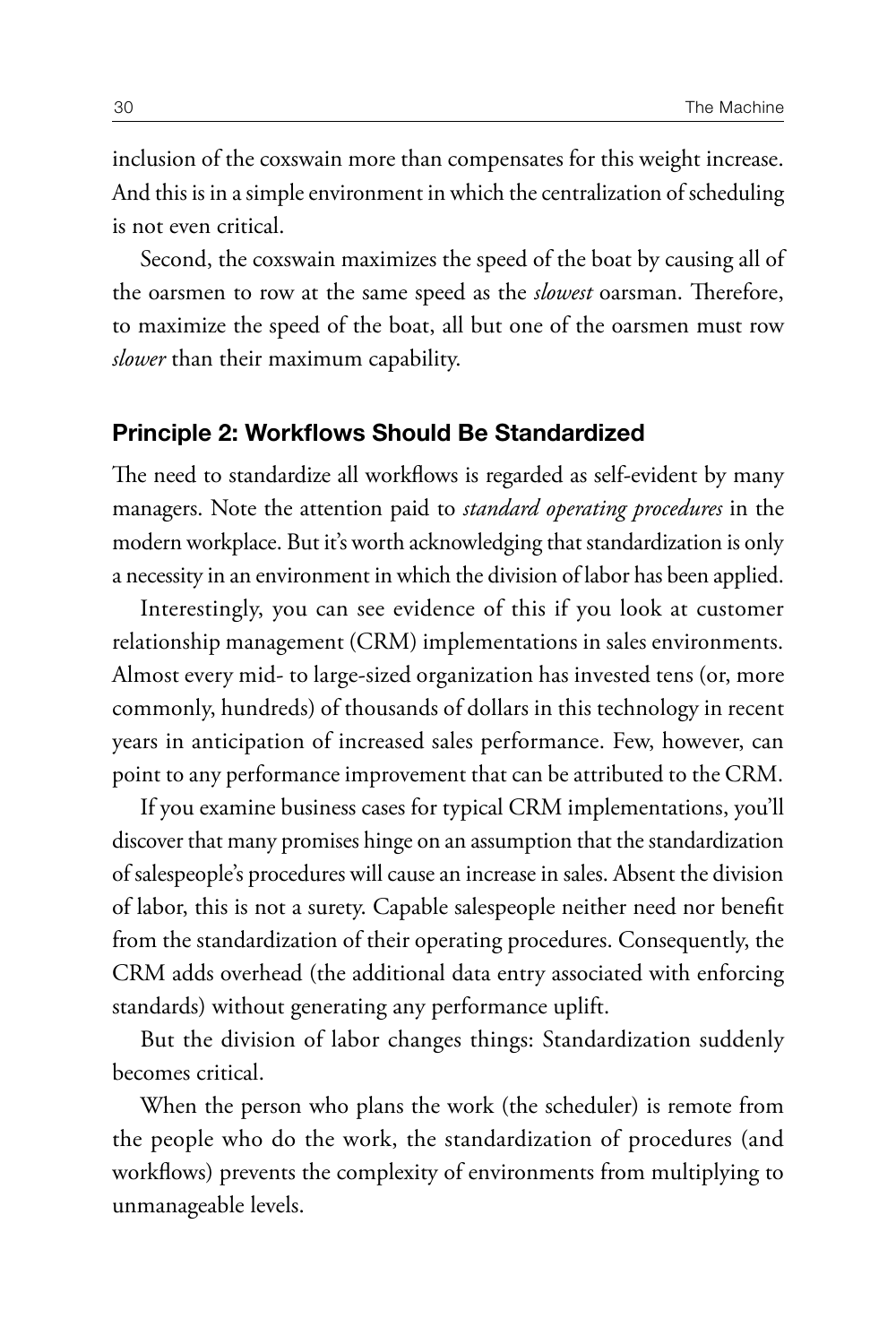In manufacturing environments, the workflow is referred to as the *routing*. The routing is the path that work will follow through the plant, taking into account both the activities that will be performed and the resources that will perform them. The general rule in manufacturing is that for production of the same product, the same routing should be followed.

If we apply the division of labor to the sales environment, we must standardize our workflows for the same reason. For this environment to be manageable and scalable, all opportunities of the same type (i.e., the same objective) must be prosecuted using the same routing—from the origination of those opportunities, through their management.

#### Principle 3: Resources Should Be Specialized

In discussing the centralization of scheduling, we've already broached the subject of specialization. We know that when we apply the division of labor, the scheduler is the very first specialist. Indeed, once we have centralized scheduling and standardized workflows, specialization is relatively easy.

Specialization causes a significant increase in workers' productivity for two reasons: First, when a worker performs activities of just one type, they become very good at performing those activities. Second, switching between materially different activities imposes a significant overhead on a worker. The elimination of this switching (multitasking) increases that worker's effective capacity.

Of course, specialization doesn't relate just to people. In most environments today, activities will be shared between people and machines (including computers). However, we should note that automation has *not* been the root cause of productivity improvement in the last hundred years. The primary cause is the division of labor. After all, it's the division of labor that has allowed us to simplify activities to the point at which they can be performed by machines.

When it comes to dividing activities, it tends to make sense to make divisions along three axes:

1. Location. You should split field and inside activities—meaning that people work inside or outside but never a mix.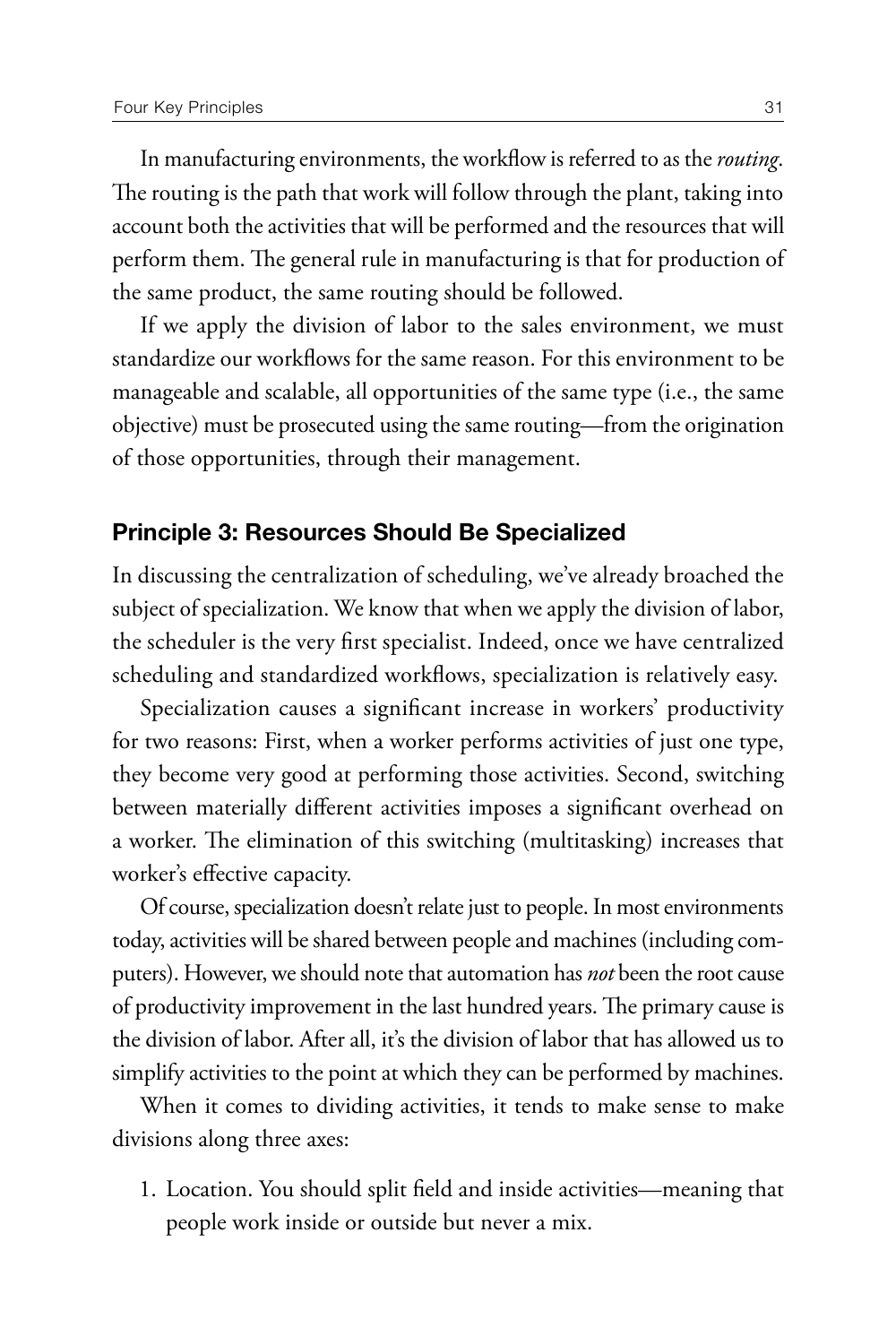- 2. Work type. You should split activities that are different enough to impose a *switching cost*. For example, creative activities do not mix well with more transactional ones.
- 3. Cadence. You should split long and short lead-time activities. For example, in a technology environment, you should not mix true development work with break-fix tasks.

#### Principle 4: Management Should Be Formalized

It's interesting to note that the very first manager was a scheduler (as per our coxswain example). However, as environments grow, so do the responsibilities of management. Today, it's more likely that the manager of a function delegates scheduling to a technical specialist and focuses on the internal performance of their function—as well as its integration with the rest of the organization.

This broader focus makes sense for two reasons: The division of labor causes work environments to become inherently fragile, and because the organization consists of a number of functions—each of which could be characterized as an oarsman in a larger boat—someone must pay attention to the synchronization of the organization as a whole.

Specialization is a two-edged sword. It causes a dramatic increase in the productivity of each individual, but it also causes each worker to operate in a vacuum—intently focused on their own work in progress (their task list). To a great extent, the scheduler compensates for this narrow focus, but the manager is still required to ensure compliance with the schedule, to resolve problems as they occur, and to make decisions relating to the design and resourcing of the overall environment.

Now, the word *formalize* in this fourth principle may seem redundant. After all, in our production example, there was no need for management prior to the division of labor. Why then do we need to formalize management—as opposed to simply adding a manager?

This is one area in which the sales environment differs from our production example. The modern sales function has grown large enough that there is a requirement for a manager to attend to those second-order management responsibilities.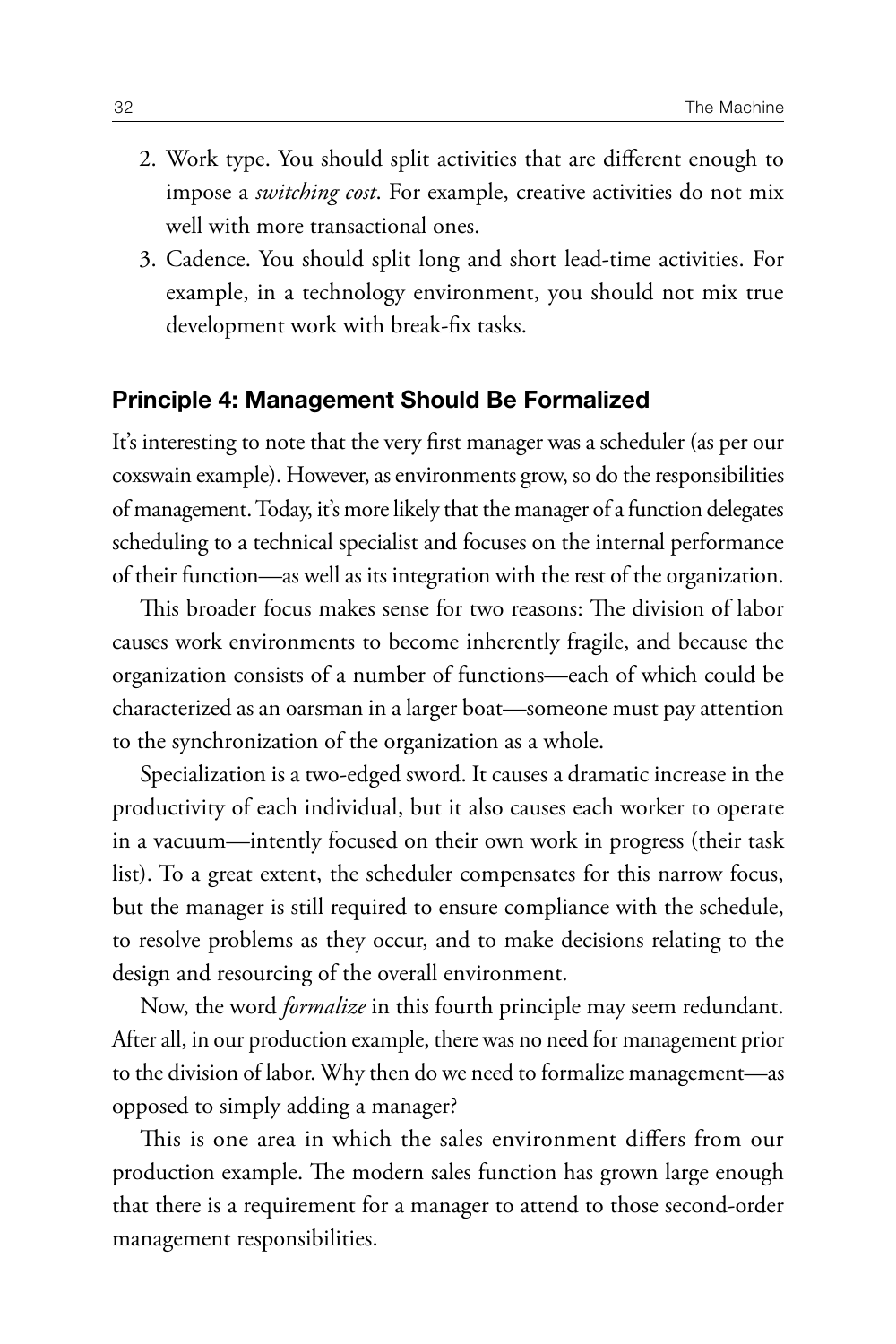This means that most sales functions have managers—in spite of the fact that they are still essentially craft shop environments. These managers, however, have no understanding of scheduling and no experience managing the kind of environment that will exist after the transition to divided labor.

Accordingly, we will definitely need to convince our sales managers to adopt a more formal approach to management.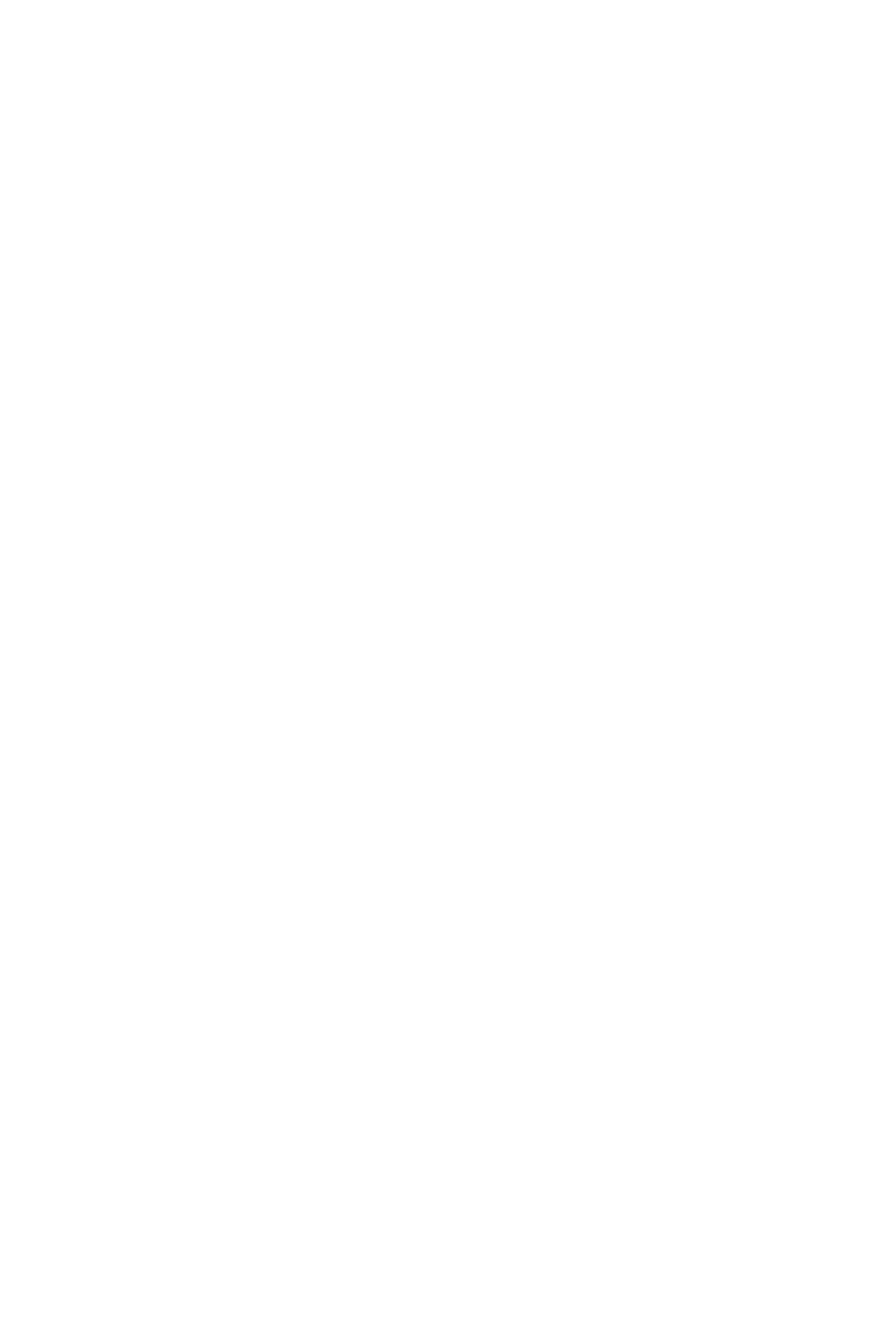# Chapter 3 REIMAGINING THE SALES FUNCTION

In this chapter, we'll reason from first principles to the sales function we discovered in chapter 1. Then in the following chapter, we'll expand our discussion to include environments where not all opportunities are major ones—and introduce you to the critical inside sales function.

We commence with the direction of the solution (the division of labor) and our four key principles.



Figure 6. Yesterday's sales function. The business-development manager (BDM).

Yesterday, our sales function essentially consisted of a single salesperson. Tomorrow, sales will be the responsibility of a tightly synchronized team.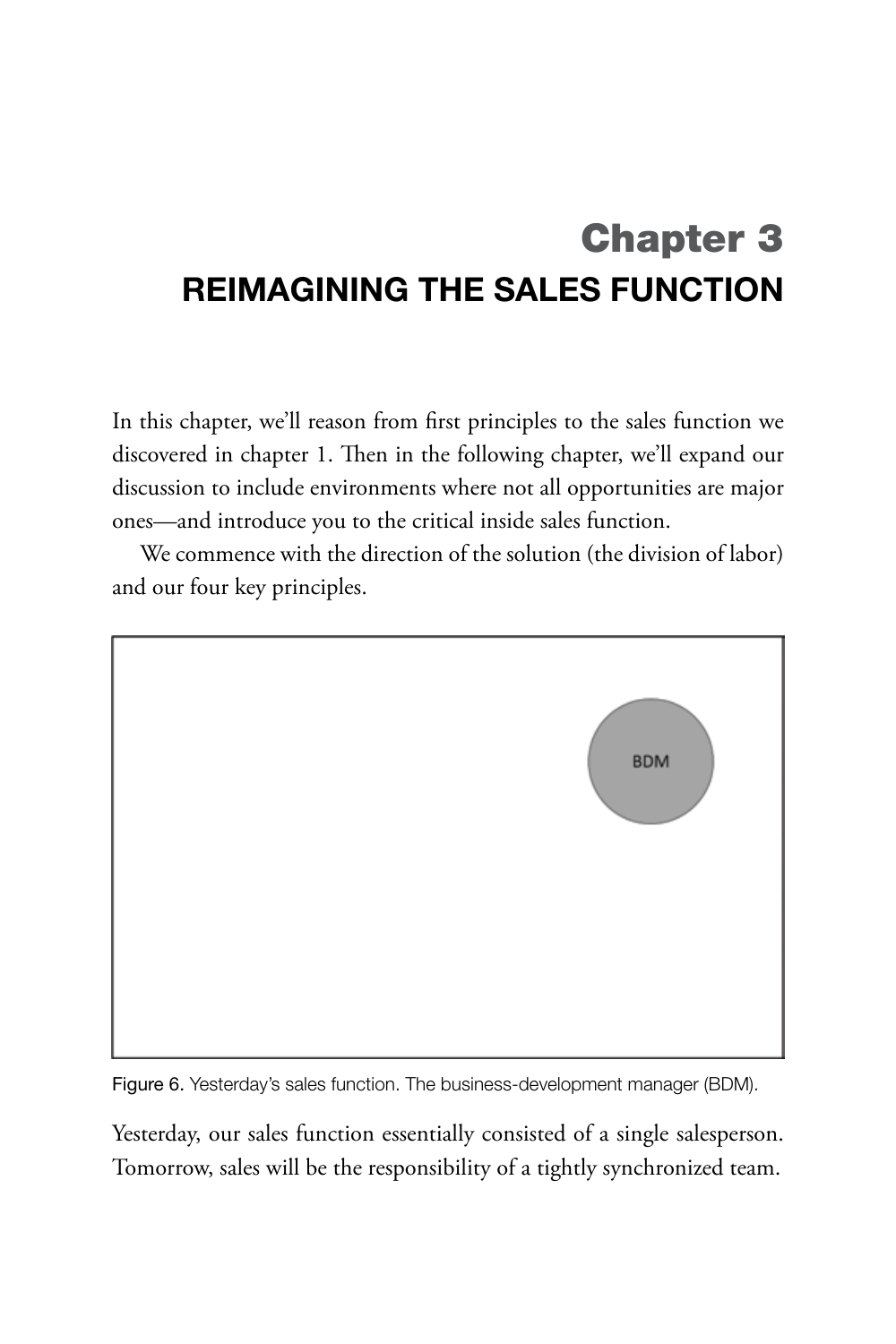# PRINCIPLE 1: SCHEDULING SHOULD BE CENTRALIZED

Our first principle dictates that, as we push toward the division of labor, our very first specialist must be a scheduler. We'll elect to call our scheduler a *business-development coordinator* (BDC). We'll also refer to our salesperson as a *business-development manager* (BDM), to highlight their new focus.



Figure 7. Division of labor, step 1: The business-development coordinator (BDC).

It's important to note that the BDC is *not* a sales assistant. The word *assistant* would imply that it's the BDM who allocates work. The opposite—as is indicated by the direction of the arrow in figure 7—is the case. The BDC pushes work to the BDM.

This means that the BDM must transfer any and all scheduling responsibilities to the BDC. This may be a more significant undertaking than it sounds when you consider that, in most cases, the BDM's scheduling responsibilities are not limited to the management of their own calendar. In most cases, salespeople are interfacing with production and customer service, coordinating the delivery of clients' jobs.

At this point in the discussion, it's premature to allocate specific activities to resources, but it will do no harm to draw four very general conclusions: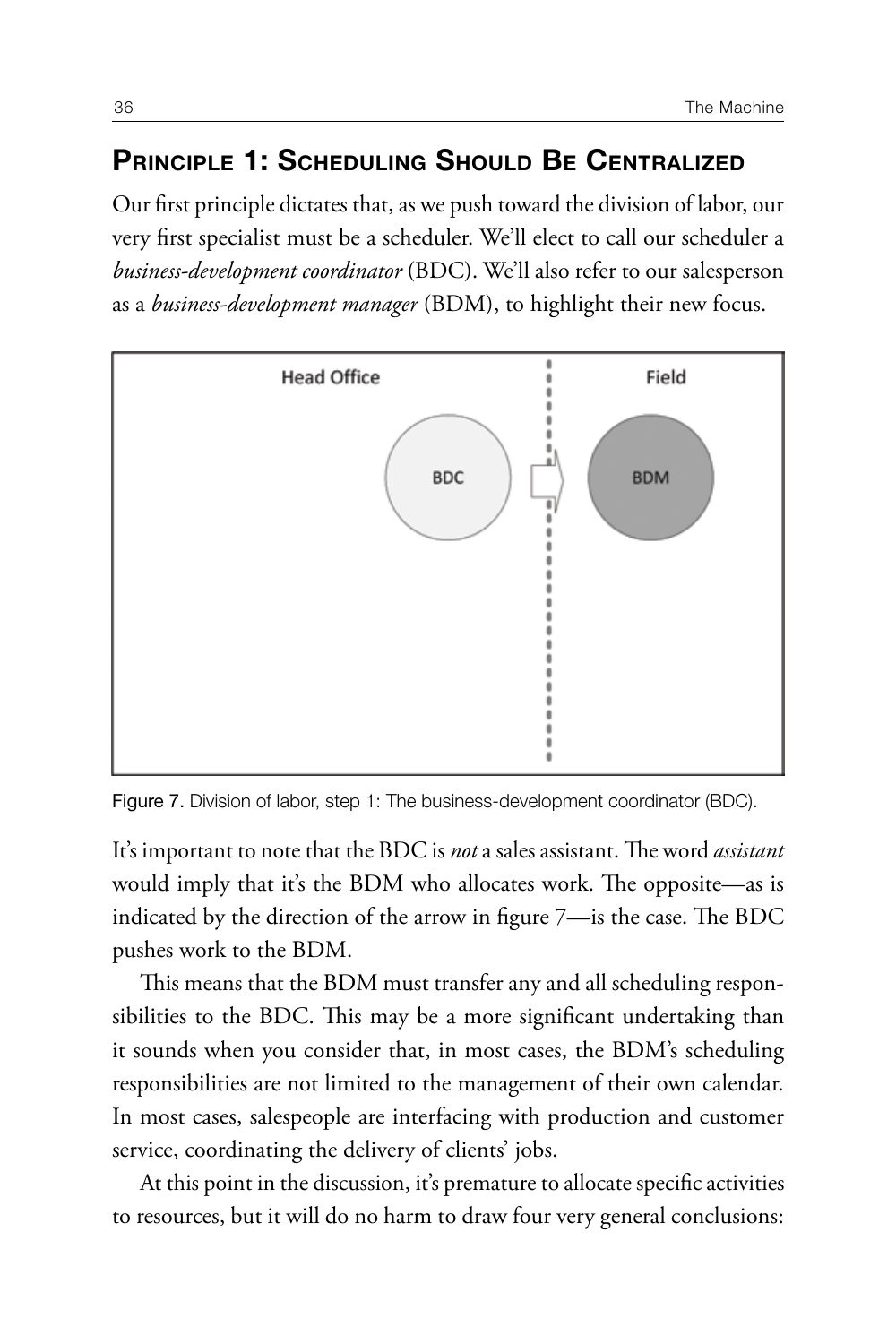- 1. Our BDC must perform all scheduling.
- 2. Our BDM will spend more time selling.
- 3. Our BDM should work in the field (not in an office).
- 4. Our BDC should work from the head office (ideally—not a regional office).

The first two conclusions are not at all contentious, but the importance of the second two is less obvious.

#### BDMs Work in the Field, Not in an Office

Traditionally, salespeople split their time between the field and an office. And this is unavoidable when you consider the diverse range of activities for which they are responsible. If we have a choice, however (and we soon will), it makes sense to have BDMs spend all of their time in the field, for two reasons: First, if we are going to spend the (not insignificant amount of) money required to employ enterprise-class salespeople, it makes sense to have them selling in the field, where—presumably—they're more effective. And second, a fundamentally different approach is required for scheduling field- and office-based activities—meaning that it's impractical to schedule a combination of the two.

#### The BDC Works from the Head Office

It would be tempting to assume that the BDC should operate in close proximity to the BDM—but the opposite is true. The BDC should operate in close proximity to the business functions with which sales must integrate.

We've already discussed that the integration of sales, engineering, and production is increasingly important for the modern organization. Well, that integration is significantly easier to achieve if the individuals responsible for scheduling each function operate in close proximity to one another.

In addition, if you consider the BDM's perspective, the BDM will feel less disconnected from the organization as a whole if their BDC is located in the head office.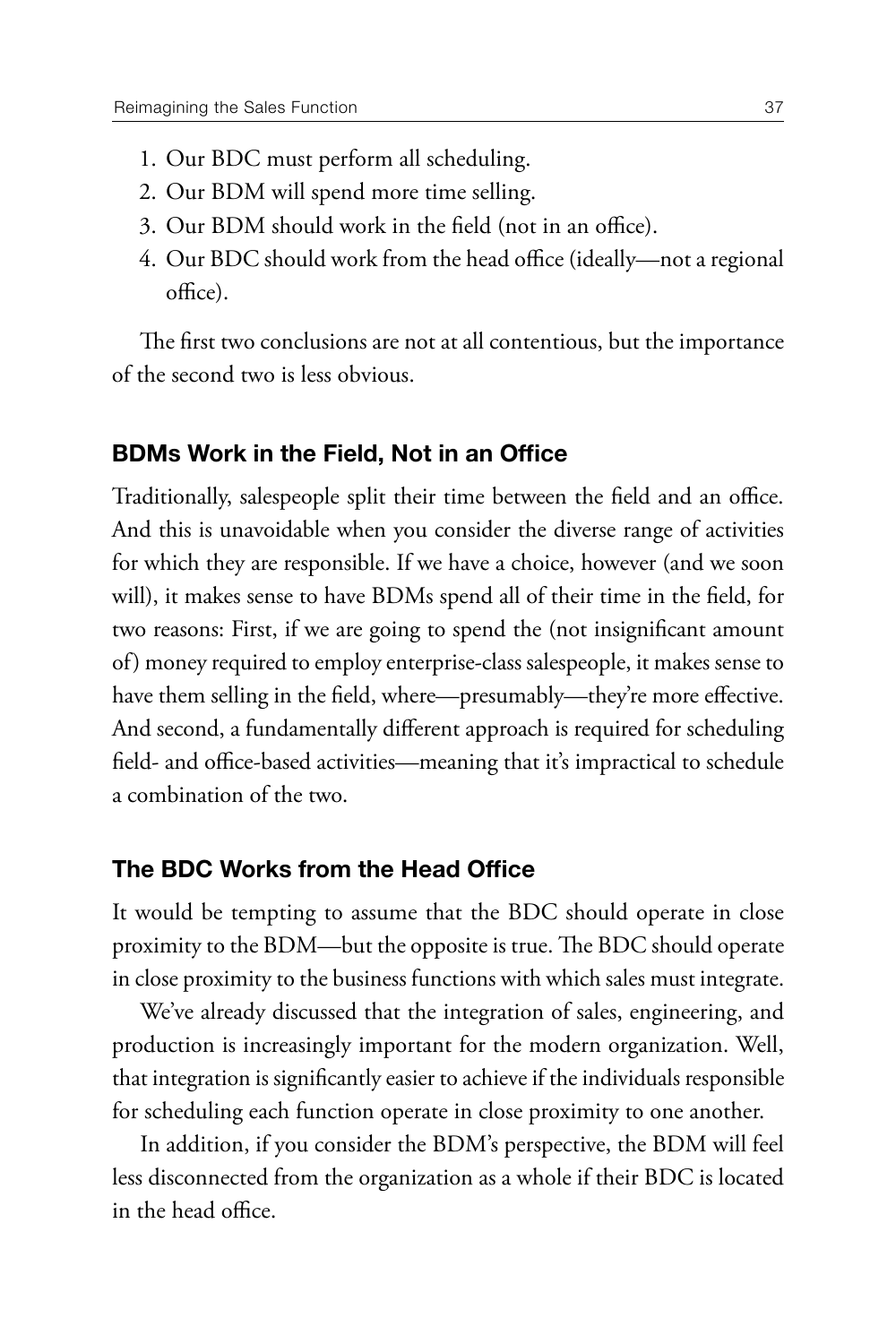#### The Relationship between the BDC and the BDM

Let's consider the relationship between the BDC and the BDM by contrasting sales with another environment in which we have senior people working closely with schedulers.

That environment is the executive suite. In the executive suite of a decentsize firm, we will likely encounter at least one executive who works closely with an *executive assistant*. Unlike a typical assistant, an *executive* assistant assumes overall responsibility for the initiatives in which the executive is involved—and also assumes responsibility for the executive's calendar.

The executive assistant maintains an awareness of all the initiatives on which the executive is working (and their relative importance) and plans the executive's time so as to maximize the yield on their limited capacity.

If we take the preceding sentence and substitute business-development coordinator for executive assistant and business-development manager for executive, we have a perfect functional description of the role of the BDC. And if we reflect on the nature of the relationship between the executive assistant and the executive, we will observe exactly the relationship that must exist between the BDC and the BDM in order for the sales function to be productive.

This discussion also sheds light on the inevitable questions about, in practice, whether BDMs will find it demeaning for someone else to plan their calendars, and whether potential customers will find it disturbing if BDMs fail to set their own appointments.

The answer to both questions is a firm *no*. Treating salespeople like executives does not demean salespeople; if anything, it elevates their standing in the eyes of potential customers.

#### The Economics of the BDM–BDC Relationship

At first glance, it would appear that we're multiplying expenses by partnering BDMs with BDCs. Nothing could be further from the truth. A traditional field salesperson averages two face-to-face business-development meetings per week. If you partner that same salesperson with a capable BDC, their effective capacity increases to four meetings per day, or twenty a week. That's a tenfold increase in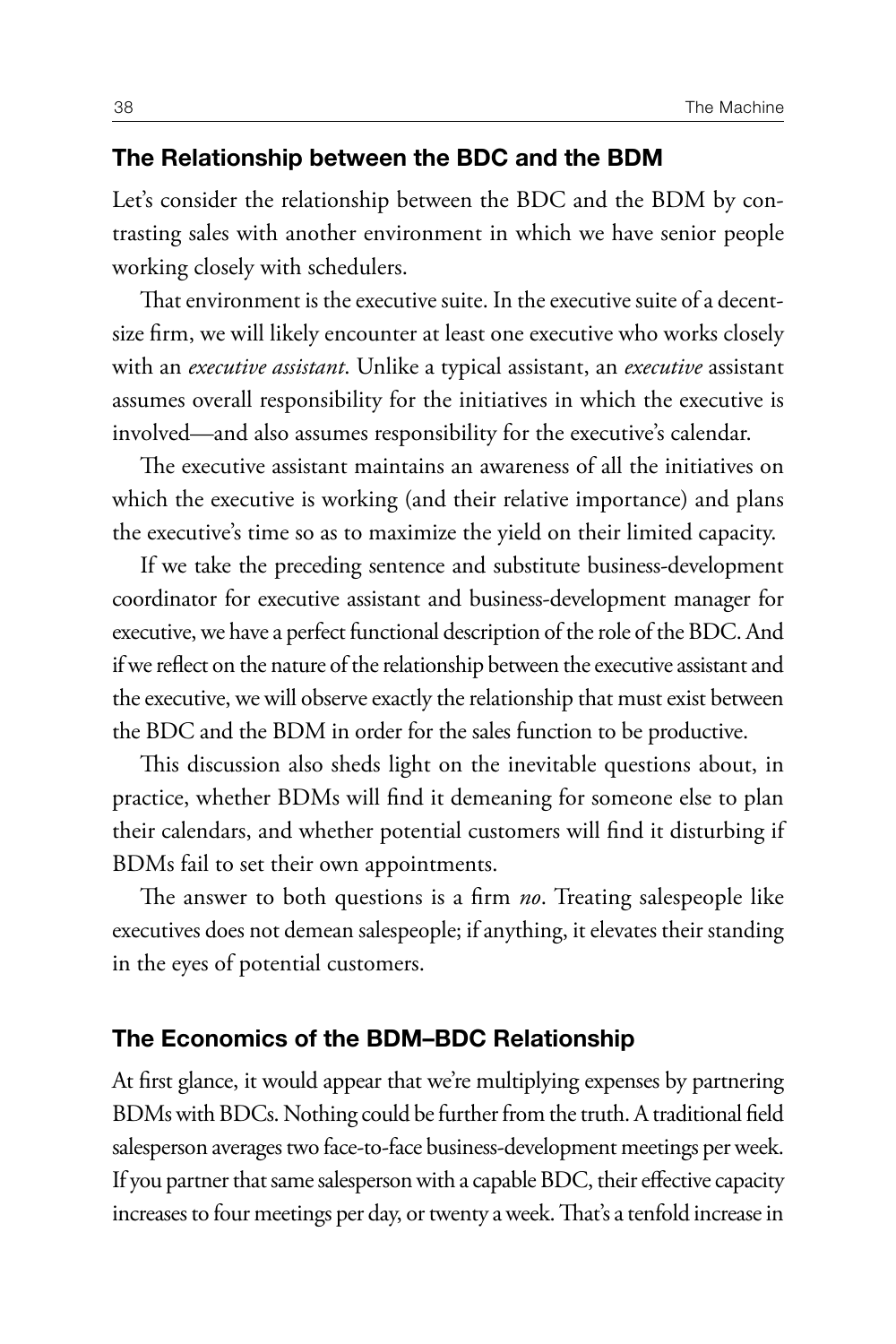effective capacity. This means that two BDMs partnered with BDCs will do the same volume of work that would otherwise require ten BDMs working alone.

In practice, this means that you can reduce the size of your team of BDMs (retaining the most capable ones) and still perform the same volume of face-to-face meetings. When you consider that BDCs cost roughly half what BDMs do, the economic benefits are compelling.

# Principle 2: Workflows Should Be Standardized

Our second principle dictates that we use a standard sequence of activities to originate opportunities (i.e., to identify or generate sales opportunities) and to prosecute opportunities (i.e., to pursue them to their ultimate conclusion—either a win or a loss).

Although these two workflows are clearly part of the one value chain, it makes sense to treat them separately, simply because opportunities can be originated in batches; but they must be carried out, or prosecuted, one at a time. Because opportunities can be originated in batches (e.g., via promotional campaigns), the idea of standardizing the first workflow is not particularly contentious. However, the case for standardization is not so clear where opportunity management is concerned. To frame this consideration as a question, do our salespeople require unlimited degrees of freedom in order to effectively win orders?

#### The Case for Standardization

To address this question, we should first acknowledge that whenever we are selling, a potential customer is buying. Therefore, our opportunity-management workflow is the flip side of our potential customer's procurement workflow. So we can reframe our question as the following: Do our customers require unlimited degrees of freedom in order to make an effective purchasing decision?

Viewed from this perspective, the answer is *not necessarily*. Increasingly, organizations are standardizing their procurement procedures for those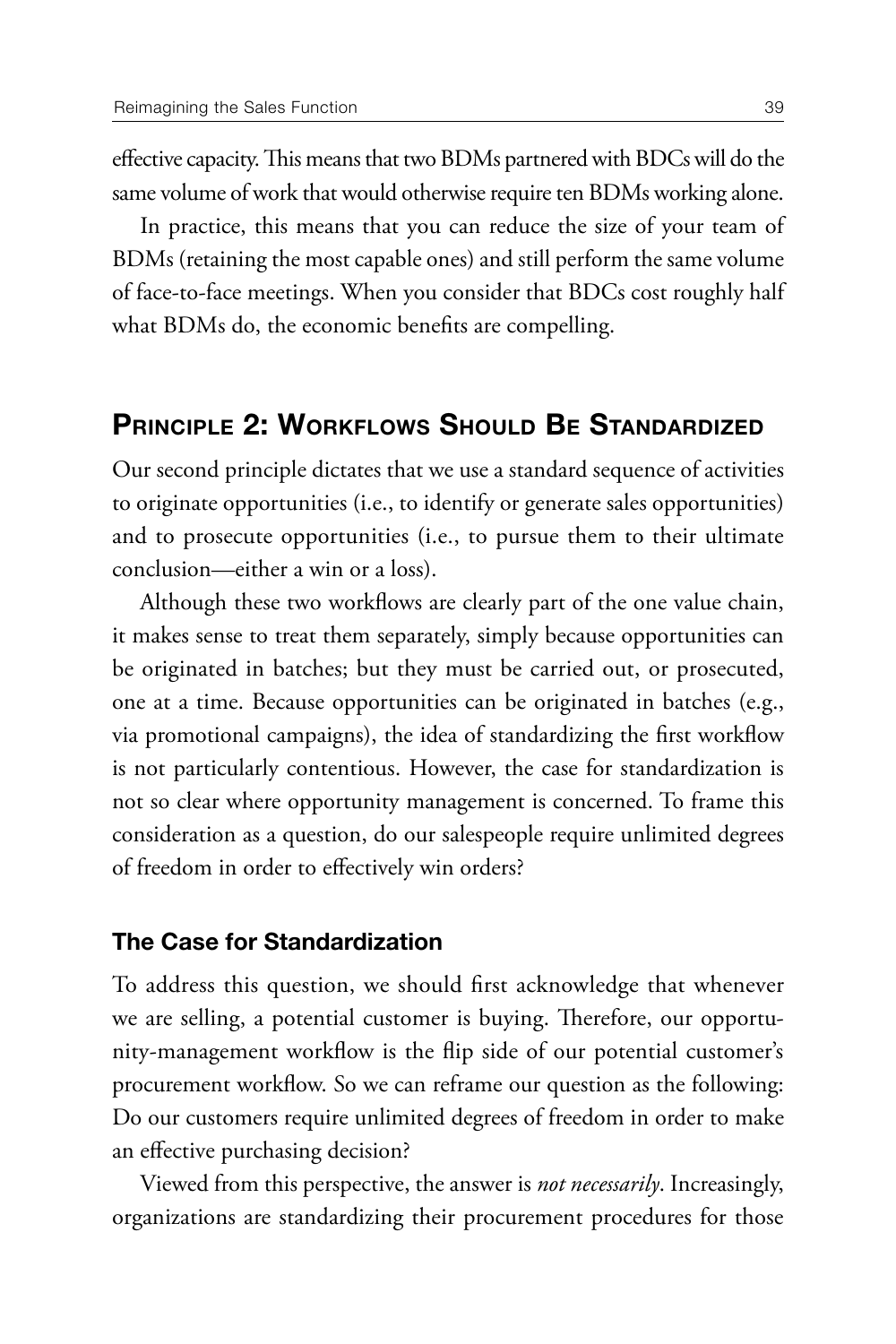products or services they purchase regularly. What's more, different organizations' procurement procedures for comparable products tend to be remarkably similar.

If we consider major purchases, I suspect the greater variation we see in procurement procedures is more a consequence of an absence of procedure than it is evidence of the absence of a need for one. In other words, I'm suggesting that there probably is an objective ideal procedure for making major purchases of various types—it's just that because organizations make major purchases infrequently, they haven't yet determined what that procedure is.

I've often asked groups of salespeople who sell major products (e.g., enterprise software) whether there's a right way and a wrong way for organizations to purchase a product like theirs, and I've always been impressed by how well reasoned (and unanimous) the salespeople's responses are.

My suggestion, then, is that there is an ideal opportunity-prosecution workflow for both minor and major purchases. Where minor purchases are concerned, this is more likely to be determined in advance by your customers, and enormous variation from customer to customer is unlikely. Where major purchases are concerned, there is still an optimal procurement procedure; it's just that customers are unlikely to be aware of it, which presents your salespeople with the opportunity to take the lead and help the customer buy more effectively.

#### Making It Scalable

Practically, as was mentioned in the previous chapter, the benefits of standardization (in and of itself) are relatively limited. The real value of standardization is that it enables hand-offs between stakeholders in both the sales environment and the associated functions (e.g., engineering and production). Of course, without hand-offs, there can be no division of labor.

Consider the communication between a BDM and a BDC. If an opportunity is being prosecuted according to a preexisting workflow, after each field activity, the BDM needs only to update their BDC with one of four possible next steps. They will recommend: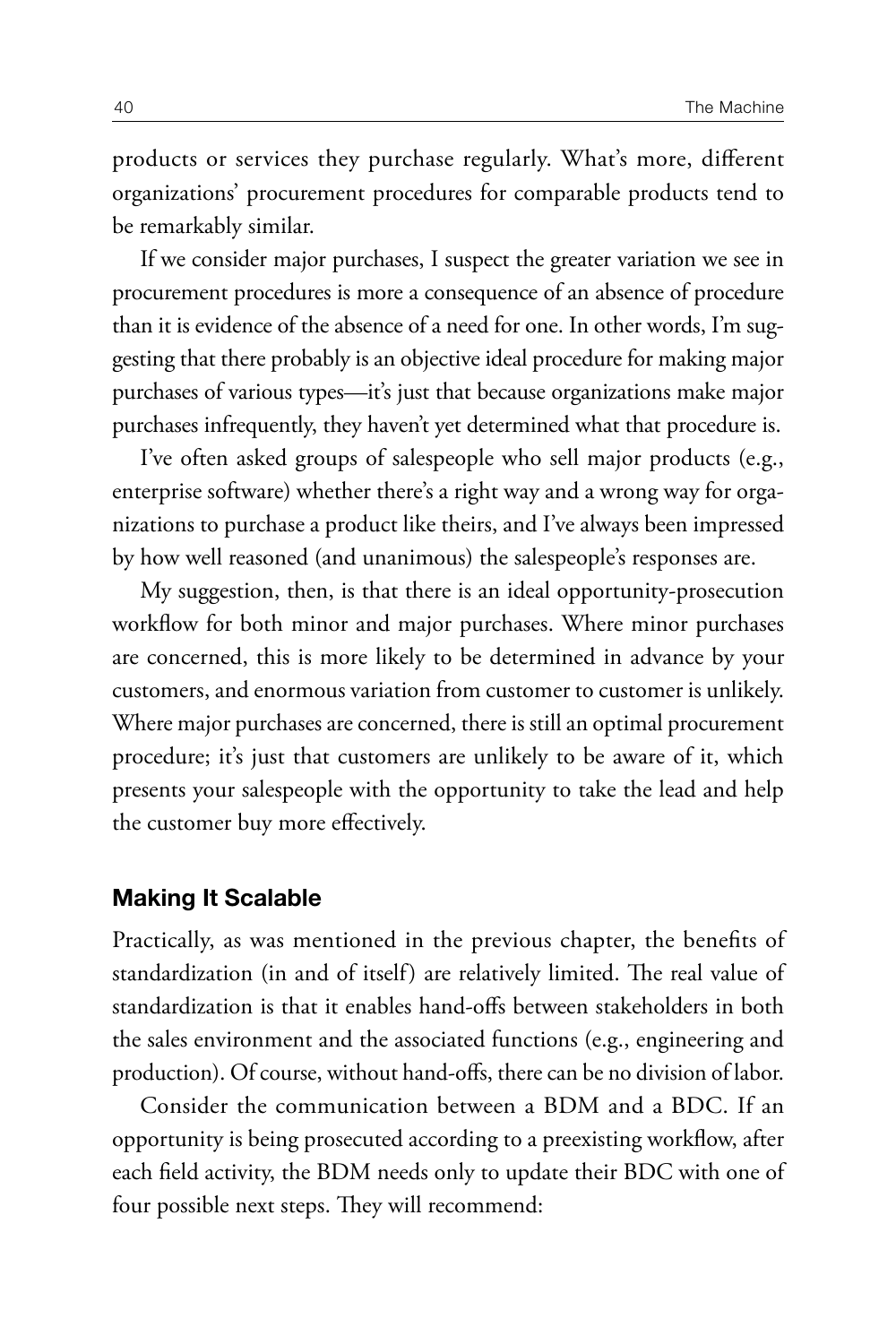- 1. abandoning the opportunity,
- 2. repeating the activity just performed,
- 3. scheduling the next activity in sequence, or
- 4. scheduling an activity further downstream in the workflow.

If the workflow is sensibly constructed, these four options provide sufficient flexibility for both parties, and if more flexibility is required, the design of the workflow should be revised.

The important point, though, is that this structure enables a lot of information to be transferred in just a few words. In designing a workflow, we're not trying to map the existing complexity; rather, we're *engineering it out* of the sales environment (at least to the degree that it's realistic to do so).

#### Typical Sales Workflows

From a high level, most sales workflows look something like figure 8.



Figure 8. A typical sales workflow.

Although all promotional activities are outbound to some extent, it is convenient to divide promotional campaigns into two categories: *outbound,* in which you assume a requirement and deem there to be a sales opportunity,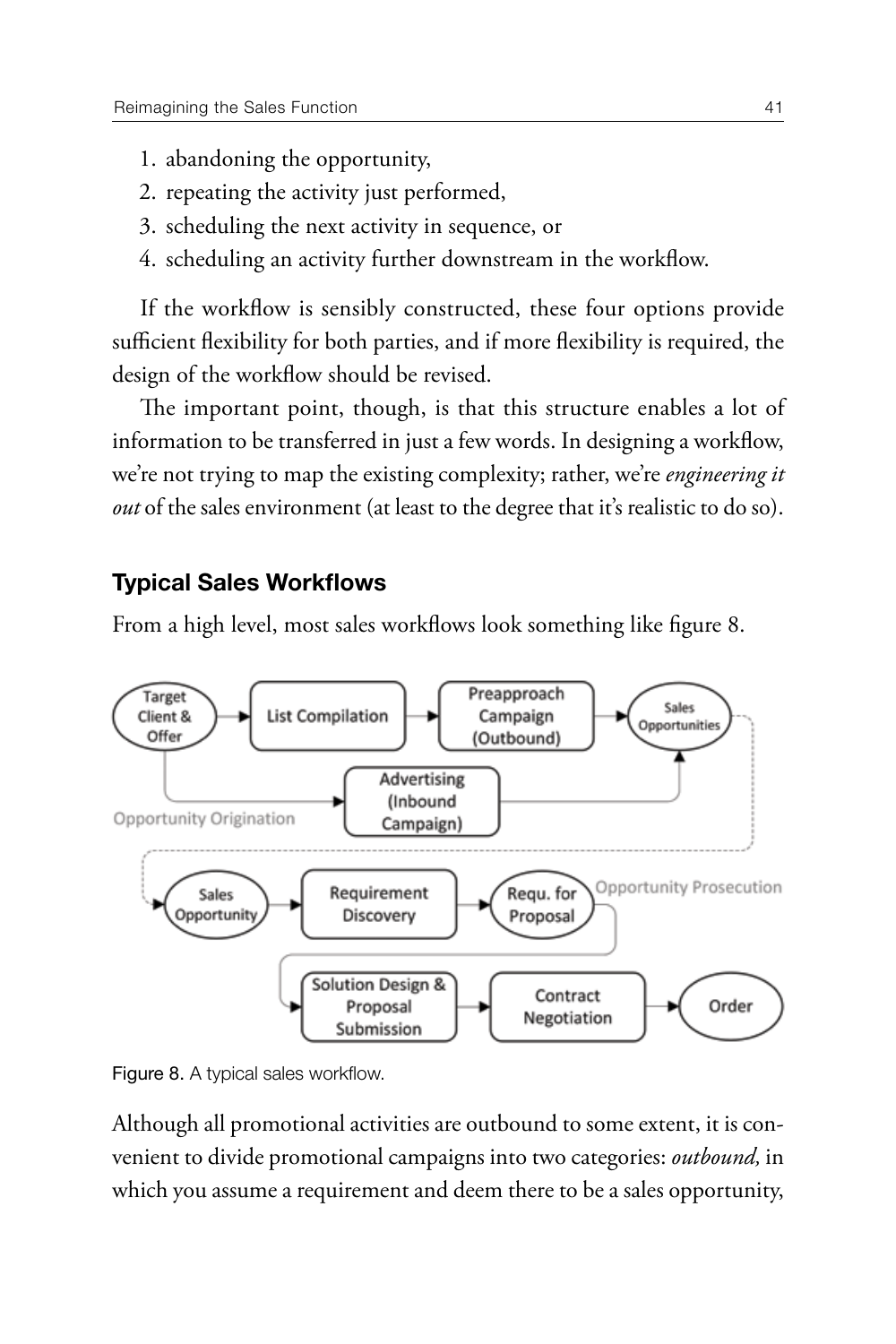and *inbound*, in which you engage in advertising (and similar) activities, with a view to generating (inbound) expressions of interest.

### Principle 3: Resources Should Be Specialized

If we return to our project analogy for a moment, we now have a project plan (our standard workflow for originating and prosecuting sales opportunities), a project manager (our BDC), and a resource pool containing a single resource (our BDM).

To exploit the benefits of the division of labor, it's now necessary to add some more people to our resource pool. An obvious starting point is to list the activities performed by a typical salesperson (as in table 1) and to determine which are critical for our BDM to perform and which can be allocated to other resources.

| <b>Activity name</b>                | <b>Activity type</b> |
|-------------------------------------|----------------------|
| Prospecting                         | Promotion            |
| Appointment-setting calls           | Administrative       |
| Calendaring and travel arrangements | Administrative       |
| Sales meetings                      | Sales                |
| Follow-up calls                     | Administrative       |
| Solution design                     | Technical            |
| Proposal generation                 | Semitechnical        |
| Production-related activities       | Technical            |
| Postsale customer service           | Semitechnical        |
| Processing (repeat) transactions    | Semitechnical        |
| Data entry and reporting            | Administrative       |

Table 1. Activities typically performed by salespeople in the field.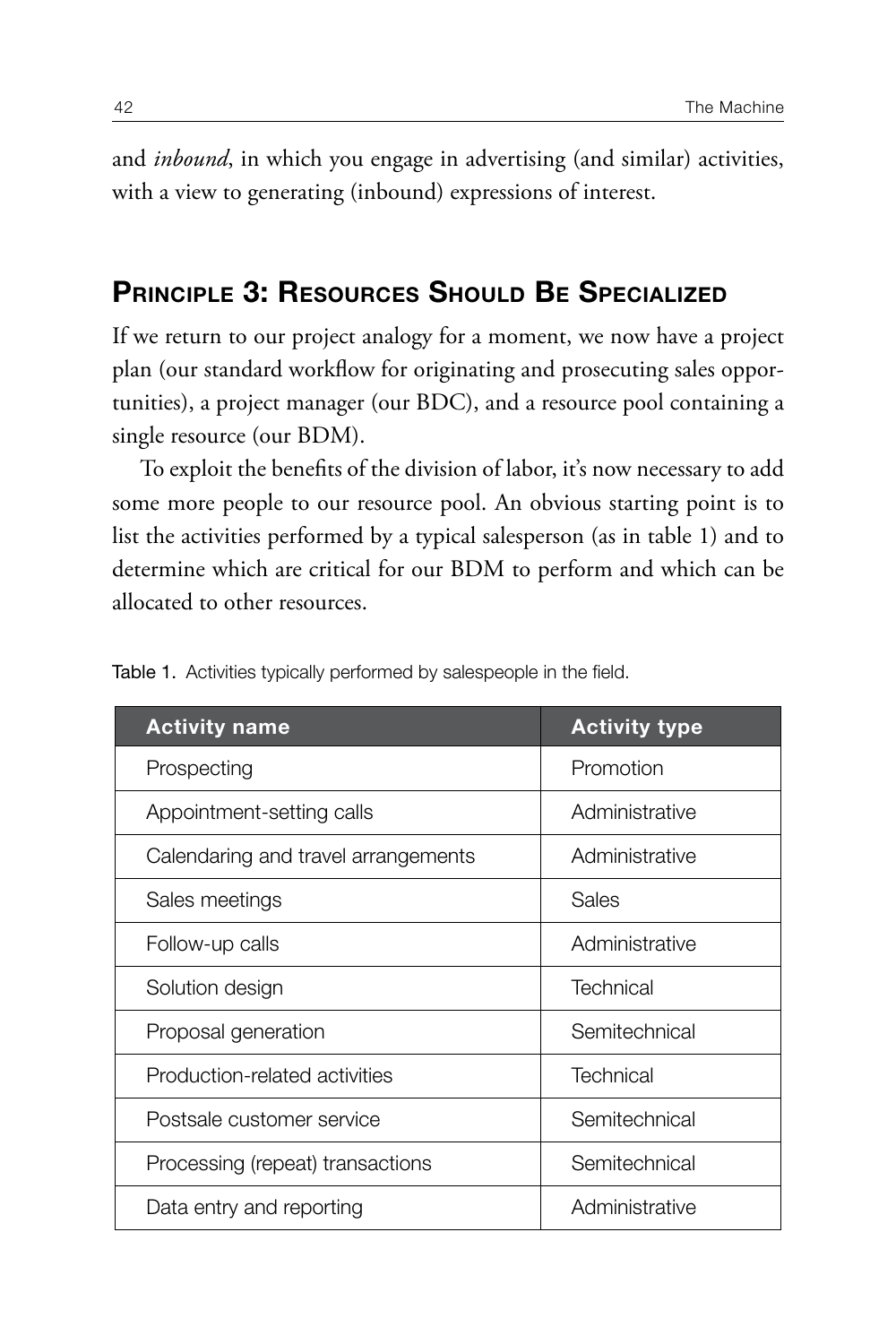Beside each activity in table 1 is a proposed activity type. Some of these are obvious, and some are a little contentious, so let's be sure to resolve the contention, if we can, before we reallocate some of these activities:

- 1. promotion (i.e., the origination of sales opportunities),
- 2. administration (i.e., critical supporting activities),
- 3. sales (i.e., meaningful selling conversations),
- 4. technical (i.e., requirement discovery and solution design), and
- 5. semitechnical (i.e., quoting, order processing, and issue management).

#### Promotion

It is possible for salespeople to originate their own sales opportunities, but the fact that they *can* does not constitute an argument that they *should* (and this statement applies to almost every other activity above too). The thing is, the origination of sales opportunities is extremely resource intensive if they are originated one at a time—and salespeople lack the resources required to originate them in batches.

Typically, the batch origination of sales opportunities requires the ability to procure and manipulate contact lists, the ability to produce hard-hitting promotional campaigns, the resources to broadcast personalized email (or snail mail), and perhaps even the ability to promote and coordinate events.

Salespeople lack these capabilities, so it makes sense—at least notionally to allocate responsibility for opportunity origination to the marketing department. Within the marketing department, the origination of sales opportunities is referred to as *promotion* (one of the four Ps of marketing).

I say that the origination of opportunities is *notionally* the responsibility of marketing because, in practice, the requirement for tight integration between promotion and sales is so strong that the responsibility for the former cannot possibly be delegated (at least in full) to another department.

The practical solution is to add a *campaign coordinator* to sales. This person must be physically located within the sales department because they must be tuned in to the telephone conversations that are occurring as a direct consequence of the campaigns they are coordinating.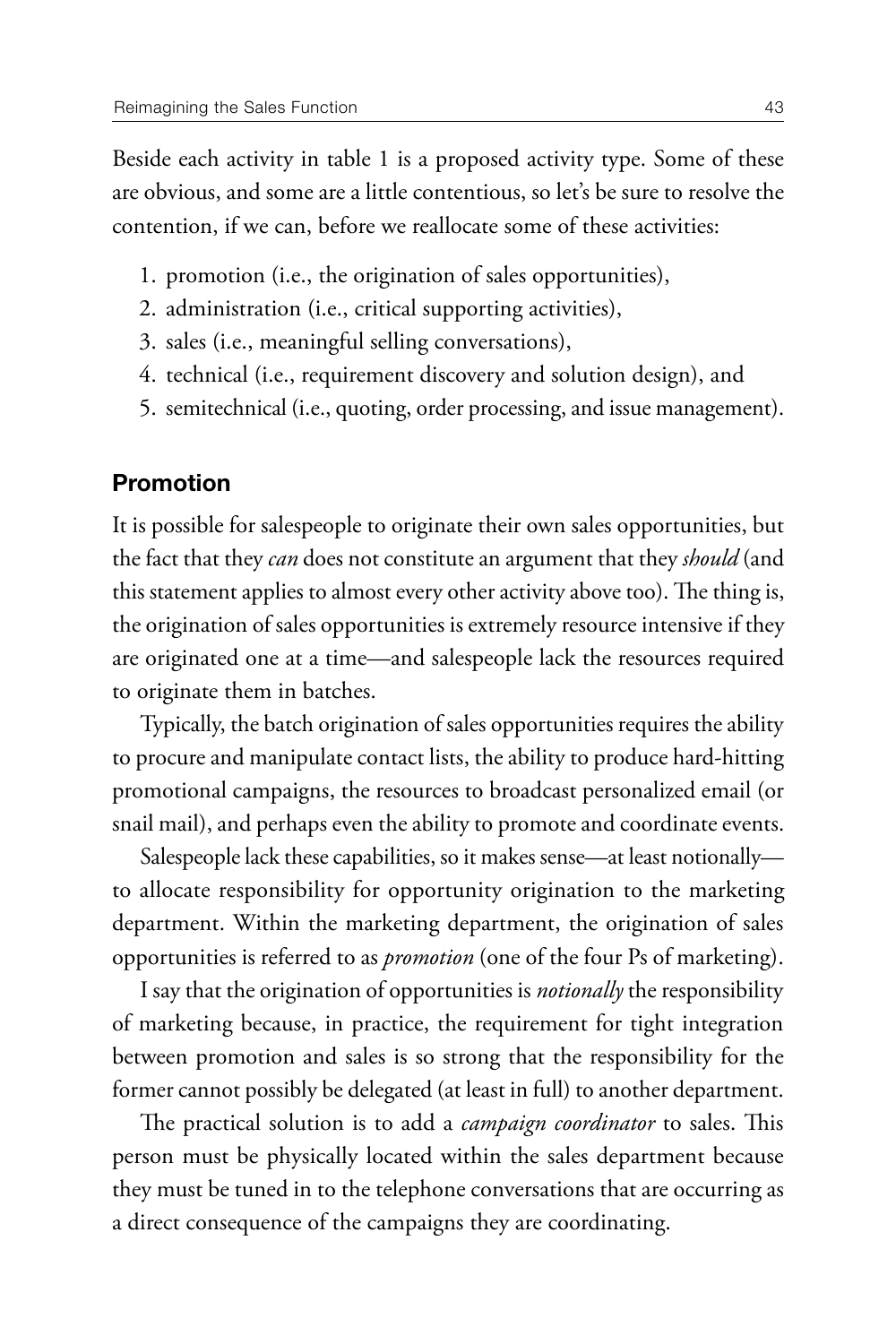

Figure 9. Division of labor, step 2: The campaign coordinator.

It's helpful to think of the campaign coordinator as a member of the marketing department who's on permanent loan to sales. Your campaign coordinator must understand promotional processes and must have good connections to people in your marketing department. But their primary allegiance must be to sales. As we'll see in part 2, your organization's sales activity will quickly grind to a halt if your campaign coordinator loses focus for just a day or so.

The campaign coordinator's reason for existence is very simple: to maintain a queue with an optimal number of sales opportunities upstream from the BDC. This ensures that the BDC always has someone to call when an empty slot appears in the BDM's calendar.

#### Administrative Tasks

It should be easy to see why data entry, reporting, calendar management, and travel arrangements have been categorized as administrative activities, but what about appointment setting and follow-up calls? How can they possibly be administrative activities?

Let's start with follow-up calls.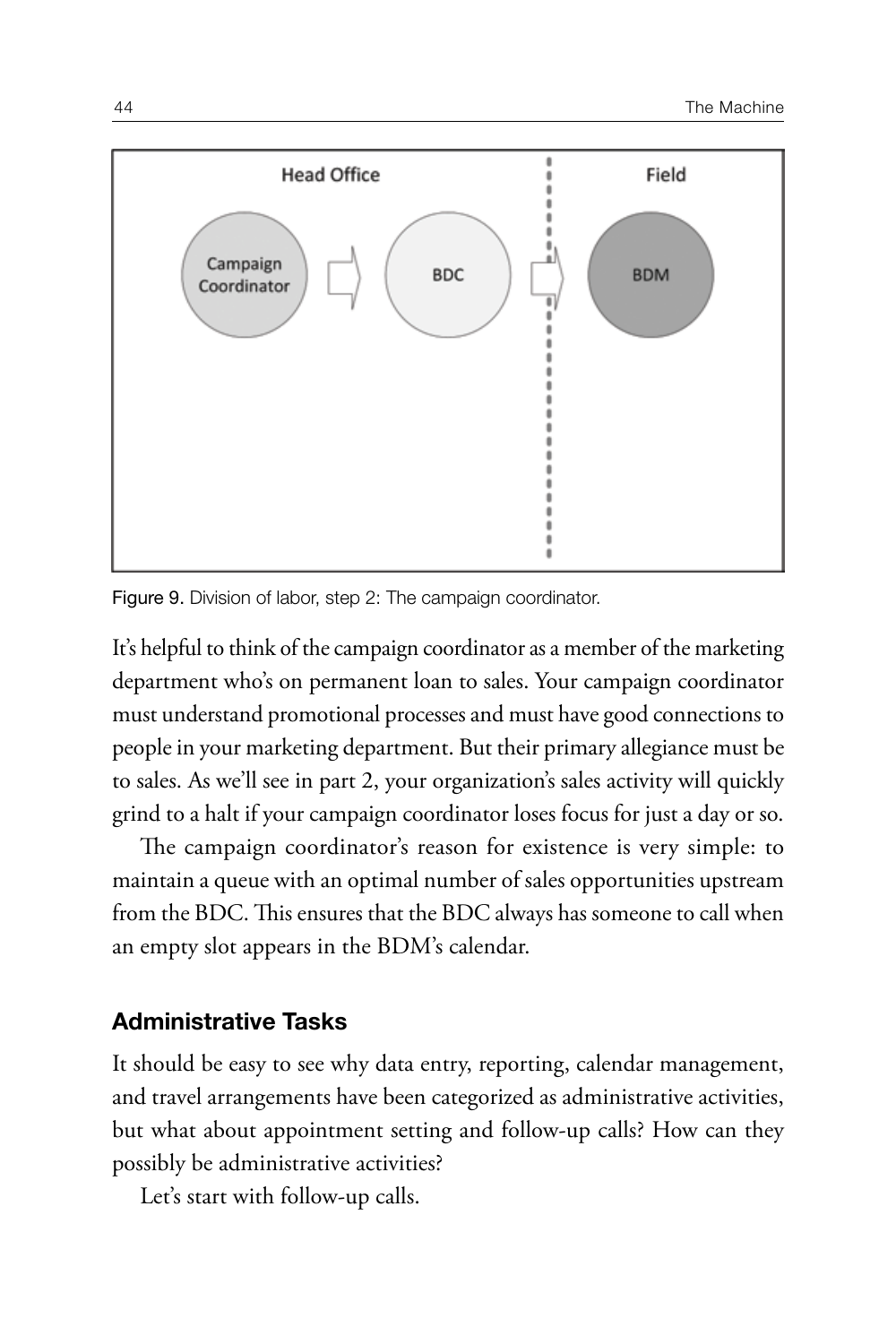As we have discussed already, at each meeting within the opportunity-prosecution workflow, it's the BDM's job to sell the next critical activity in the workflow. If the BDM has done their job properly, the scheduling of that activity is purely an administrative function.

On the occasion when a BDC discovers that further input from the BDM is required before the next activity in the workflow can be scheduled, the BDC should schedule either another meeting with the salesperson or a conference call. In either case, this additional meeting does not constitute a material change to the opportunity-prosecution workflow; it's just a repeat of the last performed activity.

If you think about it, the initial appointment-setting call is no different from follow-up calls. If the initial meeting has already been sold, the call is simply a scheduling exercise.

Consider this real-world example:

Nigel is the director of sales for a large recruitment firm (one of our silent revolutionaries). Because he also happens to be the most capable public speaker in the sales department, he's now addressing a room full of senior executives, introducing a controversial approach to headcount management.

At the close of his presentation, he will ask the delegates to complete a feedback form and will encourage them to tick a box at the bottom of the form to indicate they would like to schedule a best-practices briefing with Rick, the firm's local consultant (salesperson).

It's Nigel's expectation that a little more than 20 percent of the delegates will tick that box, and that virtually all of those will meet with Rick. What's interesting is that Rick's BDC is unlikely to call any of them. Setting those appointments is such a simple undertaking that she will simply send each an email, asking them to indicate their preference from a number of available meeting slots in Rick's calendar.

In this case, it's clear that the *initial* appointment-setting call is purely administrative in nature. Of course, this is in contrast to the status quo—in which the initial appointment-setting call is most definitely a sales call.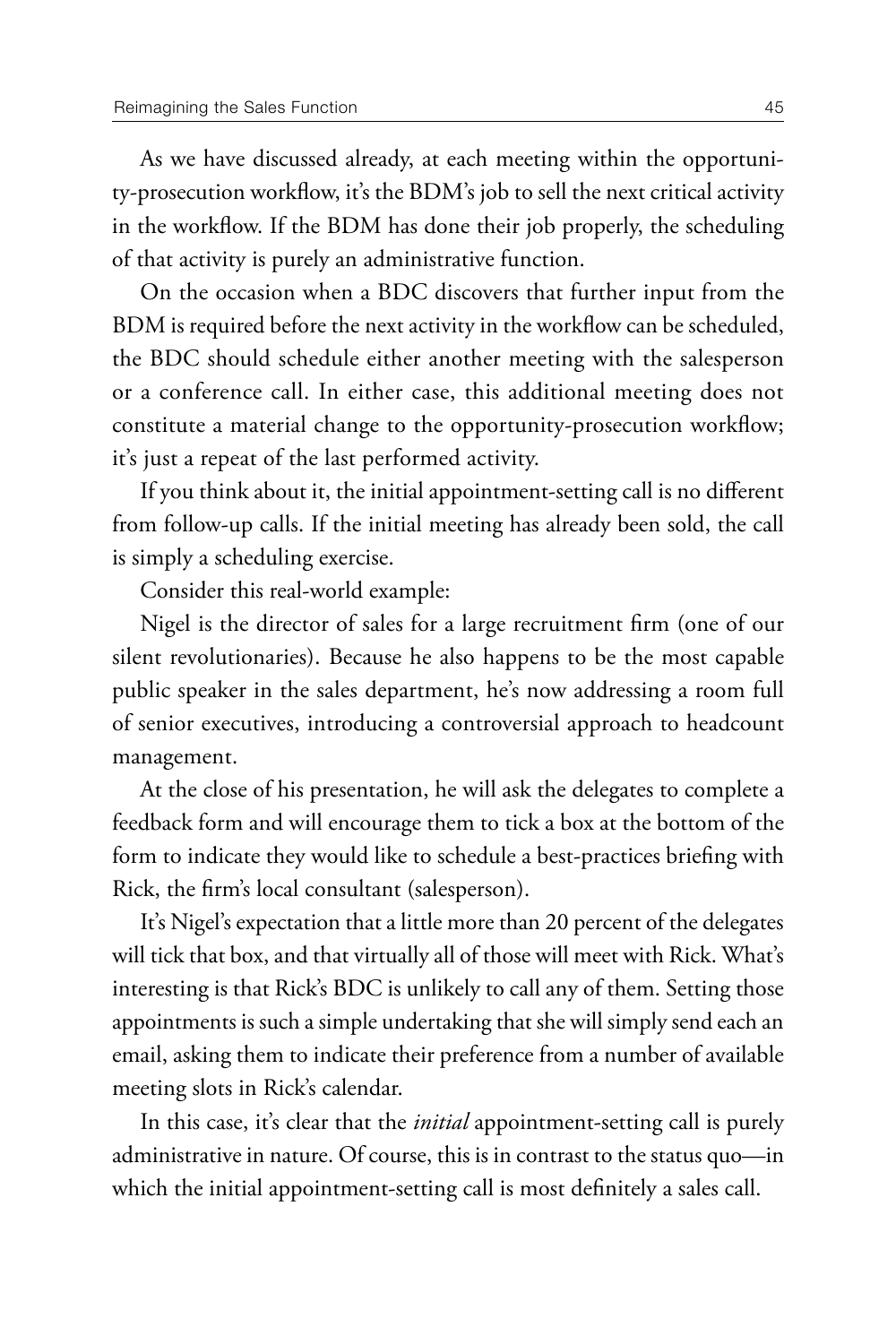A major benefit of classifying the initial appointment-setting call as administrative in nature is that it forces you to sell the meeting in advance of the call. This is hugely beneficial, because it highlights the difficulties that BDCs might have setting meetings and it forces management to create more compelling offers and market propositions. In turn, the more compelling offers (and market propositions) result in better-quality appointments, and that benefits everyone.

Of course, the origination of sales opportunities is a challenging subject, one we'll return to in part 2 of the book.

#### Technical Tasks

Every engineer-to-order environment has the same problem. Salespeople become entangled in the delivery of the solutions they sell—and this entanglement cannibalizes their selling capacity (and generates a host of other problems). This inevitable entanglement has a simple cause.

The thing is, above a certain level of product complexity, a perfect handoff from sales to production is impossible. It's not just difficult; it's *impossible*. This means that beyond this *complexity threshold*, information will always be lost when sales hands off a project to production. This information loss cannot be eliminated with more detailed briefings, more documentation, or management exhortations to communicate better.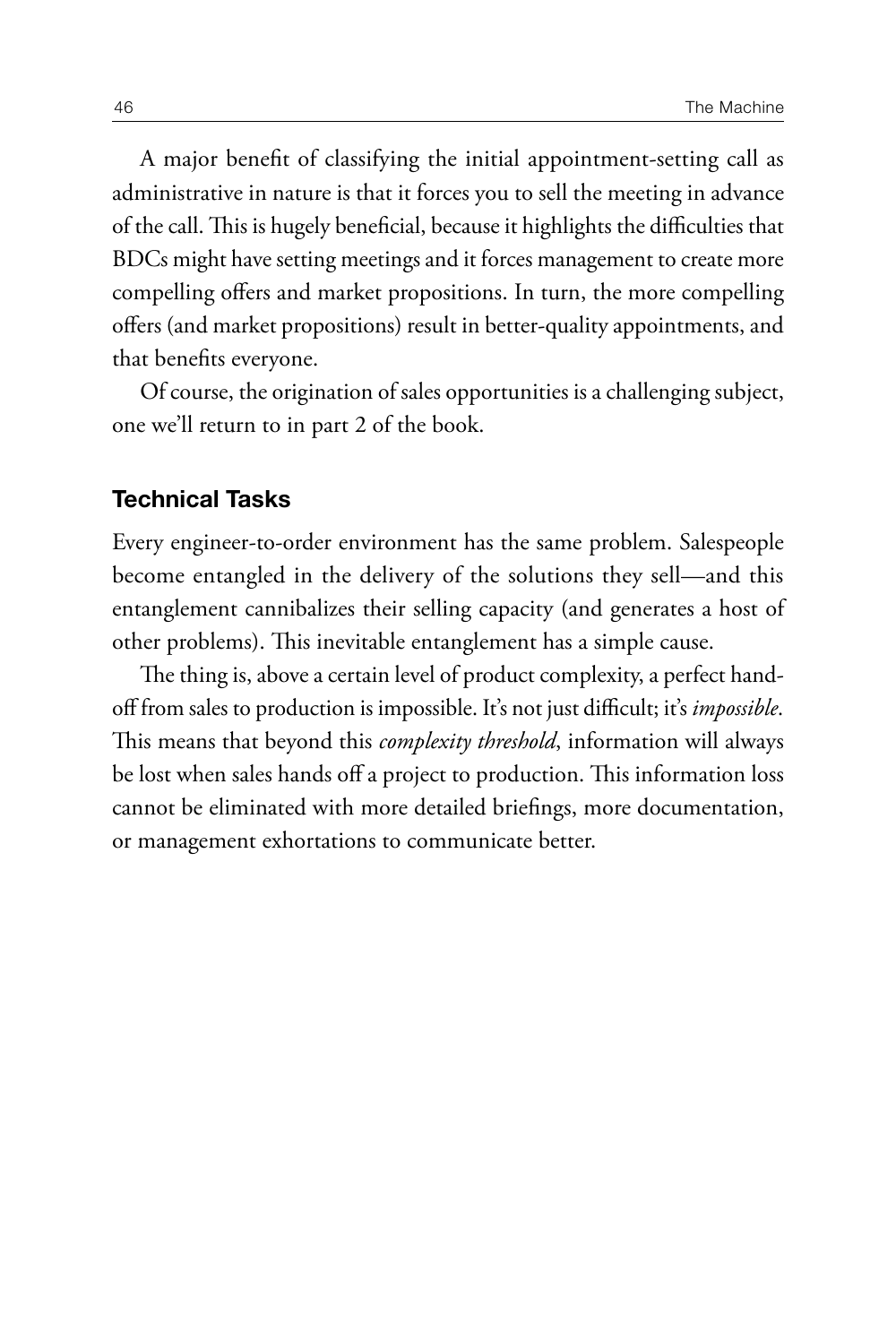

Figure 10. This graphical depiction of the complexity threshold shows that handoff difficulty goes to infinity when complexity increases beyond a certain point. The markers on the x-axis suggest the degree of complexity in three environments: (a) make to stock (b) make to order and (c) engineer to order.

There are only two possible solutions to this problem: We can propose only products that are simple enough to sit beneath the complexity threshold (e.g., limit customization to a fixed menu of options), or we can eliminate the requirement for a hand-off altogether.

Of course, in major-sales environments, the second option tends to be the default approach. What happens is that the salesperson never fully hands off to production; they remain on-call, after the sale, to answer questions and to interface with the client.

There is, however, another approach, one that has a profound impact on both the effectiveness of sales and service quality. The alternative approach is to add a third party to the mix, a person we'll call a *project leader*.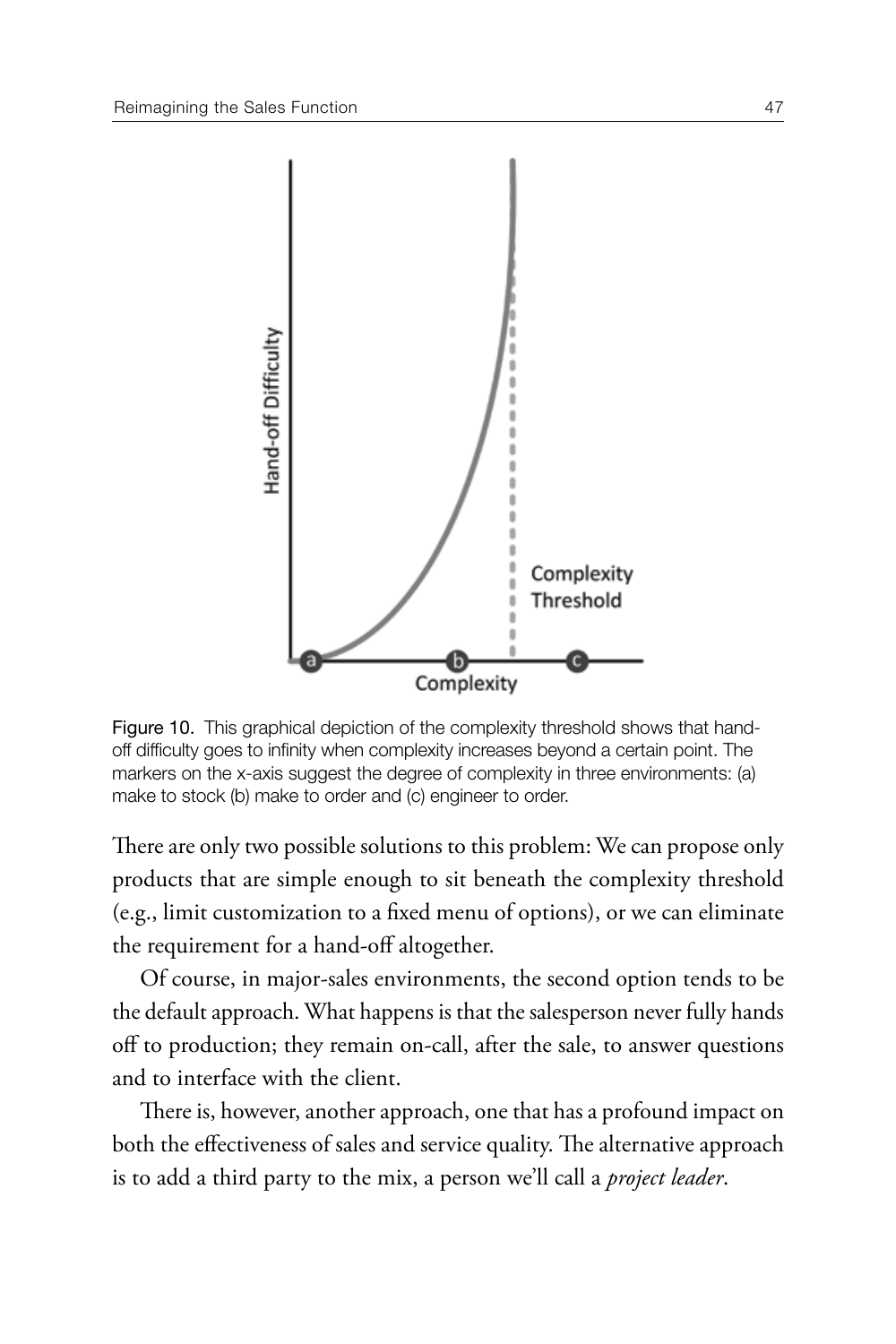

Figure 11. In a major-sales environment there are two approaches to the avoidance of hand-offs. In the default approach, the salesperson remains engaged through delivery. This results in a reduction in the salesperson's selling capacity and, consequently, late engagement with potential clients. It also defers resolution of the inevitable tension between sales and production until after the sale is won.

In this alternative approach, the project leader and the BDM work side by side for most of the opportunity-prosecution workflow.

Here are the essential characteristics of this approach: Because the BDM has no postsale responsibilities, they have more selling capacity. This enables them to engage earlier with clients than they otherwise would—meaning that initial contacts are conceptual in nature. At the point at which the client wishes to discuss (in concrete terms) their requirements, the BDM introduces the project leader. The project leader takes responsibility for *requirement discovery* and for *solution design* (in many cases, these will occur in the form of a formal solution-design workshop). From this point until the point of sale, the BDM and the project leader work together. The project leader is responsible for the technical component of the engagement, and the salesperson tends to the commercial component. After the sale, the project leader champions the project as it moves through production. This means that the project leader replaces the BDM as the primary point of contact for both production and the client.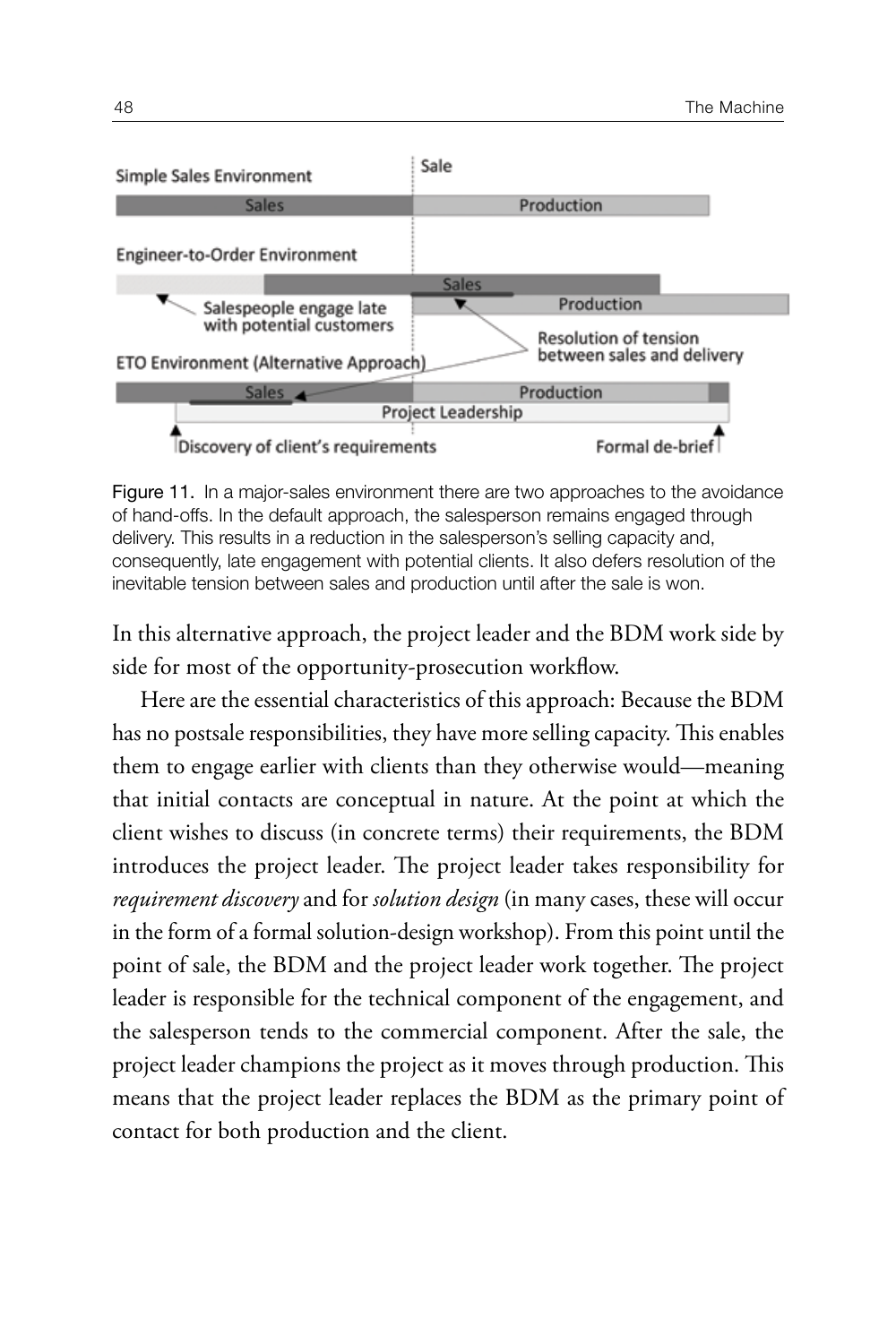The sole responsibility of the project leader is to manage the interface between production and both the client and sales. When they do their job well, the product presented to the client is both salable and deliverable (taking into account, for example, features, price, delivery lead time), and the product that is ultimately delivered to the client fulfills the client's requirements, without compromising the profitability of the organization (understanding that the client's requirements may well have changed—or been reinterpreted—during delivery).

Because the project leader seeks to optimize the numerous trade-offs though both the opportunity-management and delivery phases of the engagement, it should be clear that their role is critical and their contribution invaluable. For this reason, the project leader should always have protective capacity; they should never be overburdened with work. Accordingly, it is *not* a problem that the project leader works both in the office and in the field. If we are deliberately maintaining the project leader at less than 100-percent utilization, it is obviously not necessary to maximize their efficiency.



Figure 12. Division of labor, step 3: The project leader.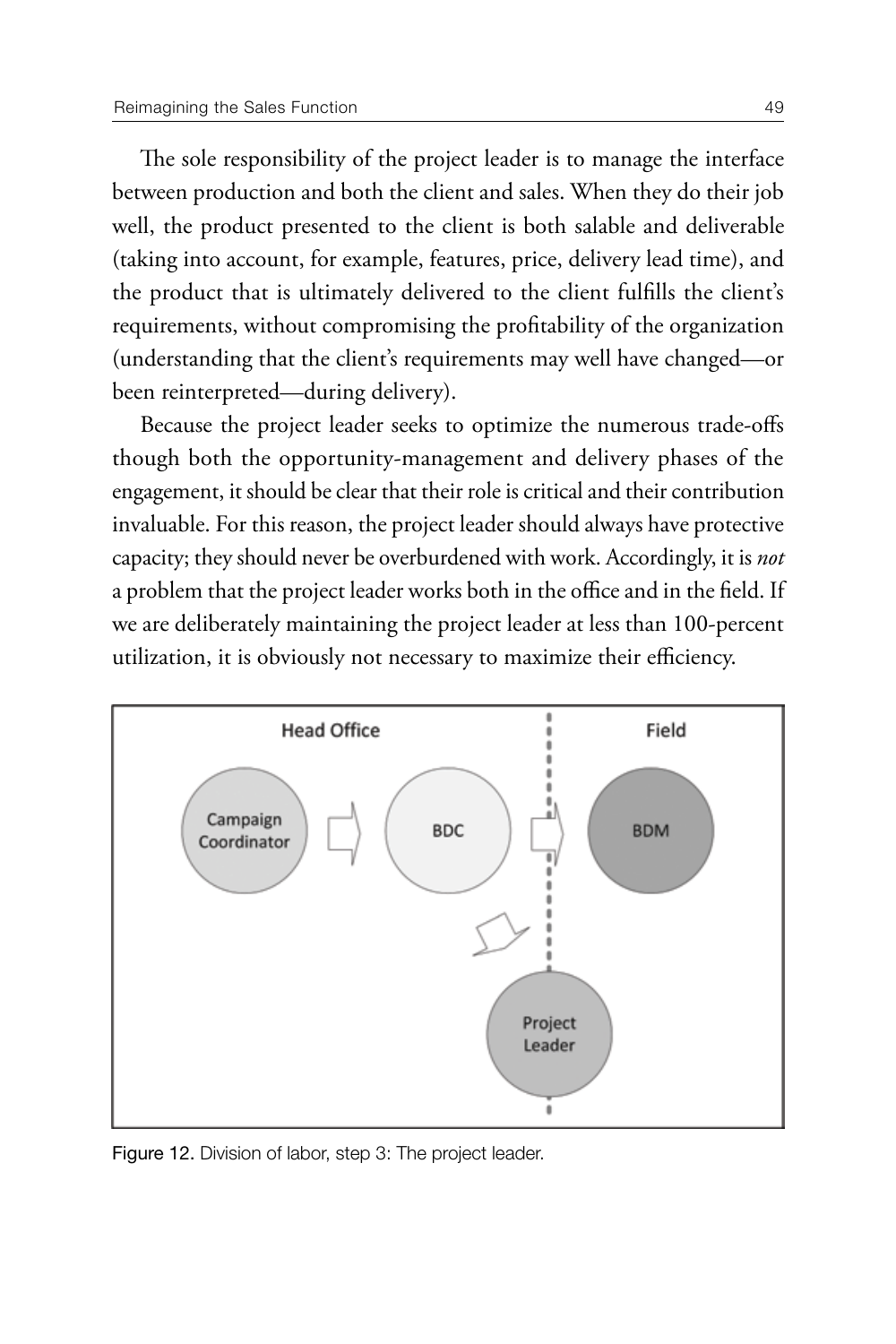### Semitechnical Tasks

Semitechnical activities include the generation of standard proposals, the processing of repeat transactions, and the provision of after-sales support (e.g., issue resolution). All these activities—as well as any others that are semitechnical in nature—should be allocated to the customer service team.



Figure 13. Division of labor, step 4: Customer service representatives.

Although most organizations already have customer service teams, the primary responsibility for customer service rests with the salesperson. The result tends to be that the customer service representatives (CSRs) are disillusioned and generally unprepared to take ownership of customer service cases (I'll use the word *case* to refer to a unit of customer service work).

This means that two changes must occur: The customer service team must rapidly develop both the capability and the capacity to take full ownership of the entire customer service caseload, and salespeople must extricate themselves from customer service. In practice, the latter is not as difficult as it sounds. With two simple initiatives, it can be accomplished quite quickly:

First, salespeople must avoid taking ownership of customer service cases in the first instance. This is easier than it sounds. For example, if a customer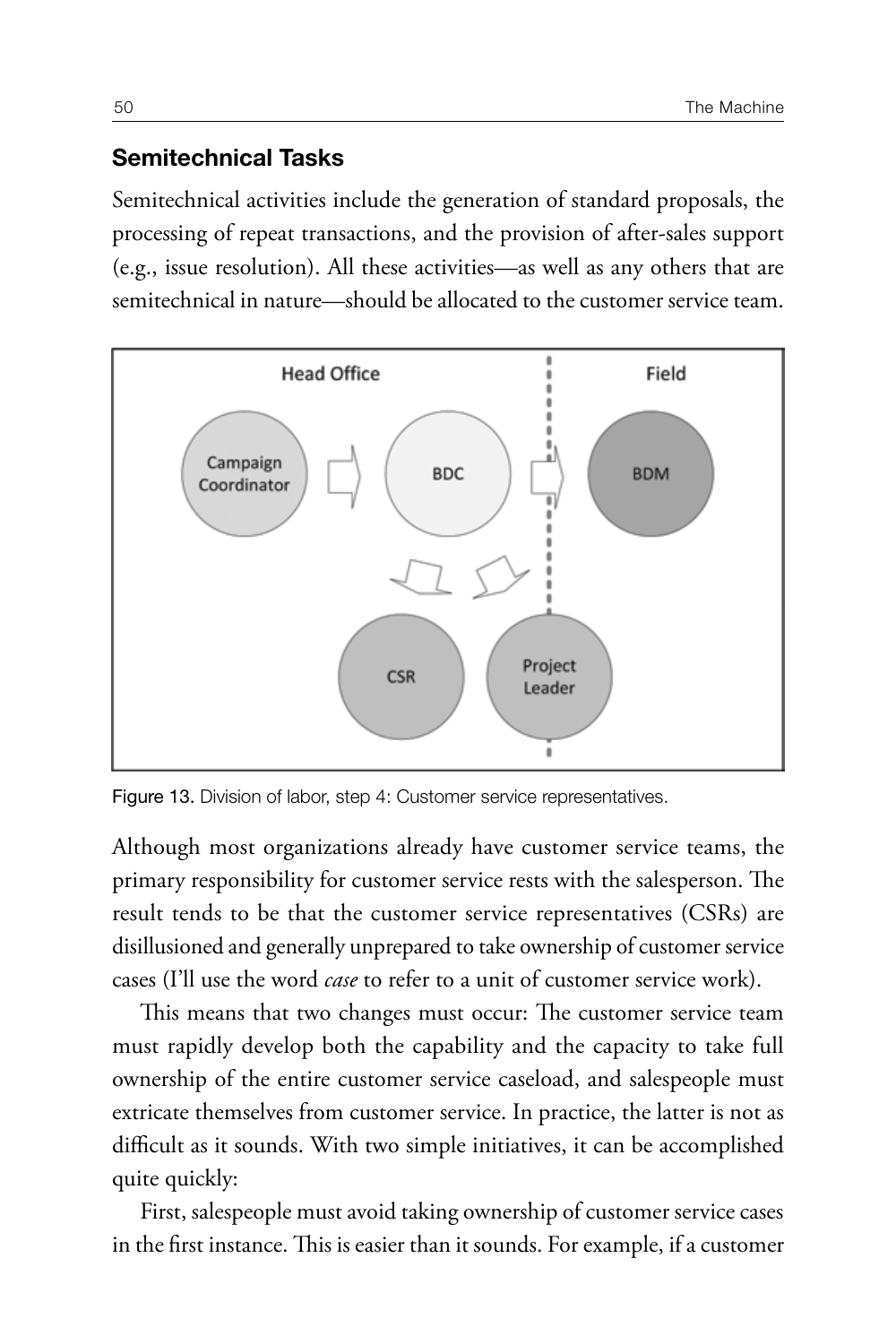asks a question about an incorrect order, the salesperson might use their cell phone to initiate a three-way conference call between the customer, a CSR, and themselves.

Second, customer service representatives must *assume* ownership of cases as soon as they encounter them. With this in mind, it is useful, in the design of your customer service workflow, to stipulate that the CSR must send the client an email when each case is opened and closed. Obviously, the first email should make it clear that the CSR is the person responsible for resolving the issue and is, consequently, the primary point of contact.

The customer service team must be close to production, ideally, in the same building. If there's a requirement to perform field visits in order to resolve customer service cases (perhaps to inspect a problematic product), the CSR should task the project leader to perform this visit and report back with necessary information.

If we return to our project analogy—in which I compared a BDC with a project manager—we can now see that our BDC has inherited a resource pool consisting of three resources (salesperson, project leader, and CSR). This means that in order to prosecute each sales opportunity, the BDC will break the opportunity into a series of activities and allocate each activity to one or more of these resources, in accordance with the routing specified in the opportunity-prosecution workflow.

#### The Customer's Perspective

It's easy to see that this model is quite ordered and logical from the organization's perspective, but what about the customer? In asking our customers to interface with multiple people, haven't we just made their world more complex?

It's true that in this model, customers will interface with four people (BDC, salesperson, project leader, and CSR). It's also true that, today, most customers ask for—and most organizations strive to provide—a single point of contact. However, reality is a little more complicated than this.

It's a mistake to commence this discussion with an assumption that the traditional model delivers good customer service. It simply doesn't. It's also a mistake to take at face value customers' claims that they'd rather have a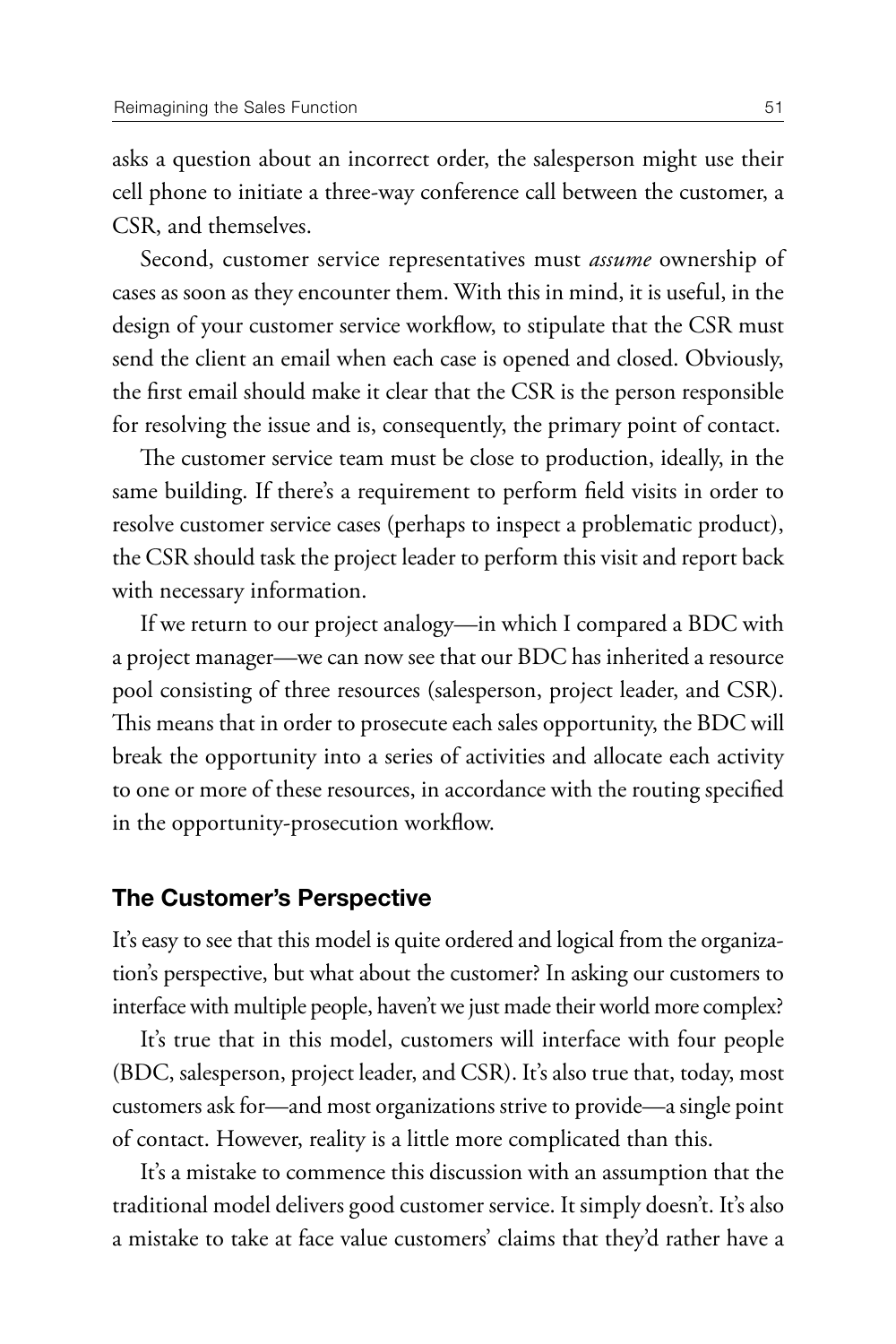single point of contact. In practice, customers can be quite aggressive in seeking out relationships with other individuals if they sense that this is in their best interest.

My experience is that the following statements are closer to the truth (particularly in major-sales environments): What customers really want is a *single conversation*. In other words, they will willingly speak with multiple people within your firm, as long as they do not have to repeat themselves. If customers have a choice between dealing with a single generalist and multiple specialists, they would rather speak with specialists. Although we talk about *the customer* as if this were a single entity, in most cases, there are multiple people on the customer side involved in the purchase and consumption of your products.

You will discover that this new model provides a vastly better quality of service, provided you ensure that there is a clear delineation of the responsibilities of the various parties with whom customers interact and that BDCs (who plan all opportunity-management activities) and CSRs (who tend to become customers' primary points of contact between projects) remain in close communication with one another.

# PRINCIPLE 4: MANAGEMENT SHOULD BE FORMALIZED

As we discussed, the downside of the division of labor is that it causes environments to become fragile. Although it's the responsibility of the BDC to synchronize the various team members, management oversight is critical for a number of reasons. BDCs tend to be younger and less experienced than both BDMs and project leaders. Accordingly, the BDC's mandate is very limited. If the sales environment is operating exactly as it should be, they have total control over the schedule. However, a relatively small disturbance in the operation of the environment can render them impotent. The sales function must integrate effectively with other functions (production and marketing, to name two). Because the BDC tends to be relatively inward looking, it's necessary for a more senior person to interface with those other departments. In most sales environments, there are multiple BDCs (one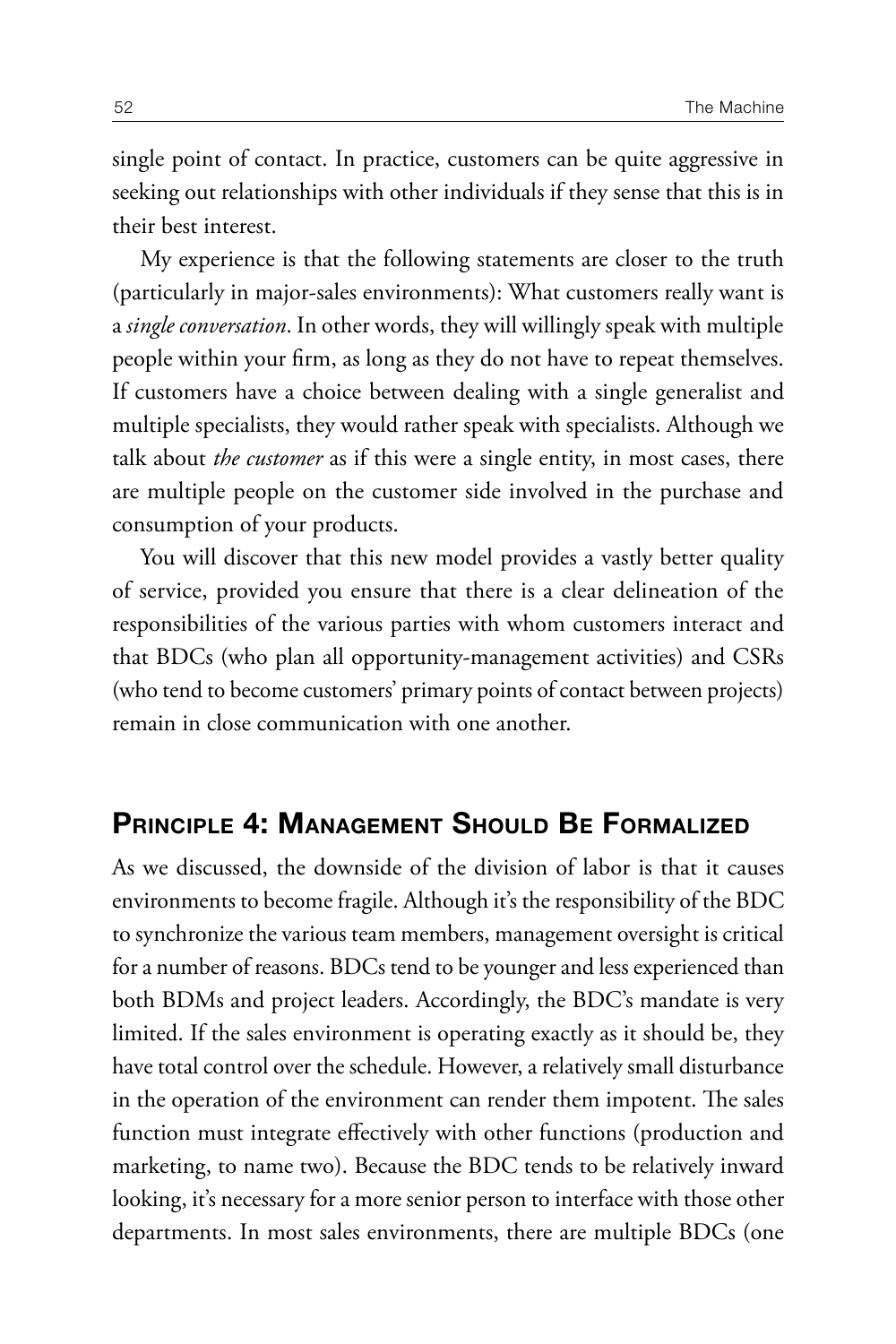for each salesperson). This means that a more senior person must manage any contention between BDCs (or BDMs).

In most environments, there's actually a requirement for two managers. You'll need a supervisor to oversee the internal team and a more senior person to manage the overall sales environment (including field operators). How exactly to resource these two management requirements is a sensitive subject (particularly in smaller businesses), so we'll have to defer this discussion until part 2 of the book.

❄ ❄ ❄ ❄

In chapter 1, we encountered James Sanders Group (JSG—one of our silent revolutionaries). We discussed Jennifer's enormous productivity and the productive relationship she has with David (her BDC) and Phillip (a project leader). We also discussed the critical role that customer service has played in the remarkable transition that has occurred at JSG.

In this chapter, we have seen how the four key principles guide us logically to JSG's sales model—or, at least, to the more intriguing elements of JSG's model. However, in the interests of simplicity, we have sidestepped a discussion of what's arguably the most important element of JSG's model: *inside sales*.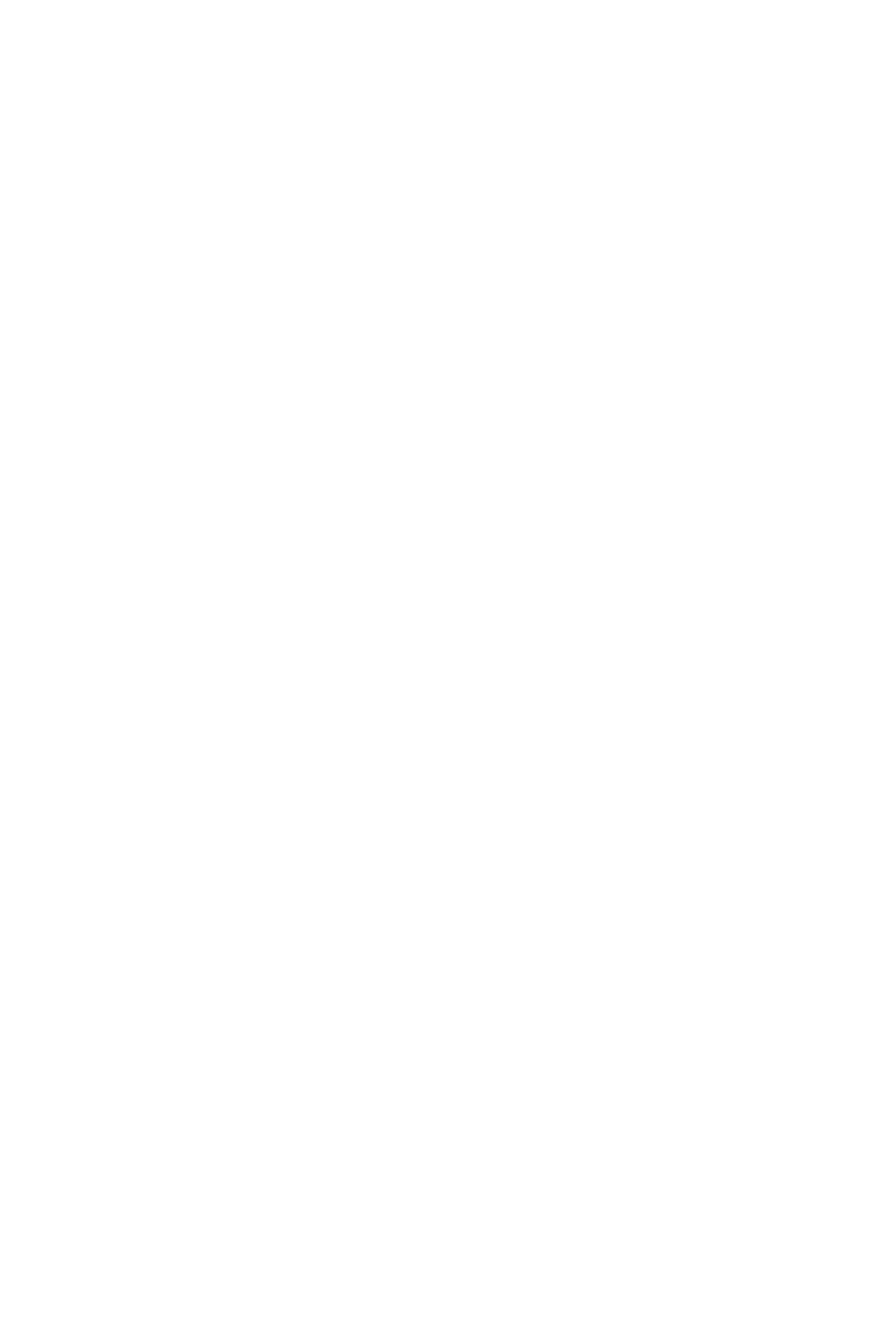# Chapter 4 THE DEATH OF FIELD SALES

This discussion is worthy of its own chapter for a couple of reasons. First, as you're about to discover, the odds are pretty good that *you* need an inside sales team. And, what's more, the creation of this team should probably take priority over whatever changes you plan to make to your outside sales activities. And, second, our discussion of inside sales is going to bring us face to face with a set of fundamental changes in the way most markets function. And that's not a bad place to start.

As I write this, "The Death of Field Sales" is my most popular lecture topic. Most event organizers assume that I exaggerate in order to capture the attention of busy executives. Well, it's true that headlines often benefit from a little hyperbole, but there's less exaggeration here than you might expect. In most markets, either field sales is dying or it's already dead.

Of course, I'm not heralding the end of field salespeople. There is a requirement for field salespeople in some (but definitely not all) markets now—and there will always be circumstances in which face-to-face selling is indispensable. On their way to extinction are environments in which sales is *essentially* an outside activity. Even in engineer-to-order environments today (think JSG), only a tiny percentage of the total volume of activities required to originate and prosecute a sales opportunity are performed in the field. And those important field activities would simply not occur if it were not for the volume of work performed inside.

The fact is, sales today is an inside endeavor, supported, in some cases, with discrete field activities.

If you want proof, follow one of your field salespeople around for a week. What you're likely to discover is that your field salesperson spends less than 10 percent of their time in the field. The balance of their time will be spent in an office of some kind (your head office, a branch office,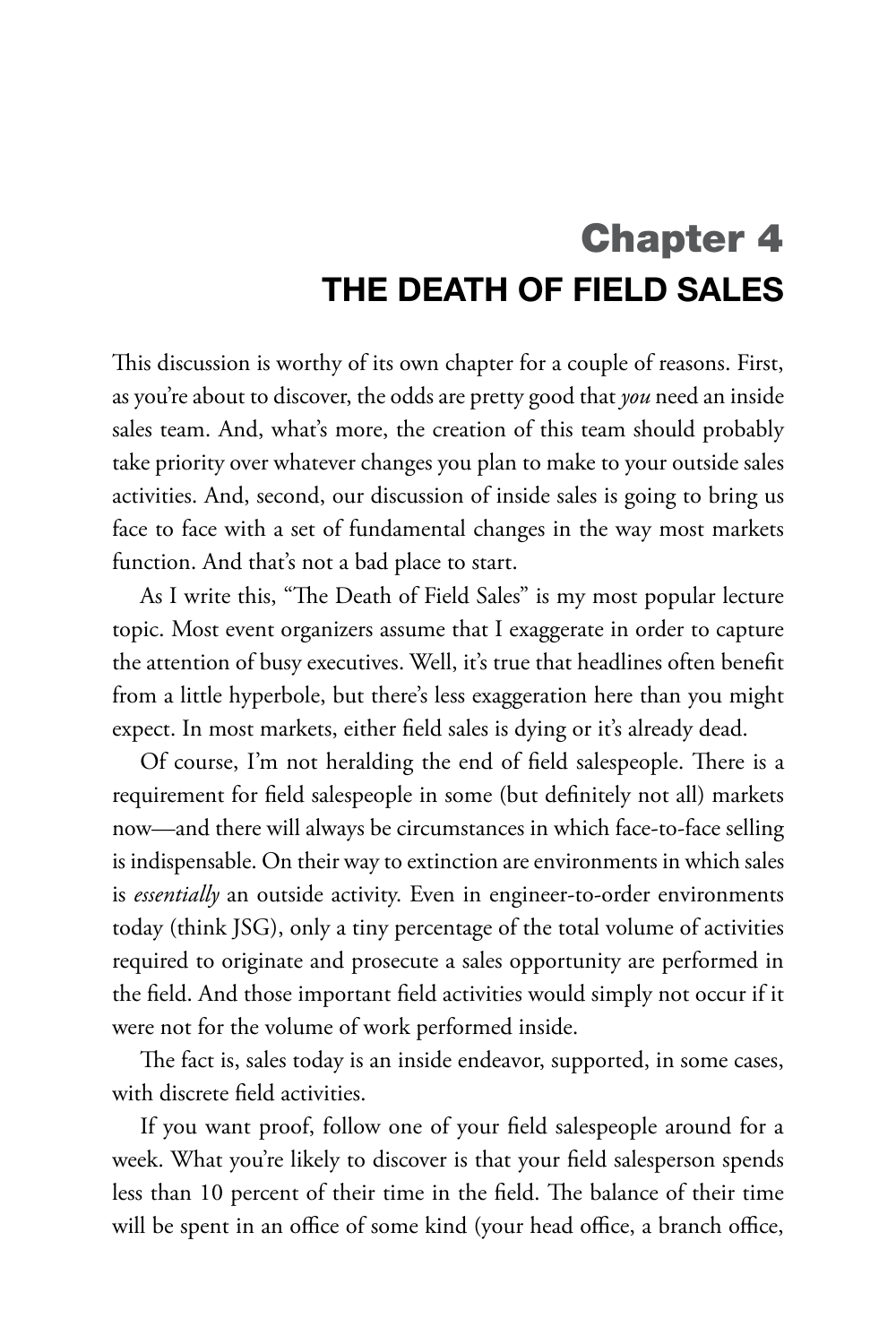a home office, or a makeshift office in the backseat of a rental car). If my prediction is correct, you'll probably conclude that your salesperson is not really a field salesperson at all. They are an inside salesperson who performs occasional field activities.

There are still some markets in which sales is essentially an outside activity—trade tools, for example. Think of Snap-on, whose operators pilot their white, red, and black trucks directly to workshops and building sites and sell on the spot. But these markets are the exception, not the rule. It's rare today to find customers who are happy for salespeople to drop in unannounced. Actually, in addition to making drop-ins impossible, most organizations go to quite some effort to rebuff even those salespeople who are polite enough to attempt to schedule a meeting in advance.

We have technology to blame for this disturbing state of affairs. Fifty years ago, an organization's (potential) customers were *out there*, in the field. Relative to today, customers were isolated from their vendors. This was before fax machines and private branch exchange (PBX) phone systems became pervasive and certainly before email, websites, and instant messaging. Salespeople bridged this geographic divide by visiting with customers in the field—and by ferrying information back and forth between their head offices and the customers' locations.

Today, customers are no longer isolated from their vendors. Vendors' organizations are as close as the nearest web browser. Private lines, email, and instant messaging have made it easier for customers to communicate with representatives in an organization's head office than it is to communicate with their field-based salespeople.

That's right, where field salespeople historically served to reduce the friction between vendors and their customers, today it's more likely that salespeople are contributing to that friction. Certainly it's quite common to hear customers complaining that they can get better information and faster outcomes if they sidestep salespeople and communicate directly with the customer service teams based in the vendor's head office.

Salespeople have responded to this situation with a mixture of defiance and pragmatism. As suggested earlier, most have retreated inside, where they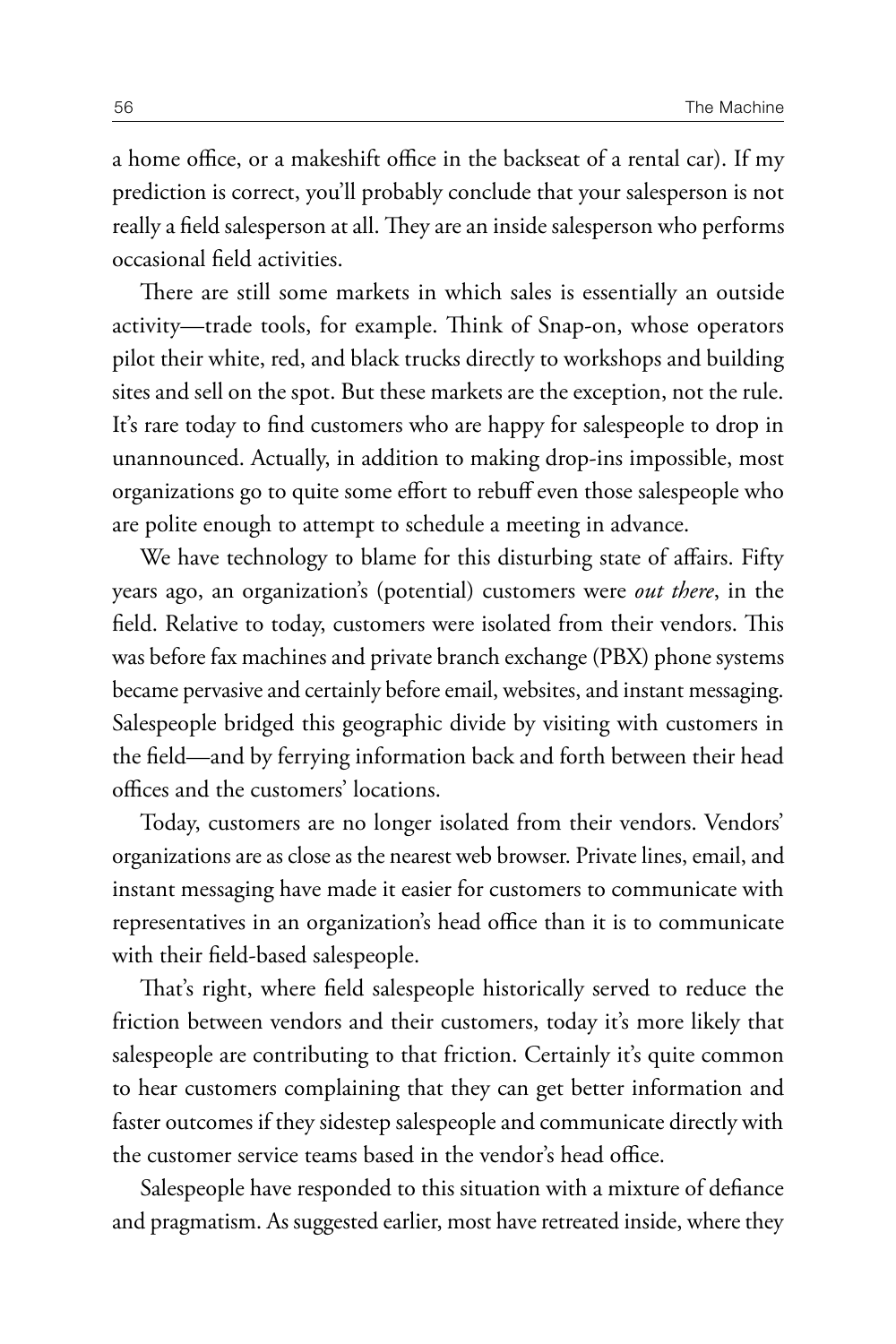can be more productive. If they're not welcome in corporate offices, they have built their own home offices. But these same salespeople (and their managers) will vehemently defend the traditional model when challenged. Even in environments in which most transactions are repeat purchases of commodity products, salespeople will argue that sales is essentially a field activity and that customers should be prepared to pay a premium for the value that field salespeople add.

Rather than wading into that argument, let's take a moment to view sales from the customer's perspective. Ask yourself the following: If *you* are making a purchase (of an unspecified nature), is your default starting point to look for a person who can come and visit with you in the field? I suspect not!

It's more likely that your first instinct will be to turn to a medium that enables you to purchase with no human contact whatsoever, if one exists. If you need to communicate with a human in order to make your purchase, you'd probably prefer a phone conversation rather than a face-to-face visit, unless for some reason the latter is critical. And even if a face-to-face visit *is* critical, there's a good chance you'd rather visit the salesperson than have one come to your home or place of work.

Now, you might argue that I've stacked the deck in my favor by failing to specify the nature of the purchase. After all, isn't there a difference between purchasing a set of replacement razor blades and purchasing a custom-engineered software application? Let's explore that.

In the case of the replacement razor blades, it's clear that there's no value in human contact. I think most people would rather make the purchase in a single click on Amazon.

But, in the case of the custom-engineered software application, isn't it clear that you'd need to interact with a salesperson, face to face? Sure. But it's pretty unlikely that this is where your purchasing process would *start*. It's more likely that you'll start with online research. Then, at your leisure, you'll have one or more conversations with telephone advisors. Although it's clear that, at some point, you'll schedule one or more face-to-face meetings, it's likely that you will defer these meetings until you absolutely need them—perhaps simply as a hands-on workshop.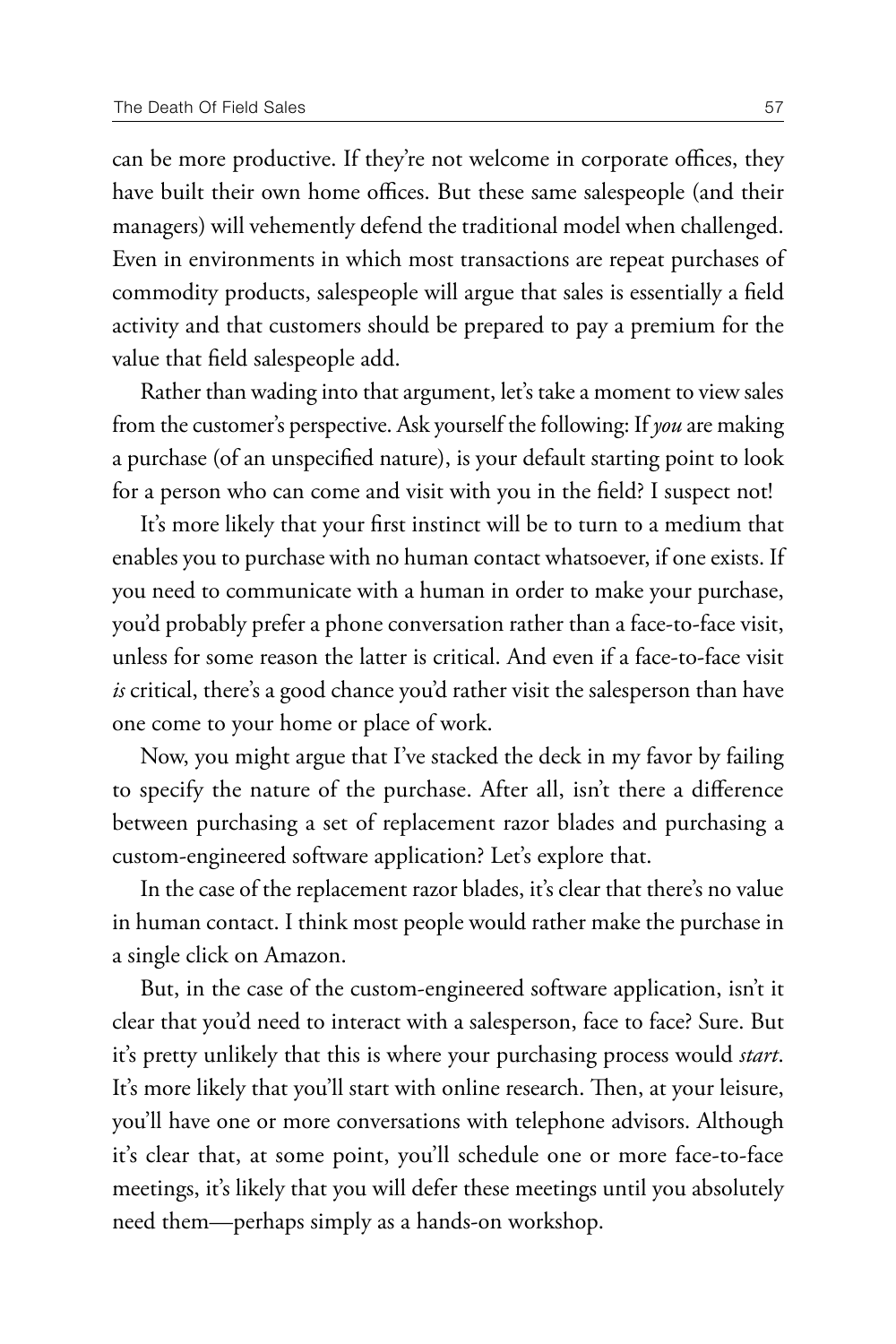It's easy to see how the JSG sales model described in the first two chapters of this book is appropriate in engineer-to-order environments (e.g., custom-engineered software). However, it's important to recognize that transactions of this nature are a small percentage of total transactions for most organizations. Even in the case of an organization that sells only custom software, there are likely to be transactions that are simple in nature (e.g., the addition of small features to existing applications), and don't require in-person interactions.

It's time now to envision the kind of sales function that will support your (and most likely, your customers') preferred approach to purchasing.

## The Inside-Out Approach

This fundamental change in market dynamics requires that we make an ideological shift. The salesperson's pragmatism won't cut it. We need to embrace this change and recognize that, today, sales is essentially an inside activity.

Where planning is concerned, what's required is an *inside-out* approach. Start with an inside sales function and then add field resources as they are required—and only to the extent that they are required.

#### Customer Service

The inside-out approach starts with attention to the type of transactions that make up the lion's share of a typical organization's revenue. These are simple—and typically repetitive—transactions. For the purpose of this book, I'm not treating these transactions as *sales*, but they're critical nonetheless.

Customer service should handle these simple transactions, and should generate quotations and handle customer issues. (A percentage of these transactions should actually bypass customer service and go direct to ecommerce, but that's outside the scope of this book.)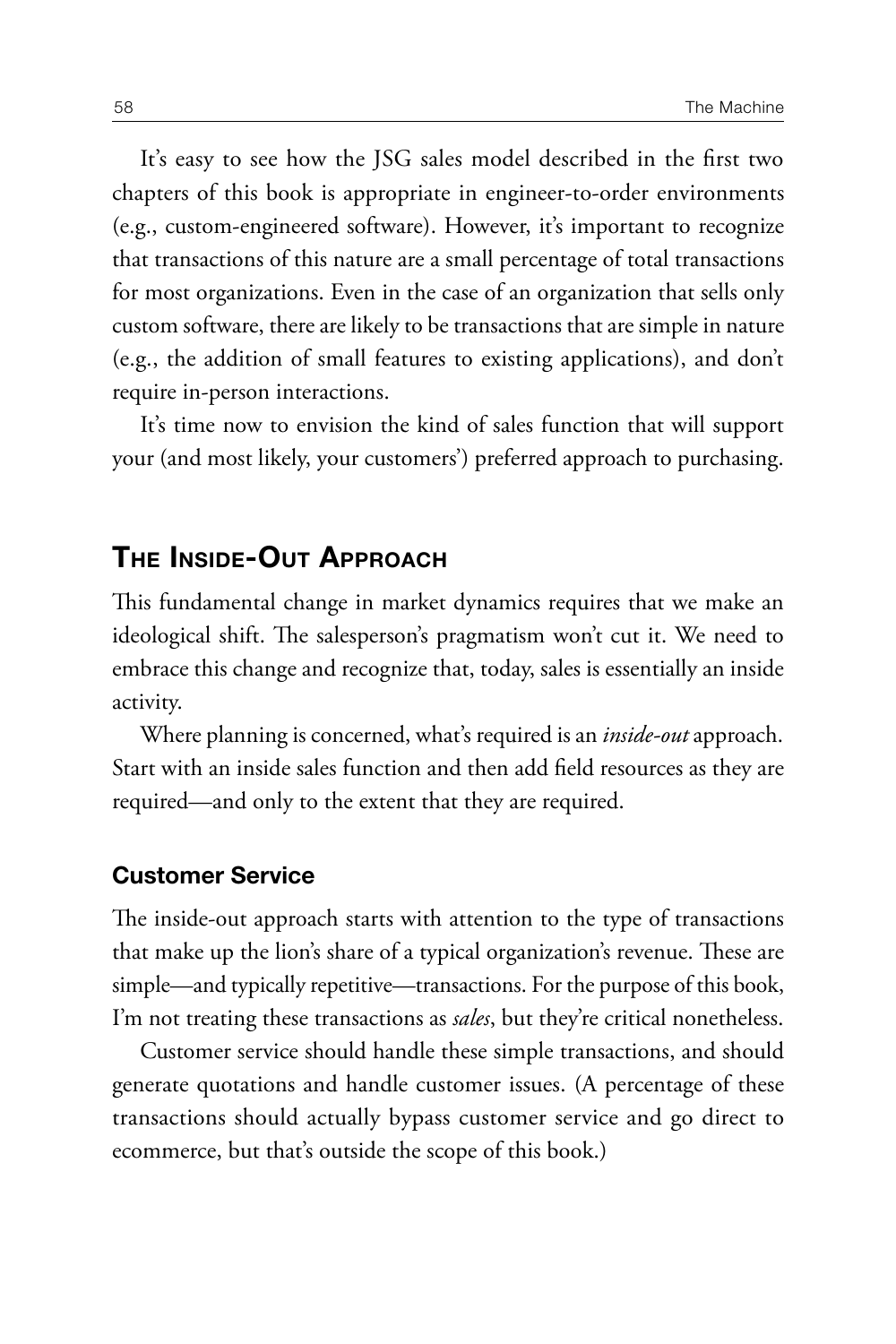



Customer service should triage all inbound telephone traffic and intercept all simple orders, requests for quotes, and issues (technical questions,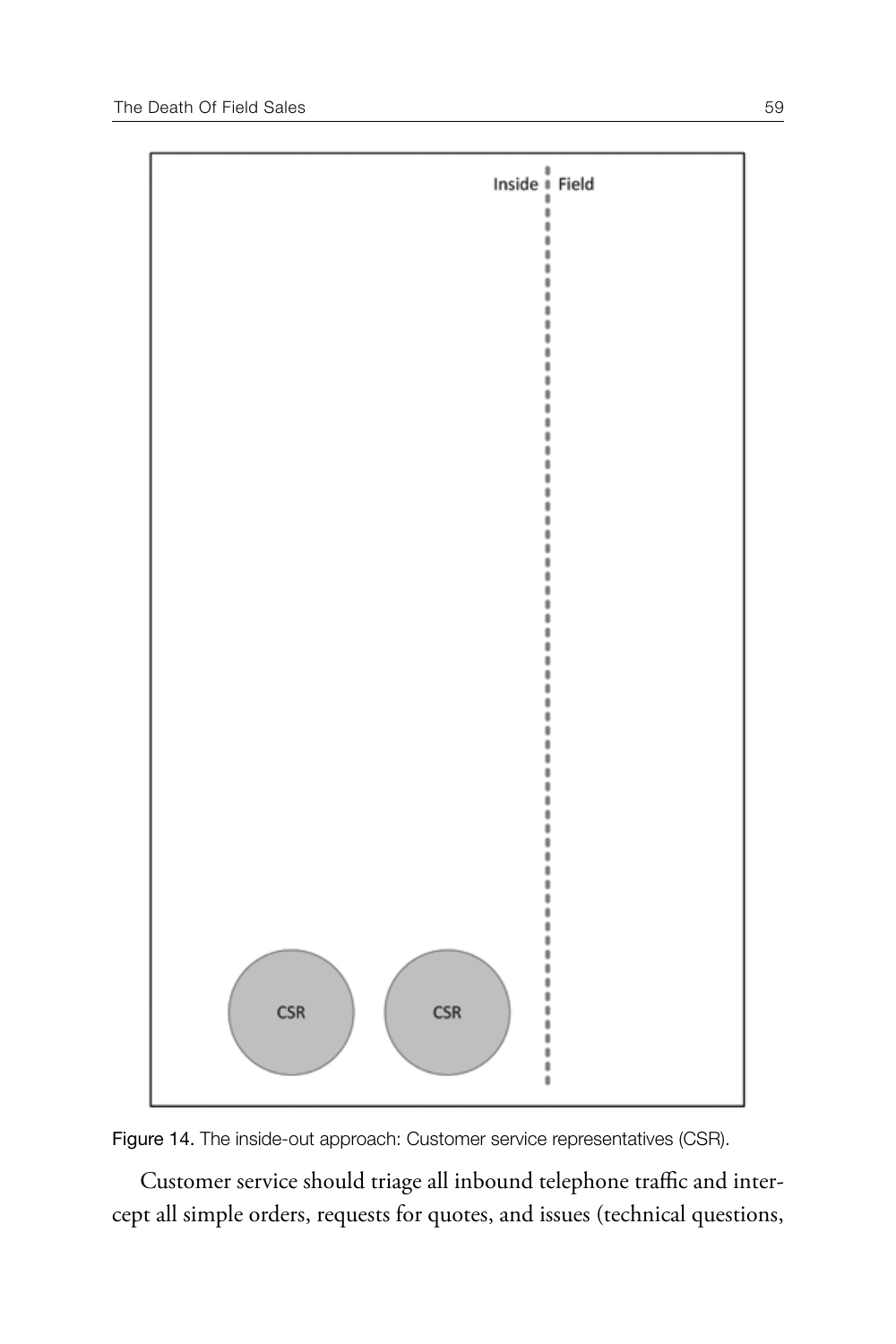delivery problems, and the like). Customer service should have sufficient protective capacity to enable the team to handle peak loads and to ensure that no one else in the organization need ever process an order, generate a quote, or handle a customer issue.

### Inside Sales and Campaign Coordination

Once customer service has control over simple transactions, most executives assume that the next team to add is field sales. There are two problems with jumping straight to field sales.

First, field sales is incredibly expensive relative to inside sales. An inside salesperson can comfortably have thirty meaningful selling interactions (including email) a day, whereas a field salesperson will work hard to average four meetings.

Second, if you start with field sales, you will turn your back on a number of potential selling interactions when you insist that each prospect accept a field visit.

And this is a critical point! It's easy for sales managers to argue (as they do) that field meetings are more effective than phone conversations. However, this argument ignores the fact that an insistence on field meetings results in salespeople having fewer selling conversations overall.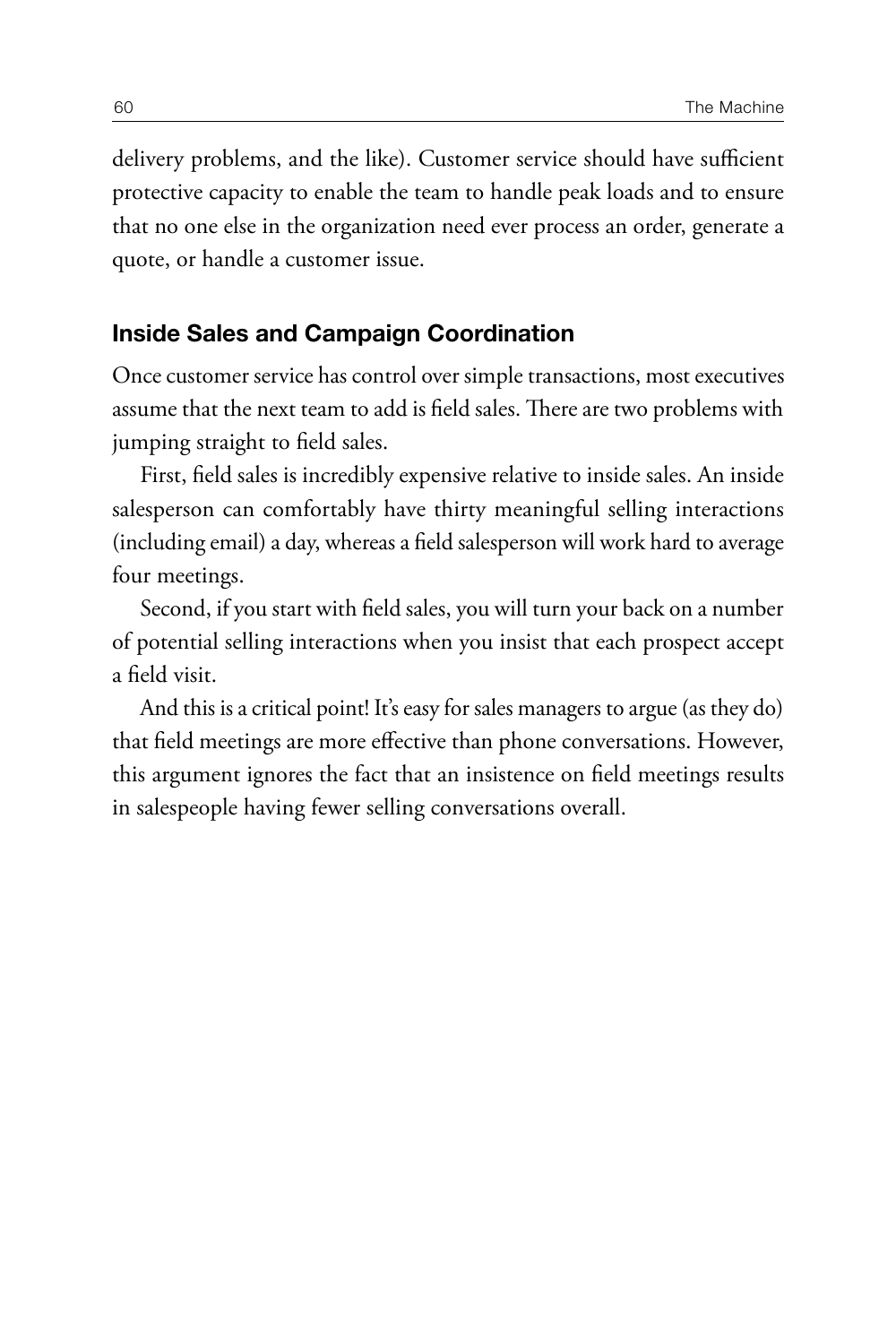

Figure 15. The inside-out approach: Inside sales and campaign coordinator.

Our inside sales team actually consists of two roles.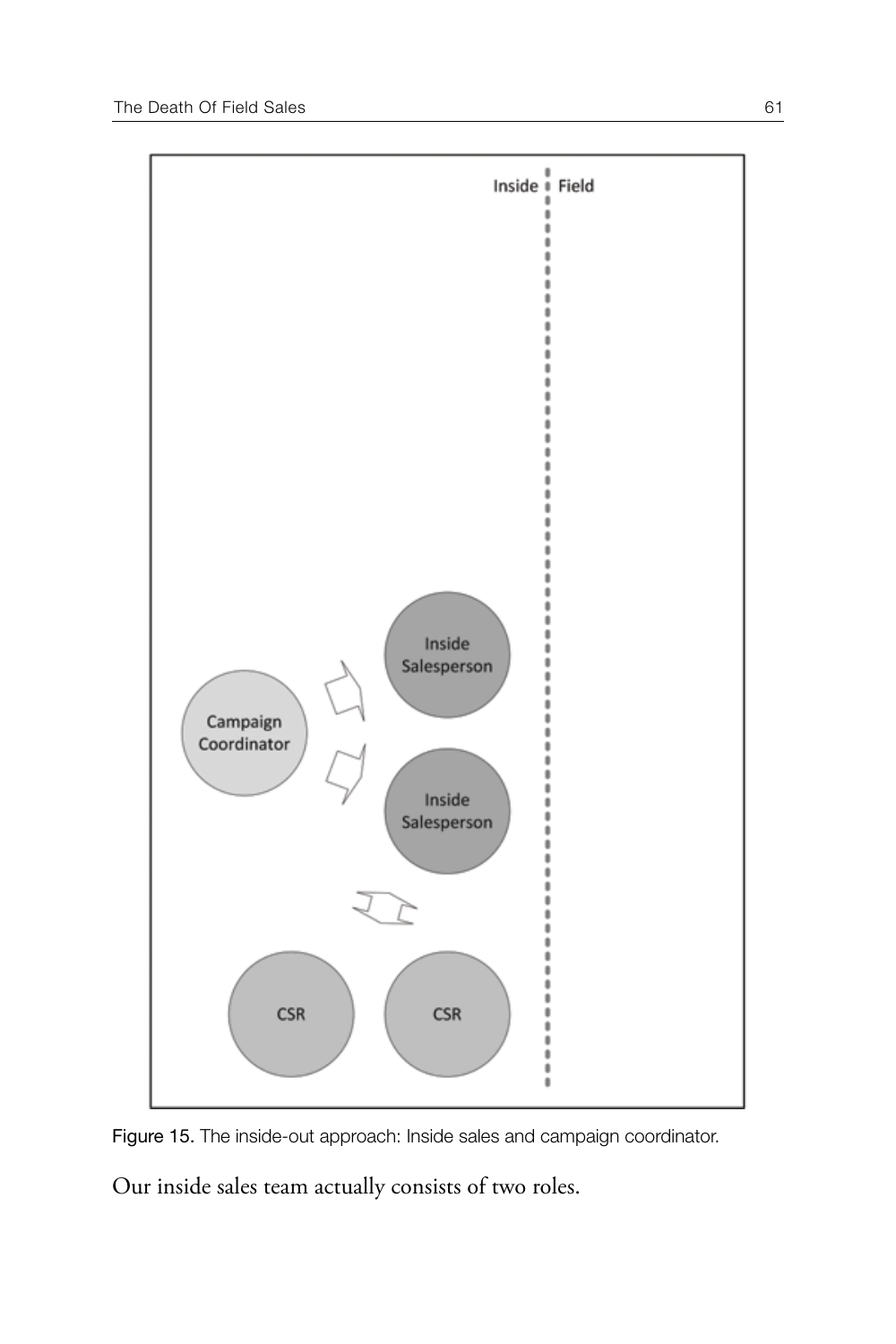We have the inside salespeople, who perform nothing other than what we call *meaningful selling interactions*. These interactions include phone conversations, email communication, and even instant messaging. Of course, inside salespeople do not generate quotes or enter orders; these tasks are routed to customer service.

We also have a campaign coordinator, who is responsible for generating all of the *outbound* sales opportunities that keep the inside sales team members so busy. The campaign coordinator ensures that inside salespeople always have calls to perform and avoids inside salespeople's searching for sales opportunities within the customer relationship management application (CRM).

#### Field Specialists

Once you have an inside sales team, you should continue to resist the temptation to add field salespeople for just a little while longer. When you consider the incredible productivity differential, you should make sure that you've fully exploited the potential of inside sales before you add (traditional) salespeople.

So let me unpack that somewhat-opaque advice for you. By *exploit the potential of inside sales*, I mean that you should keep adding inside salespeople until the contribution margin you expect your next salesperson to generate approaches their total cost. With the phrase *traditional salespeople*, I'm hinting that it might be possible to use a special breed of salesperson to further exploit the capability of inside sales.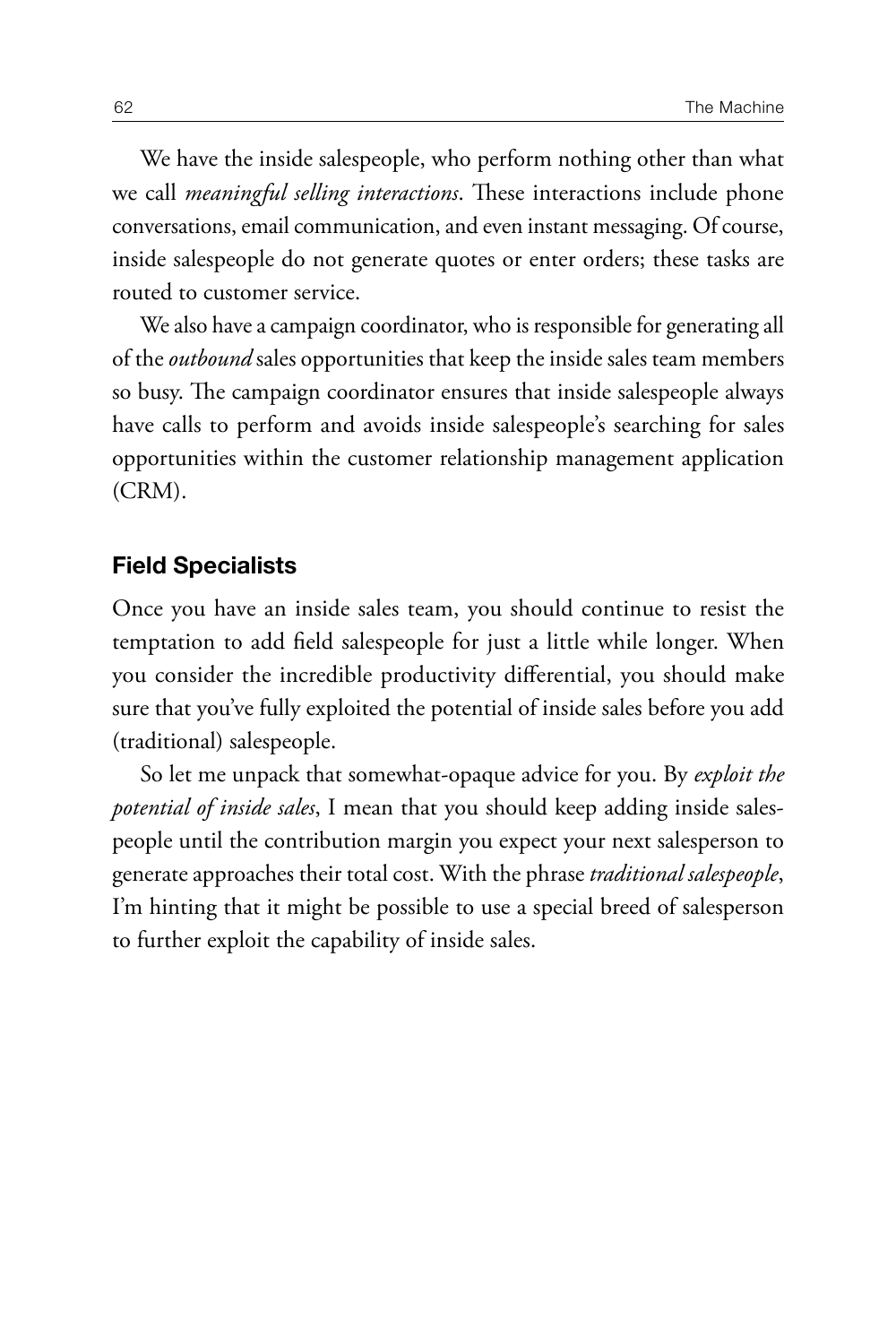

Figure 16. The inside-out approach: Field specialist.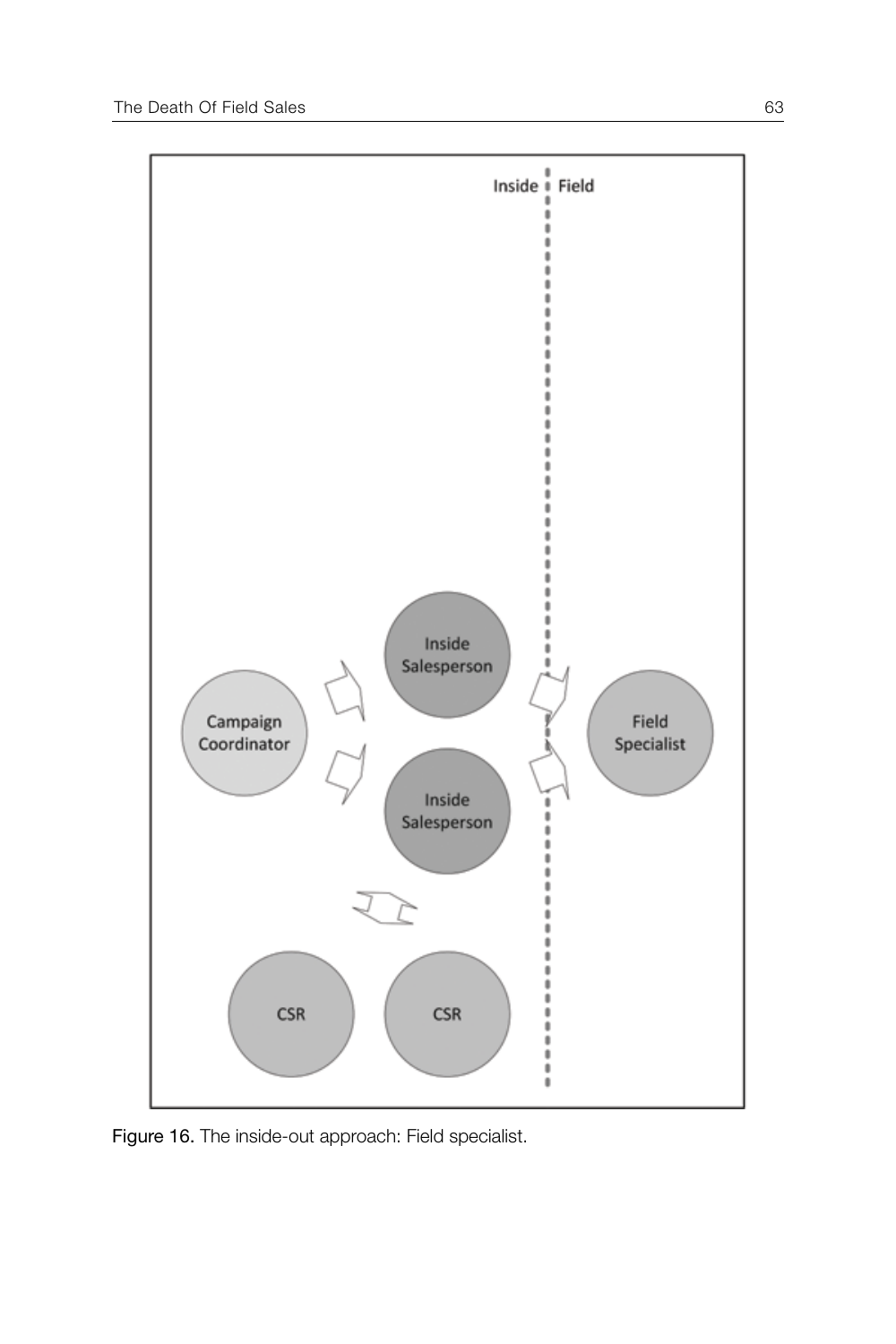A *field specialist* is a person who supports inside sales by performing discrete field activities. These activities are likely to be technical or semitechnical in nature. Their typical activities would include on-site requirement discovery and product demonstrations. The field specialist can also perform field visits that are requested of them by the customer service team.

Unlike a salesperson in an engineer-to-order environment (think Jennifer at JSG), field specialists are not primarily responsible for critical selling conversations; those are the responsibility of the inside sales team. Rather, the field specialist is responsible for performing field activities that would otherwise block the inside sales team from selling.

#### Business Development

Once you have fully exploited the potential of inside sales, both by growing the team and by supporting inside salespeople with field specialists, it's *now* time to consider traditional field salespeople. And, as you learned in the previous chapter, field salespeople (business-development managers) are tenfold more productive when we partner them with dedicated coordinators and project leaders.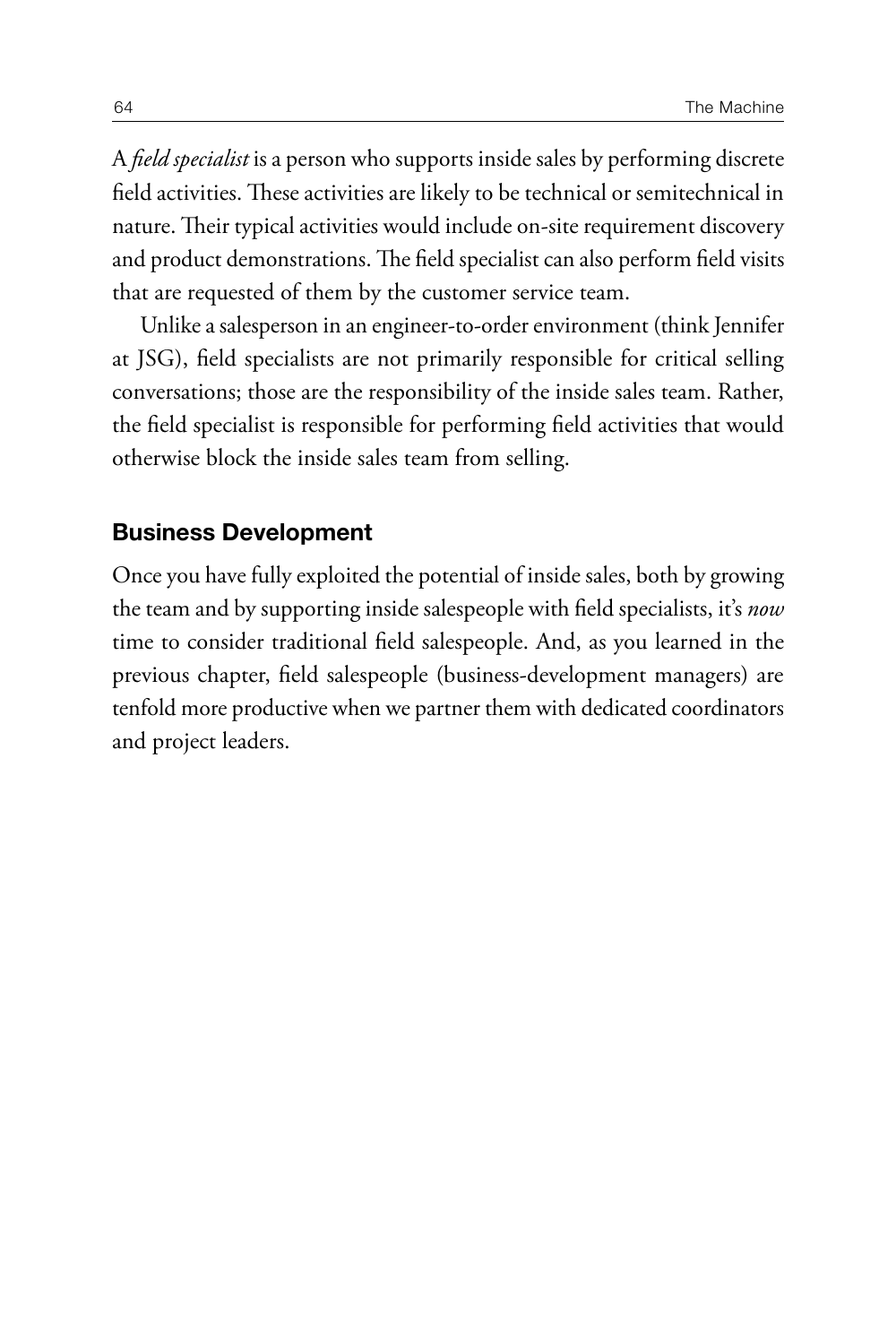

Figure 17. The inside-out approach: Business development.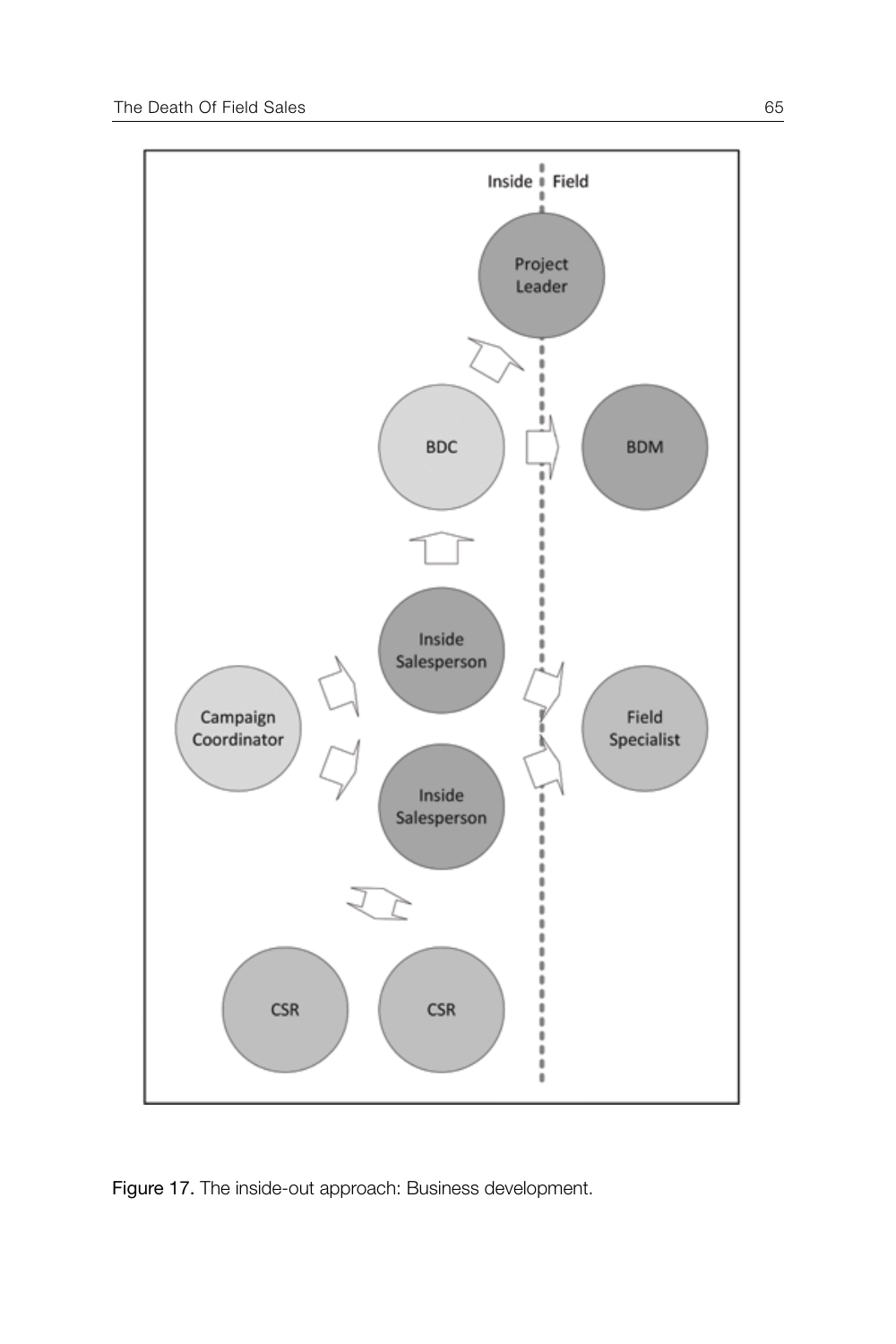We now have an outline of the entire inside-out sales function, at least at a conceptual level. We also have an understanding about how, in practice, it makes sense to go about building your sales function.

In short, start with customer service and add additional components only when you are sure you have fully exploited the existing ones.

## WHAT IS THE POTENTIAL OF INSIDE SAI FS?

Many executives are uncomfortable with this approach, because it's based on the assumption that inside salespeople are capable of making many of the sales that are currently being made by field salespeople today. In my experience, this assumption is absolutely valid.

There are situations in which face-to-face selling conversations are absolutely critical. But there are many more situations in which they are simply not. And, as we discussed earlier, an overestimation of the requirement for face-to-face meetings tends to result in a much lower overall volume of selling conversations.

It's helpful to consider the two situations in which face-to-face meetings are genuinely required. They are critical when an activity that needs to be performed cannot be done effectively from a remote location. An obvious example would be a meeting between an architect and a landowner to discuss ideas about how to exploit the features of a piece of land. Another example would be a full-day strategic-planning workshop.

A face-to-face meeting can also be very beneficial when a potential customer is contemplating a purchasing decision that involves high levels of uncertainty. For example, if you are not a lawyer and you are considering appointing a lawyer to represent you in a particularly important case, you would feel compelled to meet your proposed counsel face to face. As a nonlawyer, you lack the ability to make an objective assessment of the individual's professional capabilities, and you have little choice (for better or worse) but to use your assessment of the person as a proxy for their professional capabilities. Conversations that do not fall into one of these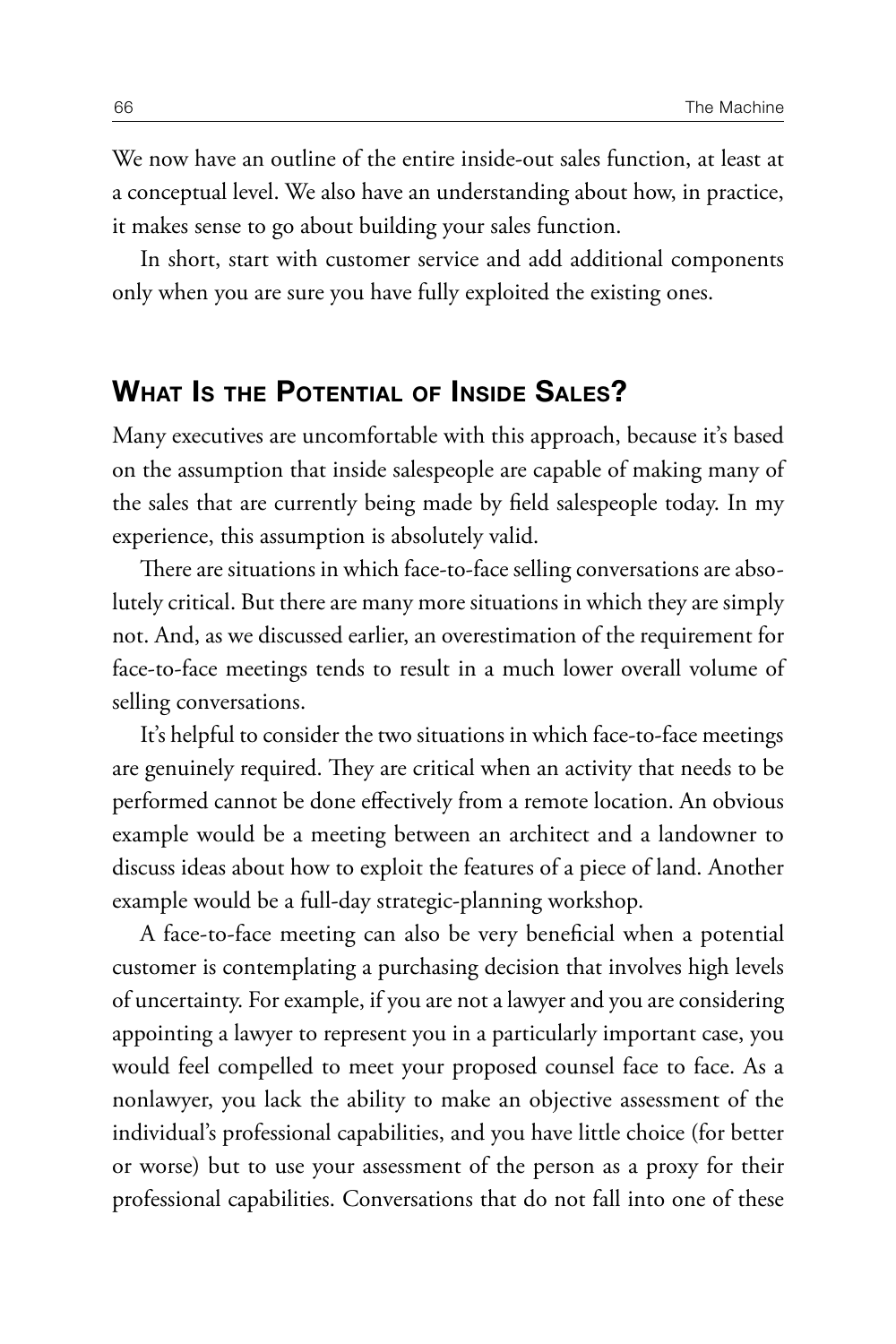categories are better performed by telephone (or email) and, increasingly, this is what potential customers prefer.

Furthermore, if you think about it, each of the face-to-face conversations described in the two categories above will undoubtedly have been preceded by quite a number of non-face-to-face conversations. In the inside-out model described in this chapter, those preliminary conversations would have been performed either by an inside salesperson or by a business-development coordinator (or both), depending on the environment.

In summary, then, it's likely that a good percentage of your sales opportunities do not require field visits at all. Furthermore, of the total field visits required, it's likely that a good number of them do not involve true selling conversations (these are the visits that consist of on-site requirements discovery or product demonstrations).

Where the staffing of your sales function is concerned, this has two implications. The first is that you need very few field representatives; and of the field representatives you do need, most will be field specialists. This in turn means it will be easier to justify spending the bigger dollars you will inevitably need to spend in order to attract the small number of capable, enterprise-class salespeople needed in your few remaining businessdevelopment manager positions. The other implication, of course, is that you need a larger inside sales team. The good news is that this enables you to exploit some economies of scale. A lively, fun inside sales environment will be a lot more appealing to a broader range of candidates then a Rolodex and a rental car. In addition, a larger team of (colocated) individuals will be much easier to manage and, consequently, may even enable you to justify the addition of a high-powered inside sales supervisor (which can have an enormous impact on team performance).

### Who Are these Inside Salespeople?

Let me start by stressing who these inside salespeople are NOT. Your inside sales team members are not telemarketers (in the traditional sense of the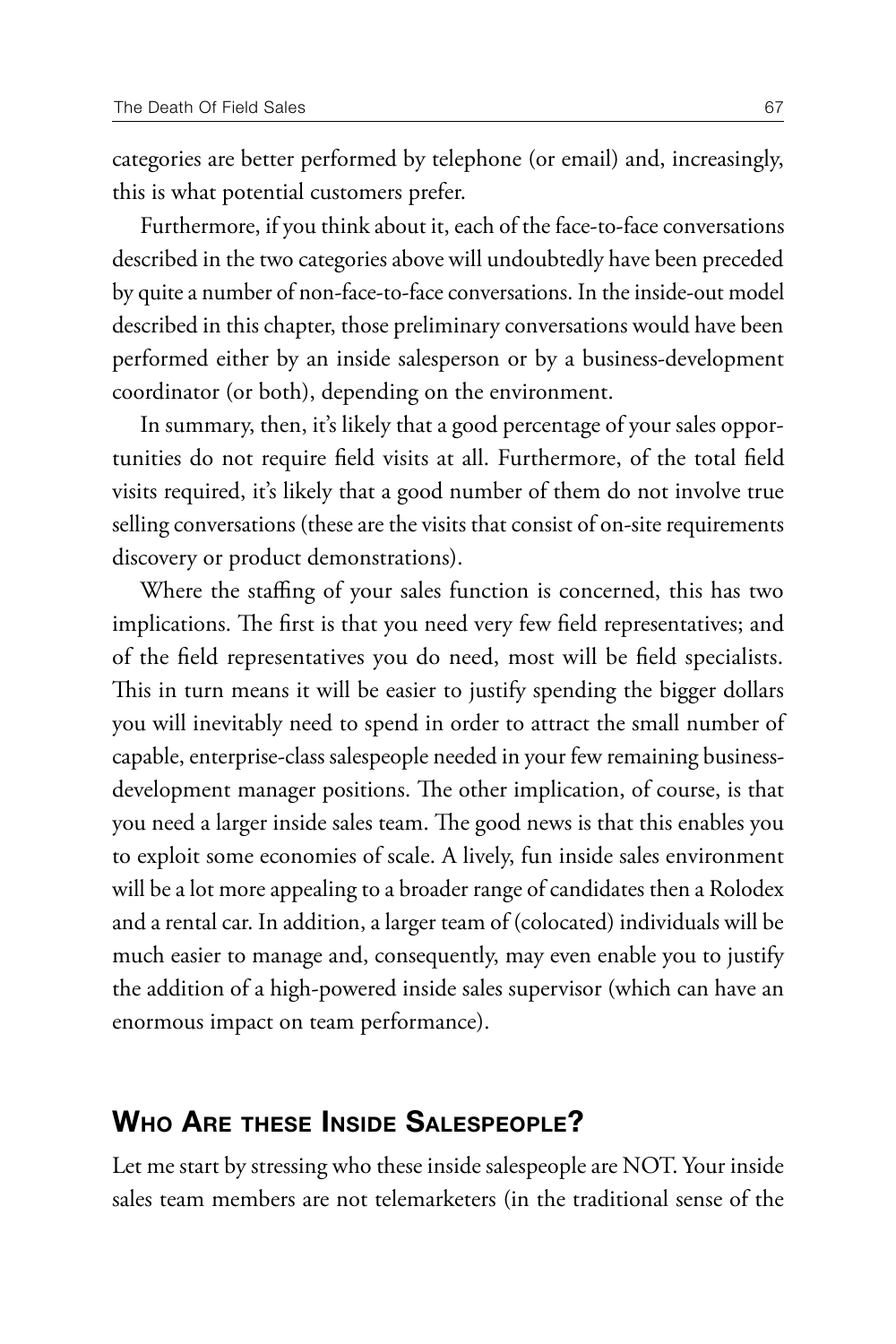word). They are true salespeople—equivalent in every sense to the type of person you would otherwise have in the field. They are knowledgeable, ambitious, and engaging. And they are paid roughly what they would expect to earn if they were field salespeople.

And, importantly, your inside sales team members are not second-class salespeople relative to your field specialists. Your inside sales team, if your organization is typical, is your primary sales team, and it's vital that this is reflected in your cultural norms.

As was hinted above, this shift in focus to inside salespeople will give you more degrees of freedom when it comes to attracting talent. You can attract capable people (perhaps from a technical background) who would simply not be interested in operating in the field. What's more, because you have team members operating in close proximity to one another, it's easier for you to introduce less-experienced candidates—meaning that you can employ younger team members or recruit people from outside your specific industry.

#### ❄ ❄ ❄ ❄

This chapter completes your understanding of what we call the *inside-out model*. This model is a blend of customer service, inside sales (supported by the campaign coordinator and field specialists), and business development (supported by project leaders).

In chapter 6, we'll talk about alternative models and gain insight into how to apply the four key principles to design applications of sales process engineering for different environments. But first, it's time to reflect on the integration between sales and the rest of the organization.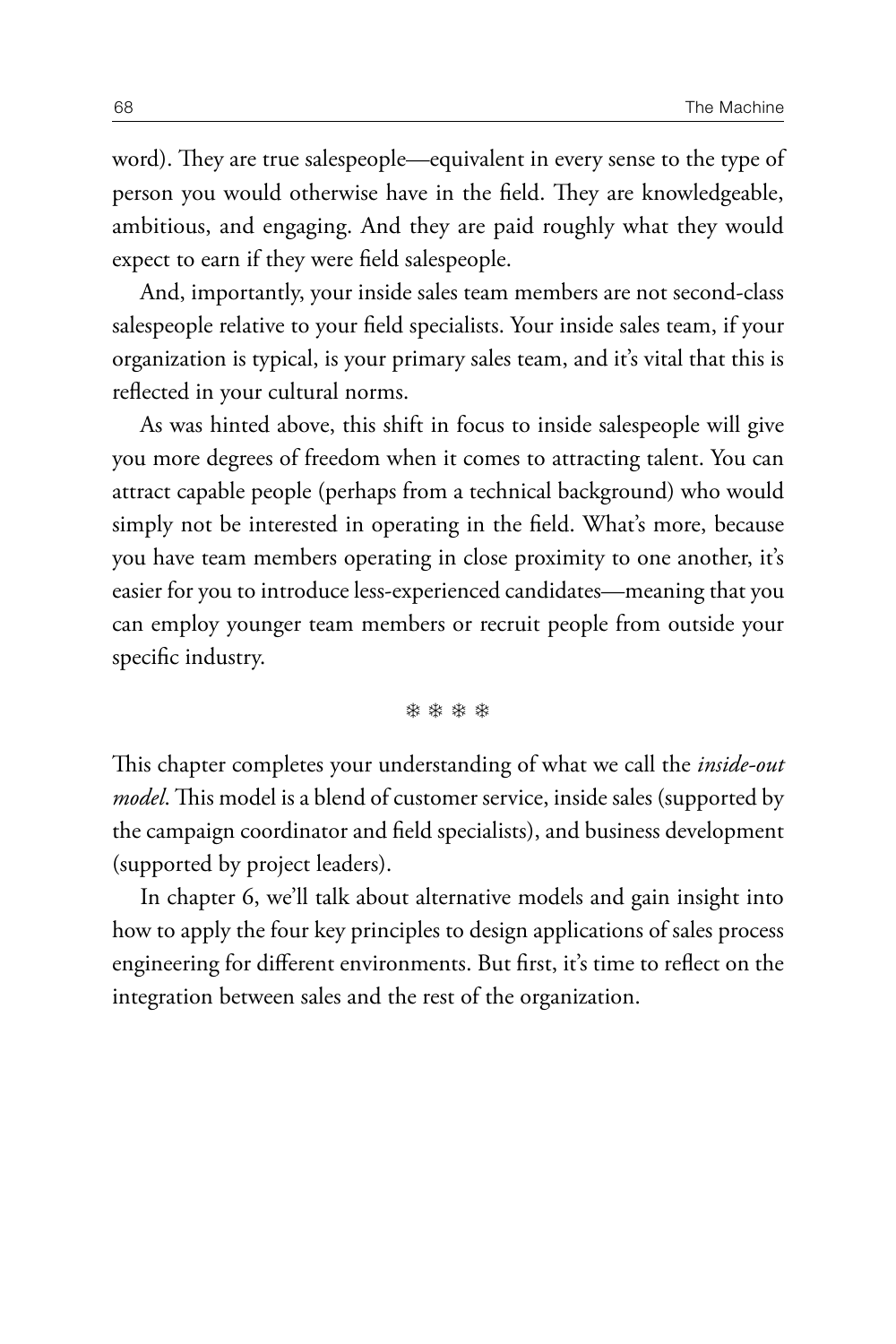# Buy the Full Version on Amazon

# THE MACHINE: A RADICAL APPROACH TO THE DESIGN OF THE SALES FUNCTION

HARDCOVER & KINDLE BY JUSTIN ROFF-MARSH (AUTHOR)

**★★★★**★ AVERAGE RATING: 4.9 STARS OUT OF 5

Go to **www.readthemachinenow.com** before you buy The Machine to redeem special bonuses!